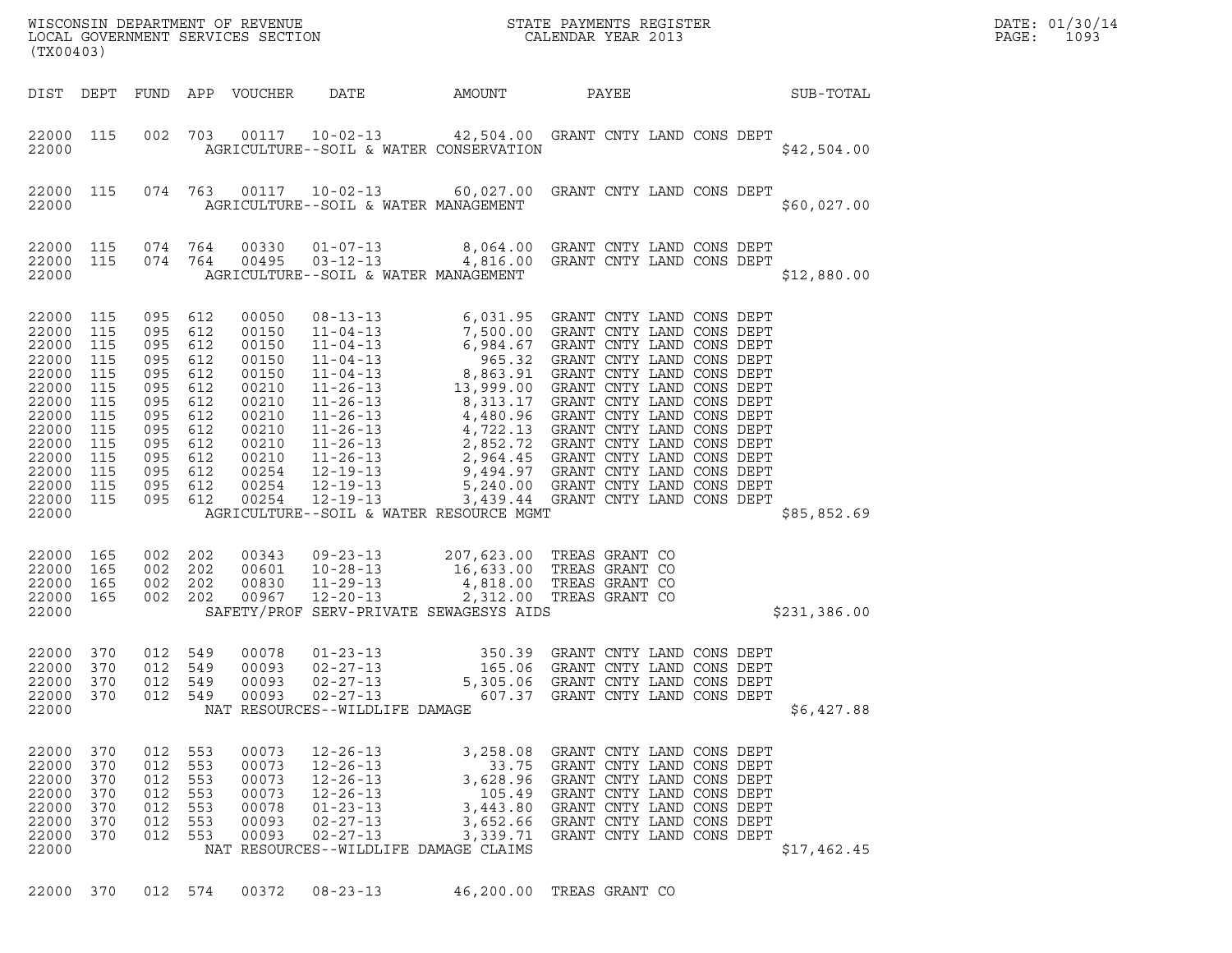| (TX00403)                                                                                                |                                                                             |                                                                                       |                                                      | LOCAL GOVERNMENT SERVICES SECTION                                                               |                                                                                                                                                                                              |                                                                                                                                                                                                                  | ${\tt WISCONSIM} \begin{tabular}{l} DEPARTMENT OF REVIEW \\ LOCAL GOVERNMENT SERVICES SECTION \\ \end{tabular} \begin{tabular}{l} \multicolumn{2}{c}{\textbf{S}} \\ \multicolumn{2}{c}{\textbf{S}} \\ \multicolumn{2}{c}{\textbf{S}} \\ \multicolumn{2}{c}{\textbf{A}} \\ \multicolumn{2}{c}{\textbf{A}} \\ \multicolumn{2}{c}{\textbf{A}} \\ \multicolumn{2}{c}{\textbf{A}} \\ \multicolumn{2}{c}{\textbf{A}} \\ \multicolumn{2}{c}{\textbf{A}} \\ \multicolumn{2}{c}{\textbf{A}} \\ \multicolumn{2}{c}{\textbf{A$ |                | DATE: 01/30/14<br>PAGE:<br>1094 |
|----------------------------------------------------------------------------------------------------------|-----------------------------------------------------------------------------|---------------------------------------------------------------------------------------|------------------------------------------------------|-------------------------------------------------------------------------------------------------|----------------------------------------------------------------------------------------------------------------------------------------------------------------------------------------------|------------------------------------------------------------------------------------------------------------------------------------------------------------------------------------------------------------------|---------------------------------------------------------------------------------------------------------------------------------------------------------------------------------------------------------------------------------------------------------------------------------------------------------------------------------------------------------------------------------------------------------------------------------------------------------------------------------------------------------------------|----------------|---------------------------------|
| DIST DEPT                                                                                                |                                                                             |                                                                                       |                                                      | FUND APP VOUCHER                                                                                | DATE                                                                                                                                                                                         | AMOUNT                                                                                                                                                                                                           | PAYEE                                                                                                                                                                                                                                                                                                                                                                                                                                                                                                               | SUB-TOTAL      |                                 |
| 22000                                                                                                    |                                                                             |                                                                                       |                                                      |                                                                                                 |                                                                                                                                                                                              | NAT RESOURCES--SNOWMOBILE TRAIL AIDS                                                                                                                                                                             |                                                                                                                                                                                                                                                                                                                                                                                                                                                                                                                     | \$46, 200.00   |                                 |
| 22000<br>22000                                                                                           | 370                                                                         | 012 575                                                                               |                                                      | 01714                                                                                           | $01 - 08 - 13$<br>NAT RESOURCES--SNOWMOBILE TRAIL AIDS                                                                                                                                       |                                                                                                                                                                                                                  | 44,897.86 TREAS GRANT CO                                                                                                                                                                                                                                                                                                                                                                                                                                                                                            | \$44,897.86    |                                 |
| 22000<br>22000                                                                                           | 370                                                                         | 012 584                                                                               |                                                      | 00034                                                                                           | 09-03-13<br>NAT RESOURCES--PMT IN LIEU OF TAXES                                                                                                                                              |                                                                                                                                                                                                                  | 19,890.00 TREAS GRANT CO                                                                                                                                                                                                                                                                                                                                                                                                                                                                                            | \$19,890.00    |                                 |
| 22000<br>22000 370<br>22000                                                                              | 370                                                                         | 095 512<br>095 512                                                                    |                                                      | 00025<br>02714                                                                                  | $07 - 31 - 13$<br>$04 - 16 - 13$<br>NAT RESOURCES--STEWARDSHIP 2000                                                                                                                          | 3,877.50<br>5,062.75                                                                                                                                                                                             | TREAS GRANT CO<br>TREAS GRANT CO                                                                                                                                                                                                                                                                                                                                                                                                                                                                                    | \$8,940.25     |                                 |
| 22000<br>22000<br>22000<br>22000<br>22000                                                                | 395<br>395<br>395<br>395                                                    | 011 177<br>011 177<br>011 177<br>011 177                                              |                                                      | 00019<br>80019<br>88019<br>92019                                                                | $12 - 30 - 13$<br>$06 - 14 - 13$<br>$07 - 08 - 13$<br>$09 - 30 - 13$<br>TRANSPORTATION--TRANSIT AID                                                                                          | 3,680.00                                                                                                                                                                                                         | 2,208.00 COUNTY OF GRANT<br>3,680.00 COUNTY OF GRANT<br>3,680.00 COUNTY OF GRANT<br>COUNTY OF GRANT                                                                                                                                                                                                                                                                                                                                                                                                                 | \$13, 248.00   |                                 |
| 22000<br>22000<br>22000<br>22000<br>22000<br>22000 395<br>22000                                          | 395<br>395<br>395<br>395<br>395                                             | 011 182<br>011 182<br>011 182<br>011 182<br>011                                       | 182<br>011 182                                       | 61673<br>61674<br>61675<br>66329<br>84925<br>94100                                              | $01 - 14 - 13$<br>$01 - 14 - 13$<br>$01 - 14 - 13$<br>$02 - 26 - 13$<br>$08 - 21 - 13$<br>$11 - 13 - 13$                                                                                     | $7,909.00$<br>$7,909.00$<br>$8,517.00$<br>$105.00$<br>17,486.00<br>7,107.00<br>TRANSPORTATION--TRANSIT AIDS-FEDERAL                                                                                              | 6,497.00 TREAS GRANT CO<br>8,664.00 TREAS CRANT CO<br>TREAS GRANT CO<br>TREAS GRANT CO<br>TREAS GRANT CO<br>TREAS GRANT CO                                                                                                                                                                                                                                                                                                                                                                                          | \$56,180.00    |                                 |
| 22000<br>22000<br>22000<br>22000<br>22000<br>22000<br>22000<br>22000<br>22000<br>22000<br>22000<br>22000 | 395<br>395<br>395<br>395<br>395<br>395<br>- 395<br>395<br>395<br>395<br>395 | 011 185<br>011<br>011 185<br>011<br>011<br>011<br>011 185<br>011<br>011<br>011<br>011 | 185<br>185<br>185<br>185<br>185<br>185<br>185<br>185 | 61726<br>61726<br>61726<br>68441<br>68441<br>70208<br>71508<br>80628<br>91341<br>91341<br>94586 | $01 - 14 - 13$<br>$01 - 14 - 13$<br>$01 - 14 - 13$<br>$03 - 18 - 13$<br>03-18-13<br>$04 - 01 - 13$<br>$04 - 15 - 13$<br>$07 - 15 - 13$<br>$10 - 21 - 13$<br>$10 - 21 - 13$<br>$11 - 18 - 13$ | 660.25<br>$\begin{array}{r} 3860.25 \\ 1,479.64 \\ 1,337.90 \\ 911.20 \\ 2,225.36 \end{array}$<br>1,164.44<br>1,199.40<br>1,349.84<br>1,300.60<br>2,781.82<br>1,842.23<br>TRANSPORTATION--HIGHWAY SAFETY-FEDERAL | TREAS GRANT CO<br>TREAS GRANT CO<br>TREAS GRANT CO<br>TREAS GRANT CO<br>TREAS GRANT CO<br>TREAS GRANT CO<br>TREAS GRANT CO<br>TREAS GRANT CO<br>TREAS GRANT CO<br>TREAS GRANT CO<br>TREAS GRANT CO                                                                                                                                                                                                                                                                                                                  | \$16, 252.68   |                                 |
| 22000<br>22000<br>22000<br>22000                                                                         | 395<br>395<br>395                                                           | 011 190<br>011<br>011 190                                                             | 190                                                  | 68022<br>82022<br>94022                                                                         | $01 - 07 - 13$<br>$07 - 01 - 13$<br>$10 - 07 - 13$                                                                                                                                           | 340,067.96<br>680,135.92<br>TRANSPORTATION--GENERAL TRANSP AIDS-GTA                                                                                                                                              | COUNTY OF GRANT<br>COUNTY OF GRANT<br>340,067.97 COUNTY OF GRANT                                                                                                                                                                                                                                                                                                                                                                                                                                                    | \$1,360,271.85 |                                 |
| 22000 410                                                                                                |                                                                             | 002 116                                                                               |                                                      | 11357                                                                                           | $11 - 05 - 13$                                                                                                                                                                               |                                                                                                                                                                                                                  | 22, 296.75 TREAS GRANT CO                                                                                                                                                                                                                                                                                                                                                                                                                                                                                           |                |                                 |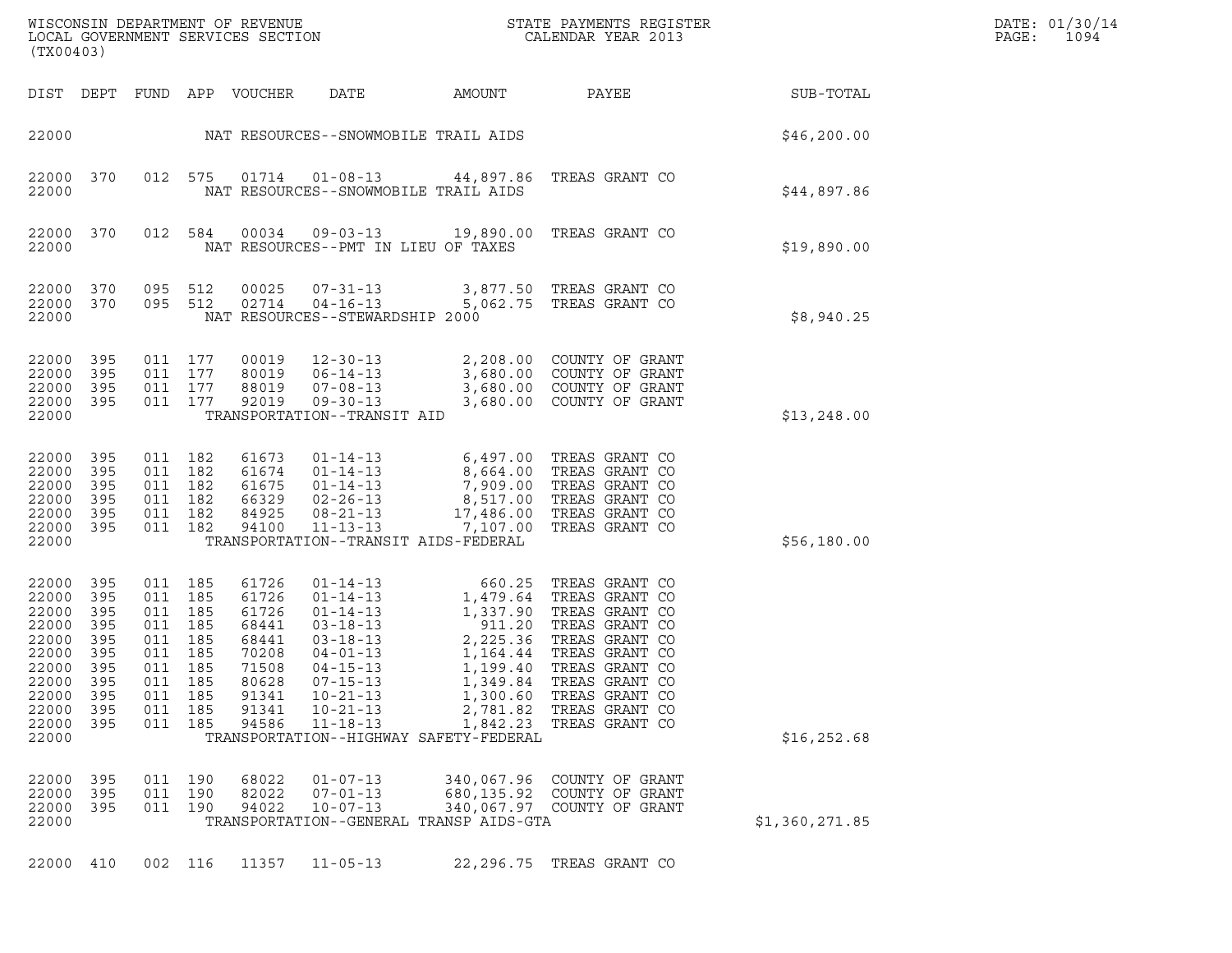| (TX00403)                                                                                                                                                                                                                |                                                                                                                                                        |                                                                                                                                                     |                                                                                                                                                                | WISCONSIN DEPARTMENT OF REVENUE<br>LOCAL GOVERNMENT SERVICES SECTION                                                                                                                                        | $\overline{V}$                                                                                                                                                                                                                                                                                                                                                                                                       |                                                                                                                                                                                                                                                                                                                                                 | STATE PAYMENTS REGISTER<br>CALENDAR YEAR 2013                                                                                                                                                                                                                                                            |                | DATE: 01/30/14<br>PAGE:<br>1095 |
|--------------------------------------------------------------------------------------------------------------------------------------------------------------------------------------------------------------------------|--------------------------------------------------------------------------------------------------------------------------------------------------------|-----------------------------------------------------------------------------------------------------------------------------------------------------|----------------------------------------------------------------------------------------------------------------------------------------------------------------|-------------------------------------------------------------------------------------------------------------------------------------------------------------------------------------------------------------|----------------------------------------------------------------------------------------------------------------------------------------------------------------------------------------------------------------------------------------------------------------------------------------------------------------------------------------------------------------------------------------------------------------------|-------------------------------------------------------------------------------------------------------------------------------------------------------------------------------------------------------------------------------------------------------------------------------------------------------------------------------------------------|----------------------------------------------------------------------------------------------------------------------------------------------------------------------------------------------------------------------------------------------------------------------------------------------------------|----------------|---------------------------------|
| DIST DEPT                                                                                                                                                                                                                |                                                                                                                                                        | FUND                                                                                                                                                | APP                                                                                                                                                            | VOUCHER                                                                                                                                                                                                     | DATE                                                                                                                                                                                                                                                                                                                                                                                                                 | AMOUNT                                                                                                                                                                                                                                                                                                                                          | PAYEE                                                                                                                                                                                                                                                                                                    | SUB-TOTAL      |                                 |
| 22000                                                                                                                                                                                                                    |                                                                                                                                                        |                                                                                                                                                     |                                                                                                                                                                |                                                                                                                                                                                                             | CORRECTIONS--LOCAL AID                                                                                                                                                                                                                                                                                                                                                                                               |                                                                                                                                                                                                                                                                                                                                                 |                                                                                                                                                                                                                                                                                                          | \$22, 296.75   |                                 |
| 22000<br>22000<br>22000<br>22000<br>22000<br>22000<br>22000<br>22000<br>22000<br>22000<br>22000<br>22000<br>22000                                                                                                        | 435<br>435<br>435<br>435<br>435<br>435<br>435<br>435<br>435<br>435<br>435<br>435<br>435                                                                | 005<br>005<br>005<br>005<br>005<br>005<br>005<br>005<br>005<br>005<br>005<br>005<br>005                                                             | 000<br>000<br>000<br>000<br>000<br>000<br>000<br>000<br>000<br>000<br>000<br>000<br>000                                                                        | 90310<br>90314<br>90318<br>90321<br>90323<br>90325<br>90326<br>90400<br>90402<br>90403<br>90406<br>90408<br>90411                                                                                           | $01 - 01 - 13$<br>$02 - 01 - 13$<br>$03 - 01 - 13$<br>$04 - 01 - 13$<br>$05 - 01 - 13$<br>$06 - 01 - 13$<br>$07 - 02 - 13$<br>07-01-13<br>$08 - 01 - 13$<br>$09 - 01 - 13$<br>$10 - 01 - 13$<br>$11 - 01 - 13$<br>$12 - 01 - 13$                                                                                                                                                                                     | 91,607.00<br>28,209.00<br>61,774.00<br>89,106.00<br>64,546.00<br>45 053 00<br>45,053.00<br>2.00<br>196,497.00<br>71,833.00<br>60,493.00<br>98,824.00<br>78,731.00<br>65,635.00                                                                                                                                                                  | GRANT CO<br>GRANT CO<br>GRANT CO<br>GRANT CO<br>GRANT CO<br>GRANT CO<br>GRANT CO<br>GRANT CO<br>GRANT CO<br>GRANT CO<br>GRANT CO<br>GRANT CO<br>GRANT CO                                                                                                                                                 |                |                                 |
| 22000                                                                                                                                                                                                                    |                                                                                                                                                        |                                                                                                                                                     |                                                                                                                                                                |                                                                                                                                                                                                             | HEALTH SERVICES--STATE/FED AIDS                                                                                                                                                                                                                                                                                                                                                                                      |                                                                                                                                                                                                                                                                                                                                                 |                                                                                                                                                                                                                                                                                                          | \$952,310.00   |                                 |
| 22000<br>22000<br>22000<br>22000<br>22000<br>22000<br>22000<br>22000<br>22000<br>22000<br>22000<br>22000<br>22000<br>22000<br>22000<br>22000<br>22000<br>22000<br>22000<br>22000<br>22000<br>22000 437<br>22000<br>22000 | 437<br>437<br>437<br>437<br>437<br>437<br>437<br>437<br>437<br>437<br>437<br>437<br>437<br>437<br>437<br>437<br>437<br>437<br>437<br>437<br>437<br>437 | 005<br>005<br>005<br>005<br>005<br>005<br>005<br>005<br>005<br>005<br>005<br>005<br>005<br>005<br>005<br>005<br>005<br>005<br>005<br>005<br>005 000 | 000<br>000<br>000<br>000<br>000<br>000<br>000<br>000<br>000<br>000<br>000<br>000<br>000<br>000<br>000<br>000<br>000<br>000<br>000<br>000<br>005 000<br>005 000 | 00000<br>00000<br>00000<br>00000<br>00000<br>00000<br>00000<br>00000<br>00000<br>00000<br>00000<br>00000<br>00000<br>00000<br>00000<br>00000<br>00000<br>00000<br>00000<br>00000<br>00000<br>00000<br>00000 | $01 - 31 - 13$<br>$01 - 05 - 13$<br>$02 - 28 - 13$<br>$03 - 28 - 13$<br>$03 - 05 - 13$<br>$04 - 19 - 13$<br>$04 - 30 - 13$<br>$05 - 31 - 13$<br>$05 - 05 - 13$<br>$06 - 30 - 13$<br>$06 - 05 - 13$<br>07-11-13<br>$07 - 30 - 13$<br>$07 - 07 - 13$<br>$08 - 30 - 13$<br>$08 - 31 - 13$<br>$09 - 31 - 13$<br>$09 - 05 - 13$<br>$10 - 29 - 13$<br>$10 - 05 - 13$<br>$10 - 30 - 13$<br>$11 - 30 - 13$<br>$12 - 05 - 13$ | 6,335.27<br>109,633.68<br>23,238.83<br>134,967.21<br>16,755.13<br>57,912.99<br>124,618.51<br>10,833.38<br>8,431.07<br>11,145.15<br>220.62<br>1,052.77<br>5,481.00<br>104,347.86<br>12,626.15<br>25,511.56<br>479,493.63<br>51,575.88<br>11,735.62<br>123,279.57<br>8,685.81 GRANT<br>19,414.39 GRANT<br>CHILDREN & FAMILIES--STATE/FEDERAL AIDS | GRANT<br>GRANT CHILD SUPPORT<br>GRANT<br>GRANT<br>GRANT<br>GRANT<br>GRANT<br>CHILD SUPPORT<br>GRANT<br>GRANT<br>GRANT<br>GRANT<br>GRANT<br>GRANT CHILD SUPPORT<br>GRANT CHILD SUPPORT<br>GRANT<br>GRANT CHILD SUPPORT<br>GRANT<br>GRANT<br>GRANT<br>GRANT CHILD SUPPORT<br>25,474.50 GRANT CHILD SUPPORT | \$1,372,770.58 |                                 |
| 22000 455<br>22000                                                                                                                                                                                                       |                                                                                                                                                        |                                                                                                                                                     | 002 221                                                                                                                                                        | 04830                                                                                                                                                                                                       | 07-30-13<br>JUSTICE--LAW ENFORCEMENT SERVICES AID                                                                                                                                                                                                                                                                                                                                                                    | 280.00                                                                                                                                                                                                                                                                                                                                          | TREAS GRANT CNTY                                                                                                                                                                                                                                                                                         | \$280.00       |                                 |
| 22000 455<br>22000                                                                                                                                                                                                       |                                                                                                                                                        |                                                                                                                                                     | 002 231                                                                                                                                                        | 00300                                                                                                                                                                                                       | 02-08-13<br>JUSTICE--LAW ENFORCEMENT TRAINING                                                                                                                                                                                                                                                                                                                                                                        |                                                                                                                                                                                                                                                                                                                                                 | 6,560.00 TREAS GRANT CNTY                                                                                                                                                                                                                                                                                | \$6,560.00     |                                 |

22000 455 002 503 00022 03-12-13 17,594.25 TREAS GRANT CO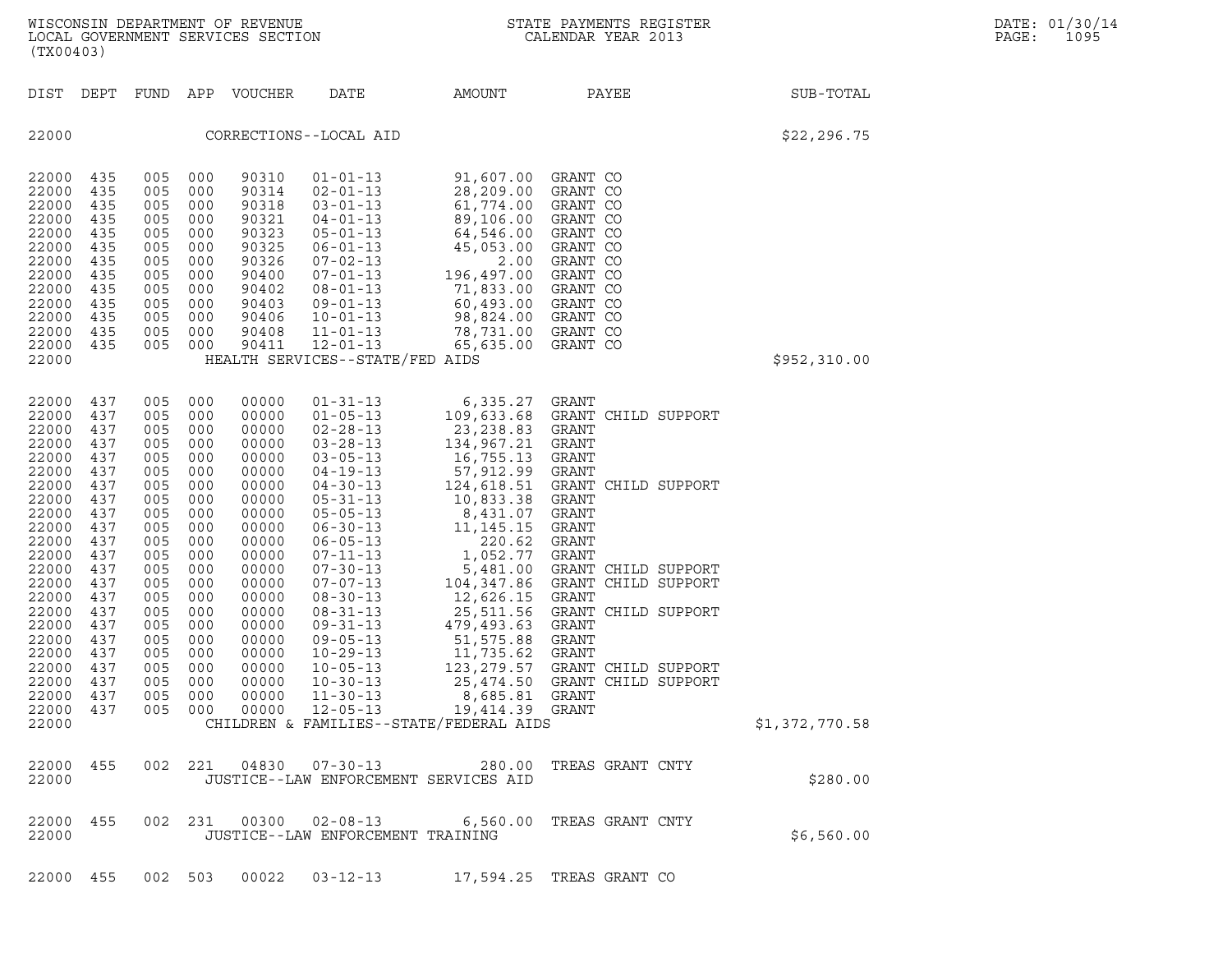| (TX00403)                                                              |                                 |                   |                                         |                                           |                                                                                        |                                          |                                                                                                                                                                                                                                        |               | DATE: 01/30/14<br>$\mathtt{PAGE:}$<br>1096 |
|------------------------------------------------------------------------|---------------------------------|-------------------|-----------------------------------------|-------------------------------------------|----------------------------------------------------------------------------------------|------------------------------------------|----------------------------------------------------------------------------------------------------------------------------------------------------------------------------------------------------------------------------------------|---------------|--------------------------------------------|
|                                                                        |                                 |                   |                                         | DIST DEPT FUND APP VOUCHER                | DATE                                                                                   | AMOUNT                                   | PAYEE                                                                                                                                                                                                                                  | SUB-TOTAL     |                                            |
|                                                                        |                                 |                   |                                         |                                           | 22000 JUSTICE--VICTIM/WITNESS SERVICES AID                                             |                                          |                                                                                                                                                                                                                                        | \$17,594.25   |                                            |
| 22000                                                                  | 22000 455                       |                   |                                         |                                           |                                                                                        | JUSTICE--VICTIM/WITNESS ASSISTANCE SERV  | 002 532 04755 07-30-13 14,027.64 TREAS GRANT CO                                                                                                                                                                                        | \$14,027.64   |                                            |
| 22000                                                                  | 22000 465                       |                   |                                         |                                           |                                                                                        | MILITARY AFFAIRS-EMER MGMT-DISASTER RECO | 002 305 00884 12-09-13 11,301.83 TREAS GRANT CO                                                                                                                                                                                        | \$11,301.83   |                                            |
| 22000                                                                  | 22000 465                       |                   |                                         |                                           |                                                                                        | MILITARY AFFAIRS-EMER MGMT--HAZMAT AIDS  | 002 306 00486 12-11-13 8,953.23 TREAS GRANT CO                                                                                                                                                                                         | \$8,953.23    |                                            |
| 22000                                                                  | 22000 465                       |                   |                                         |                                           |                                                                                        | MILITARY AFFAIRS-EMER MGMT-RESPONSE EQMT | 002 308 00604 03-19-13 8,140.00 TREAS GRANT CO                                                                                                                                                                                         | \$8,140.00    |                                            |
| 22000                                                                  |                                 |                   |                                         |                                           |                                                                                        | MILITARY AFFAIRS-EMERGENCY MGMT PLANNING | $\begin{array}{cccccccc} 22000 & 465 & 002 & 337 & 00672 & 06-28-13 & & 8,724.00 & \text{TREAS GRANT CO} \\ 22000 & 465 & 002 & 337 & 00872 & 03-20-13 & & 18,314.00 & \text{TREAS GRANT CO} \end{array}$                              | \$27,038.00   |                                            |
| 22000 465<br>22000 465<br>22000 465<br>22000 465<br>22000 465<br>22000 |                                 |                   |                                         |                                           |                                                                                        | MILITARY AFFAIRS-EMERGENCY MGMT-FED FUND | 002 342 00369 01-30-13 25,216.25 TREAS GRANT CO<br>002 342 00573 03-18-13 7,301.16 TREAS GRANT CO<br>002 342 00743 08-14-13 24,538.63 TREAS GRANT CO<br>002 342 00884 12-09-13 293.00 TREAS GRANT CO<br>002 342 00884 12-09-13 67,810. | \$125, 160.00 |                                            |
| 22000                                                                  | 22000 485                       |                   |                                         |                                           | VETERANS AFFAIRS GRANTS                                                                |                                          | 002 127 05515 06-21-13 1,150.00 TREAS GRANT CO                                                                                                                                                                                         | \$1,150.00    |                                            |
| 22000 485<br>22000                                                     |                                 |                   |                                         |                                           | VETERANS AFFAIRS--GRANTS TO COUNTIES                                                   |                                          | 082  267  05515  06-21-13  5,175.00  TREAS GRANT CO                                                                                                                                                                                    | \$5,175.00    |                                            |
| 22000<br>22000                                                         | 485                             |                   | 083 370                                 | 05515                                     | VETERANS AFFAIRS--GRANTS TO COUNTIES                                                   |                                          | 06-21-13 5,175.00 TREAS GRANT CO                                                                                                                                                                                                       | \$5,175.00    |                                            |
| 22000<br>22000                                                         | 505                             |                   | 002 116                                 | 01356                                     | $09 - 10 - 13$<br>DOA--LAND INFORMATION BOARD GRANTS                                   |                                          | 300.00 TREAS GRANT CO                                                                                                                                                                                                                  | \$300.00      |                                            |
| 22000<br>22000<br>22000<br>22000<br>22000                              | 505<br>505<br>505<br>505<br>505 | 002<br>002<br>002 | 002 155<br>155<br>155<br>155<br>002 155 | 60029<br>60029<br>60093<br>60093<br>60157 | $08 - 06 - 13$<br>$08 - 06 - 13$<br>$09 - 06 - 13$<br>$09 - 06 - 13$<br>$10 - 08 - 13$ | 824.00                                   | 1,583.00 TREAS GRANT CO<br>TREAS GRANT CO<br>1,447.00 TREAS GRANT CO<br>1,447.00 TREAS GRANT CO<br>2,901.00 TREAS GRANT CO                                                                                                             |               |                                            |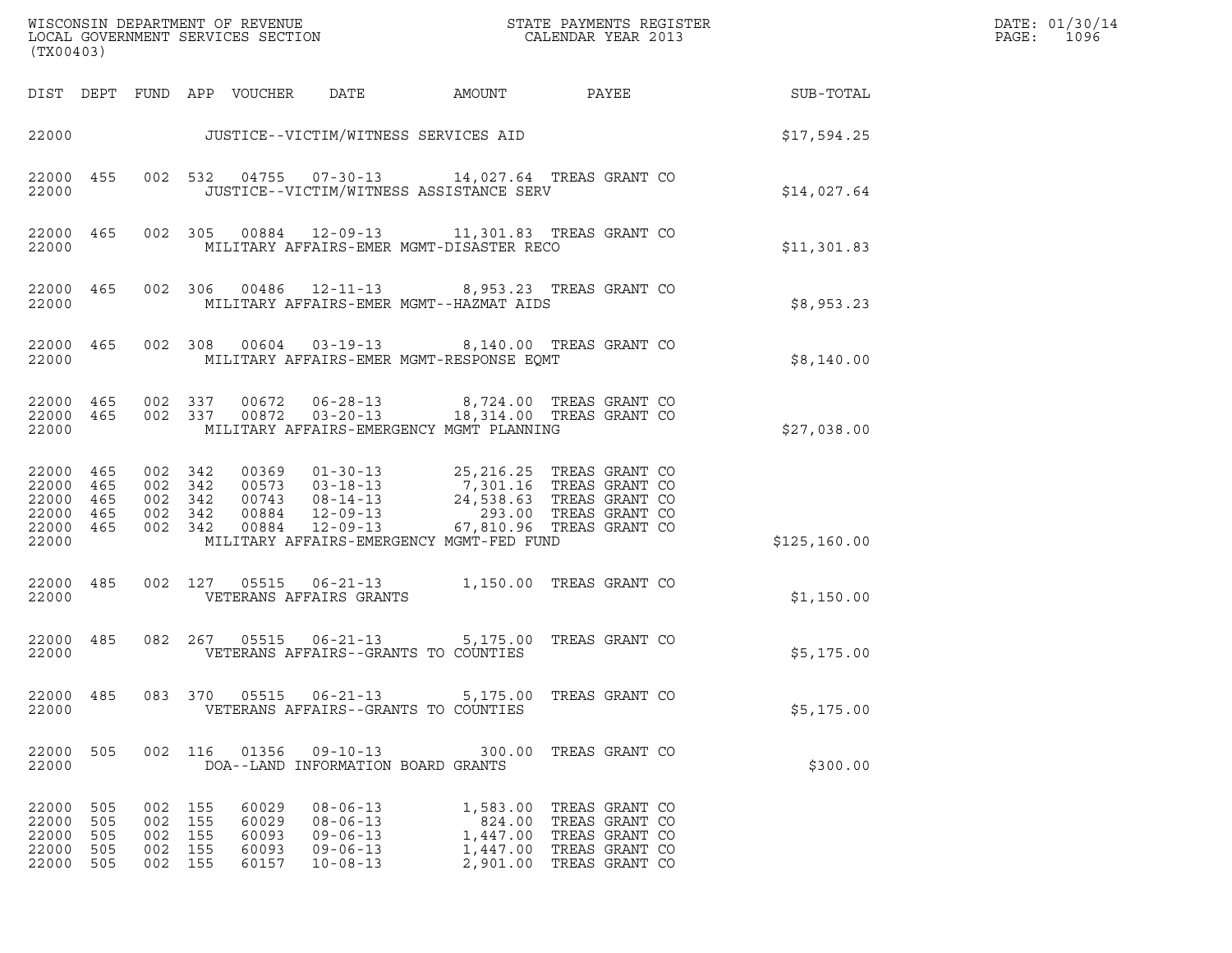| (TX00403)                                                                                                                                                                                                                                                                                 |                                                                                                                                                                                                                                                                                                                                                                                                                                       |                                                                                                                                                       |                                                                                                                                                                                                                      |                 |
|-------------------------------------------------------------------------------------------------------------------------------------------------------------------------------------------------------------------------------------------------------------------------------------------|---------------------------------------------------------------------------------------------------------------------------------------------------------------------------------------------------------------------------------------------------------------------------------------------------------------------------------------------------------------------------------------------------------------------------------------|-------------------------------------------------------------------------------------------------------------------------------------------------------|----------------------------------------------------------------------------------------------------------------------------------------------------------------------------------------------------------------------|-----------------|
| DIST<br>DEPT<br>FUND                                                                                                                                                                                                                                                                      | APP<br>VOUCHER<br>DATE                                                                                                                                                                                                                                                                                                                                                                                                                | AMOUNT                                                                                                                                                | PAYEE                                                                                                                                                                                                                | SUB-TOTAL       |
| 22000<br>505<br>002<br>22000<br>505<br>002<br>22000<br>505<br>002<br>22000<br>505<br>002<br>22000<br>505<br>002<br>22000<br>505<br>002<br>22000<br>505<br>002<br>22000<br>505<br>002<br>22000                                                                                             | 155<br>60157<br>$10 - 08 - 13$<br>155<br>60288<br>$12 - 09 - 13$<br>155<br>60288<br>$12 - 09 - 13$<br>155<br>60406<br>$01 - 29 - 13$<br>155<br>60406<br>$01 - 29 - 13$<br>$04 - 08 - 13$<br>155<br>60584<br>155<br>60727<br>$06 - 06 - 13$<br>155<br>60805<br>$07 - 09 - 13$                                                                                                                                                          | $2,302.5$<br>1,759.00<br>6,581.00<br>5,624.00<br>2,315.00<br>4,540.00<br>3,503.00<br>1,610.00<br>DOA-HOUSING ASSISTANCE-FEDERAL FUNDS                 | TREAS GRANT CO<br>TREAS GRANT CO<br>TREAS GRANT CO<br>TREAS GRANT CO<br>TREAS GRANT CO<br>TREAS GRANT CO<br>TREAS GRANT CO<br>TREAS GRANT CO                                                                         | \$36,436.00     |
| 22000<br>505<br>002<br>22000                                                                                                                                                                                                                                                              | 743<br>10581<br>$05 - 30 - 13$<br>DOA--HOUSING ASSISTANCE GRANTS                                                                                                                                                                                                                                                                                                                                                                      | 22,500.00                                                                                                                                             | TREAS GRANT CO                                                                                                                                                                                                       | \$22,500.00     |
| 22000<br>505<br>035<br>22000<br>505<br>035<br>22000<br>505<br>035<br>22000<br>505<br>035<br>22000<br>505<br>035<br>22000<br>505<br>035<br>22000<br>505<br>035<br>22000<br>505<br>035<br>22000<br>505<br>035<br>22000<br>505<br>035<br>22000<br>505<br>035<br>22000<br>505<br>035<br>22000 | 371<br>60029<br>$08 - 06 - 13$<br>371<br>60288<br>$12 - 09 - 13$<br>371<br>60288<br>$12 - 09 - 13$<br>371<br>60406<br>$01 - 29 - 13$<br>371<br>60406<br>$01 - 29 - 13$<br>371<br>60406<br>$01 - 29 - 13$<br>371<br>60584<br>$04 - 08 - 13$<br>371<br>60584<br>$04 - 08 - 13$<br>371<br>60584<br>$04 - 08 - 13$<br>371<br>06-06-13<br>06-06-13<br>60727<br>371<br>60727<br>371<br>60805<br>$07 - 09 - 13$<br>DOA--PUBLIC BENEFITS FUND | 309.00<br>529.00<br>2,194.00<br>2,274.00<br>862.00<br>1,199.00<br>8,781.00<br>$3,140.00$<br>$10,100$<br>10,196.00<br>6,705.00<br>9,070.00<br>3,268.00 | TREAS GRANT CO<br>TREAS GRANT CO<br>TREAS GRANT CO<br>TREAS GRANT CO<br>TREAS GRANT CO<br>TREAS GRANT CO<br>TREAS GRANT CO<br>TREAS GRANT CO<br>TREAS GRANT CO<br>TREAS GRANT CO<br>TREAS GRANT CO<br>TREAS GRANT CO | \$48,527.00     |
| 002<br>22000<br>507<br>22000                                                                                                                                                                                                                                                              | 130<br>00001                                                                                                                                                                                                                                                                                                                                                                                                                          | $01 - 09 - 13$<br>PUBLIC LANDS-FLOOD CONTROL-FEDERAL FUNDS                                                                                            | 19,333.57 TREAS GRANT CO                                                                                                                                                                                             | \$19,333.57     |
| 22000<br>835<br>002<br>22000<br>835<br>002<br>22000                                                                                                                                                                                                                                       | 105<br>43530<br>$07 - 22 - 13$<br>80632<br>105<br>$11 - 18 - 13$<br>REVENUE--STATE SHARED REVENUES                                                                                                                                                                                                                                                                                                                                    |                                                                                                                                                       | 344,558.75 TREAS GRANT CO<br>1,963,795.07 TREAS GRANT CO                                                                                                                                                             | \$2,308,353.82  |
| 22000<br>835<br>002<br>22000                                                                                                                                                                                                                                                              | 01022<br>109<br>$07 - 22 - 13$<br>REVENUE--EXEMPT COMPUTER AID                                                                                                                                                                                                                                                                                                                                                                        | 28,676.00                                                                                                                                             | TREAS GRANT CO                                                                                                                                                                                                       | \$28,676.00     |
| 22000<br>835<br>002<br>22000<br>835<br>22000                                                                                                                                                                                                                                              | 302<br>10032<br>$07 - 22 - 13$<br>002 302                                                                                                                                                                                                                                                                                                                                                                                             | 4,527,912.66<br>11032  07-22-13  1,493,233.81 TREAS GRANT CO<br>REVENUE-FIRST DOLLAR/SCHOOL LEVY CREDITS                                              | TREAS GRANT CO                                                                                                                                                                                                       | \$6,021,146.47  |
| 22000<br>835<br>22000                                                                                                                                                                                                                                                                     | 021 363<br>37171<br>REVENUE--LOTTERY CREDIT -                                                                                                                                                                                                                                                                                                                                                                                         | $03 - 25 - 13$<br>1,307,422.40                                                                                                                        | TREAS GRANT CO                                                                                                                                                                                                       | \$1,307,422.40  |
| 22000                                                                                                                                                                                                                                                                                     | DISTRICT TOTAL APPROPRIATIONS                                                                                                                                                                                                                                                                                                                                                                                                         |                                                                                                                                                       |                                                                                                                                                                                                                      | \$14,393,048.20 |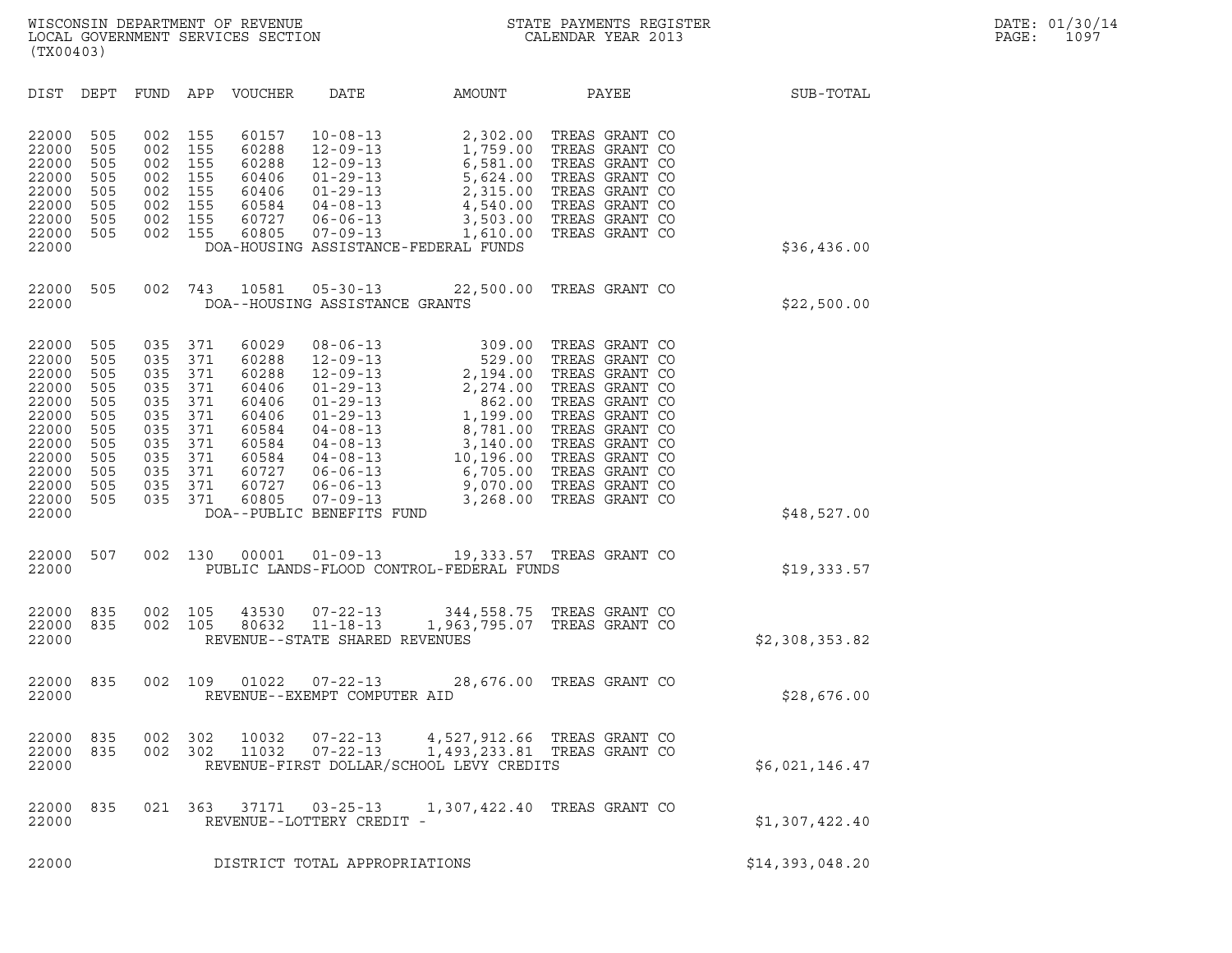| (TX00403)                                             |     |                               |         |                                                        |                                              | $\tt WISCONSIM DEPARTMENT OF REVENUE$ $\tt WISCONSIMENT$ SERVICES SECTION $\tt CALENDAR$ YEAR 2013                                                                                                        |                  | DATE: 01/30/14<br>PAGE:<br>1098 |
|-------------------------------------------------------|-----|-------------------------------|---------|--------------------------------------------------------|----------------------------------------------|-----------------------------------------------------------------------------------------------------------------------------------------------------------------------------------------------------------|------------------|---------------------------------|
|                                                       |     |                               |         |                                                        | DIST DEPT FUND APP VOUCHER DATE AMOUNT PAYEE |                                                                                                                                                                                                           | <b>SUB-TOTAL</b> |                                 |
| 22002 165<br>22002                                    |     |                               |         |                                                        | SAFETY/PROF SERV--FIRE INSURANCE DUES        | 002 225 00560 07-03-13 1,504.55 TREAS TN BEETOWN                                                                                                                                                          | \$1,504.55       |                                 |
| 22002                                                 |     |                               |         |                                                        | NAT RESOURCES-SEVERANCE/YIELD/WITHDRAWAL     | 22002 370 000 001 02DNR 07-03-13 1,429.18 TREAS TOWN BEETOWN                                                                                                                                              | \$1,429.18       |                                 |
| 22002                                                 |     |                               |         |                                                        | NAT RESOURCES--FOREST CROP/MFL/CO FOREST     | 22002 370 012 571 36198 06-10-13 78.60 TREAS TN BEETOWN                                                                                                                                                   | \$78.60          |                                 |
| 22002                                                 |     |                               |         | NAT RESOURCES--RU RECYCLING GRANT                      |                                              | 22002 370 074 670 40499 05-20-13 520.36 TREAS TN BEETOWN                                                                                                                                                  | \$520.36         |                                 |
| 22002 395<br>22002<br>22002 395<br>22002 395<br>22002 | 395 | 011 191<br>011 191<br>011 191 | 011 191 |                                                        | TRANSPORTATION--GENERAL TRANSP AIDS-GTA      |                                                                                                                                                                                                           | \$124,310.24     |                                 |
| 22002                                                 |     |                               |         |                                                        | MILITARY AFFAIRS-EMER MGMT-DISASTER RECO     | $\begin{array}{cccccccc} 22002 & 465 & 002 & 305 & 00629 & 05-06-13 & & 3,880.74 & \text{TREAS TN BEETOWN} \\ 22002 & 465 & 002 & 305 & 00810 & 10-15-13 & & 51.59 & \text{TREAS TN BEETOWN} \end{array}$ | \$3,932.33       |                                 |
| 22002 465<br>22002                                    |     | 22002 465 002 342             |         |                                                        | MILITARY AFFAIRS-EMERGENCY MGMT-FED FUND     | 002 342 00629 05-06-13 23,284.42 TREAS TN BEETOWN<br>002 342 00810 10-15-13 309.56 TREAS TN BEETOWN                                                                                                       | \$23,593.98      |                                 |
| 22002 835<br>22002                                    |     | 002 105<br>22002 835 002 105  |         | REVENUE--STATE SHARED REVENUES                         |                                              | $\begin{array}{cccc} 43478 & 07\text{--}22\text{--}13 & 9,930.77 & \text{TREAS TN BEETOWN} \\ 80580 & 11\text{--}18\text{--}13 & 56,274.39 & \text{TREAS TN BEETOWN} \end{array}$                         | \$66, 205.16     |                                 |
| 22002 835<br>22002                                    |     |                               |         | 002 109 02507 07-22-13<br>REVENUE--EXEMPT COMPUTER AID |                                              | 5.00 TREAS TN BEETOWN                                                                                                                                                                                     | \$5.00           |                                 |
| 22002 835<br>22002                                    |     | 002 501                       |         | 00002  02-01-13                                        | DOA-PAYMENT FOR MUNICIPAL SERVICES AID       | 382.37 TREAS TN BEETOWN                                                                                                                                                                                   | \$382.37         |                                 |
| 22002                                                 |     |                               |         | DISTRICT TOTAL APPROPRIATIONS                          |                                              |                                                                                                                                                                                                           | \$221,961.77     |                                 |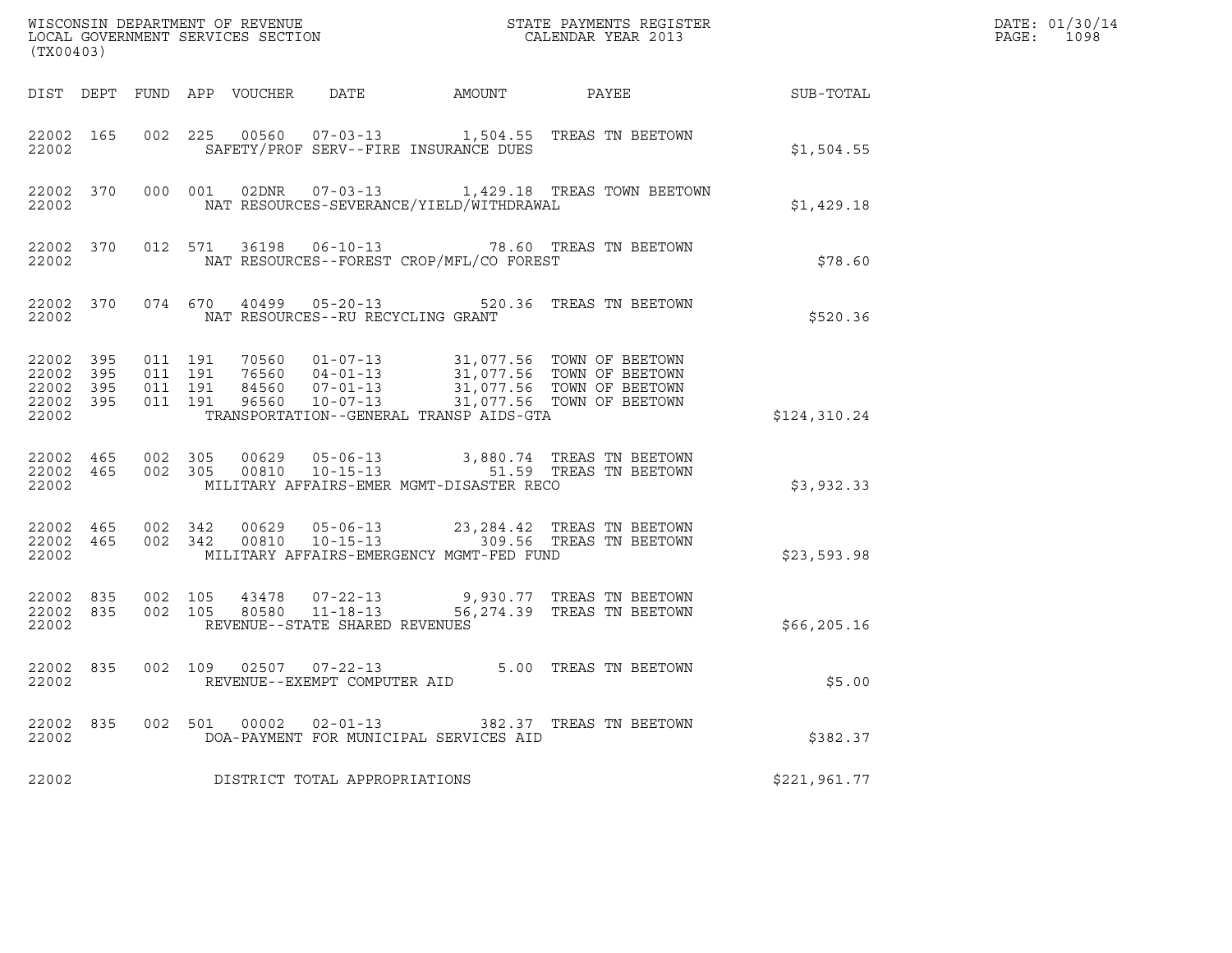| (TX00403)                                |                                |                               |         | WISCONSIN DEPARTMENT OF REVENUE<br>LOCAL GOVERNMENT SERVICES SECTION |                                   |                                          | STATE PAYMENTS REGISTER<br>CALENDAR YEAR 2013                                                                                                                                                                     |               | DATE: 01/30/14<br>PAGE: 1099 |
|------------------------------------------|--------------------------------|-------------------------------|---------|----------------------------------------------------------------------|-----------------------------------|------------------------------------------|-------------------------------------------------------------------------------------------------------------------------------------------------------------------------------------------------------------------|---------------|------------------------------|
|                                          |                                |                               |         | DIST DEPT FUND APP VOUCHER DATE                                      |                                   | AMOUNT                                   | PAYEE SUB-TOTAL                                                                                                                                                                                                   |               |                              |
| 22004                                    | 22004 165                      |                               |         |                                                                      |                                   | SAFETY/PROF SERV--FIRE INSURANCE DUES    | 002  225  00561  07-03-13  633.42  TREAS TN BLOOMINGTON                                                                                                                                                           | \$633.42      |                              |
| 22004                                    | 22004 370                      |                               |         |                                                                      |                                   | NAT RESOURCES--FOREST CROP/MFL/CO FOREST | 012 571 36199 06-10-13 183.98 TREAS TN BLOOMINGTON                                                                                                                                                                | \$183.98      |                              |
| 22004                                    | 22004 370                      |                               |         |                                                                      | NAT RESOURCES--RU RECYCLING GRANT |                                          | 074 670 40500 05-20-13 1,303.68 TREAS TN BLOOMINGTON                                                                                                                                                              | \$1,303.68    |                              |
| 22004 395<br>22004<br>22004 395<br>22004 | 395<br>22004 395               | 011 191<br>011 191<br>011 191 | 011 191 |                                                                      |                                   | TRANSPORTATION--GENERAL TRANSP AIDS-GTA  | 70561   01-07-13   23,445.77   TOWN OF BLOOMINGTON<br>76561   04-01-13   23,445.77   TOWN OF BLOOMINGTON<br>84561   07-01-13   23,445.77   TOWN OF BLOOMINGTON<br>96561  10-07-13  23,445.79  TOWN OF BLOOMINGTON | \$93,783.10   |                              |
| 22004                                    | 22004 835 002 105<br>22004 835 |                               |         |                                                                      | REVENUE--STATE SHARED REVENUES    |                                          | 43479  07-22-13  3,178.83  TREAS TN BLOOMINGTON<br>002 105 80581 11-18-13 18,024.51 TREAS TN BLOOMINGTON                                                                                                          | \$21, 203.34  |                              |
| 22004                                    |                                |                               |         |                                                                      |                                   | DOA-PAYMENT FOR MUNICIPAL SERVICES AID   | 22004 835 002 501 00002 02-01-13 119.01 TREAS TN BLOOMINGTON                                                                                                                                                      | \$119.01      |                              |
| 22004                                    |                                |                               |         |                                                                      | DISTRICT TOTAL APPROPRIATIONS     |                                          |                                                                                                                                                                                                                   | \$117, 226.53 |                              |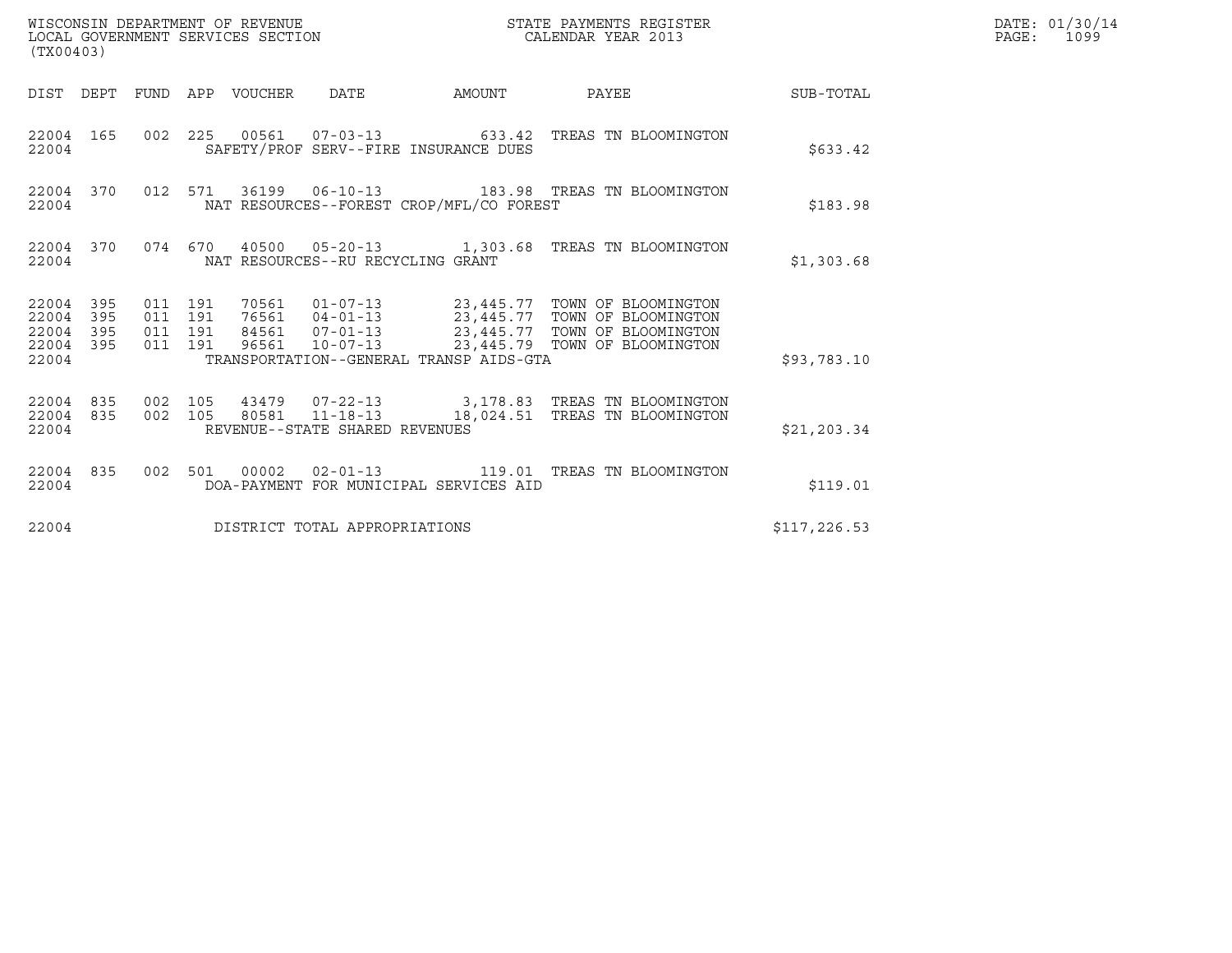|       | DATE: 01/30/14 |
|-------|----------------|
| PAGE: | 1100           |

| (TX00403)                                                 |           |  |                                          |                            |                                                  |                                          |                                                                                                                                                                                          | $R = \frac{1}{2}$ | DATE: 01/30/14<br>PAGE: 1100 |
|-----------------------------------------------------------|-----------|--|------------------------------------------|----------------------------|--------------------------------------------------|------------------------------------------|------------------------------------------------------------------------------------------------------------------------------------------------------------------------------------------|-------------------|------------------------------|
|                                                           |           |  |                                          | DIST DEPT FUND APP VOUCHER | DATE                                             |                                          | AMOUNT PAYEE SUB-TOTAL                                                                                                                                                                   |                   |                              |
| 22006 165<br>22006                                        |           |  |                                          |                            |                                                  | SAFETY/PROF SERV--FIRE INSURANCE DUES    | 002 225 00562 07-03-13 828.17 TREAS TN BOSCOBEL                                                                                                                                          | \$828.17          |                              |
| 22006 370<br>22006 370<br>22006 370<br>22006              |           |  | 002 503<br>002 503<br>002 503            |                            |                                                  | NAT RESOURCES--AIDS IN LIEU OF TAXES     | 15740  02-06-13  3,253.77  TREAS TN BOSCOBEL<br>15740  02-06-13  380.93  TREAS TN BOSCOBEL<br>15740  02-06-13  7,326.79  TREAS TN BOSCOBEL<br>TOWN SHARE 925.29                          | \$10,961.49       |                              |
| 22006                                                     | 22006 370 |  |                                          |                            |                                                  | NAT RESOURCES--FOREST CROP/MFL/CO FOREST | 012 571 36200 06-10-13 95.86 TREAS TN BOSCOBEL                                                                                                                                           | \$95.86           |                              |
| 22006 370<br>22006 370<br>22006 370<br>22006              |           |  | 012 579<br>012 579<br>012 579            |                            |                                                  | NAT RESOURCES--AIDS IN LIEU OF TAXES     | 18414  04-15-13   817.44 TREAS TN BOSCOBEL<br>18414  04-15-13   116.03 TREAS TN BOSCOBEL<br>18414  04-15-13   34.59 TREAS TOWN BOSCOBE                                                   | \$968.06          |                              |
| 22006                                                     | 22006 370 |  |                                          | 074 670 40501              |                                                  | NAT RESOURCES--RU RECYCLING GRANT        | 05-20-13 1,238.73 TREAS TN BOSCOBEL                                                                                                                                                      | \$1,238.73        |                              |
| 22006 395<br>22006 395<br>22006 395<br>22006 395<br>22006 |           |  | 011 191<br>011 191<br>011 191<br>011 191 |                            |                                                  | TRANSPORTATION--GENERAL TRANSP AIDS-GTA  | 70562  01-07-13  3,328.98  TOWN OF BOSCOBEL<br>76562  04-01-13  3,328.98  TOWN OF BOSCOBEL<br>84562  07-01-13  3,328.98  TOWN OF BOSCOBEL<br>96562  10-07-13  3,328.99  TOWN OF BOSCOBEL | \$13,315.93       |                              |
| 22006 835<br>22006                                        | 22006 835 |  | 002 105<br>002 105                       |                            | 43480 07-22-13<br>REVENUE--STATE SHARED REVENUES |                                          | 7,116.06 TREAS TN BOSCOBEL<br>80582    11-18-13    40,214.89    TREAS TN BOSCOBEL                                                                                                        | \$47,330.95       |                              |
| 22006<br>22006                                            | 835       |  |                                          |                            | REVENUE--EXEMPT COMPUTER AID                     |                                          | 002 109 02508 07-22-13 110.00 TREAS TN BOSCOBEL                                                                                                                                          | \$110.00          |                              |
| 22006<br>22006                                            | 835       |  |                                          |                            | REVENUE--LOTTERY CREDIT -                        |                                          | 021 363 35629 03-25-13 352.96 TREAS TN BOSCOBEL                                                                                                                                          | \$352.96          |                              |
| 22006                                                     |           |  |                                          |                            | DISTRICT TOTAL APPROPRIATIONS                    |                                          |                                                                                                                                                                                          | \$75,202.15       |                              |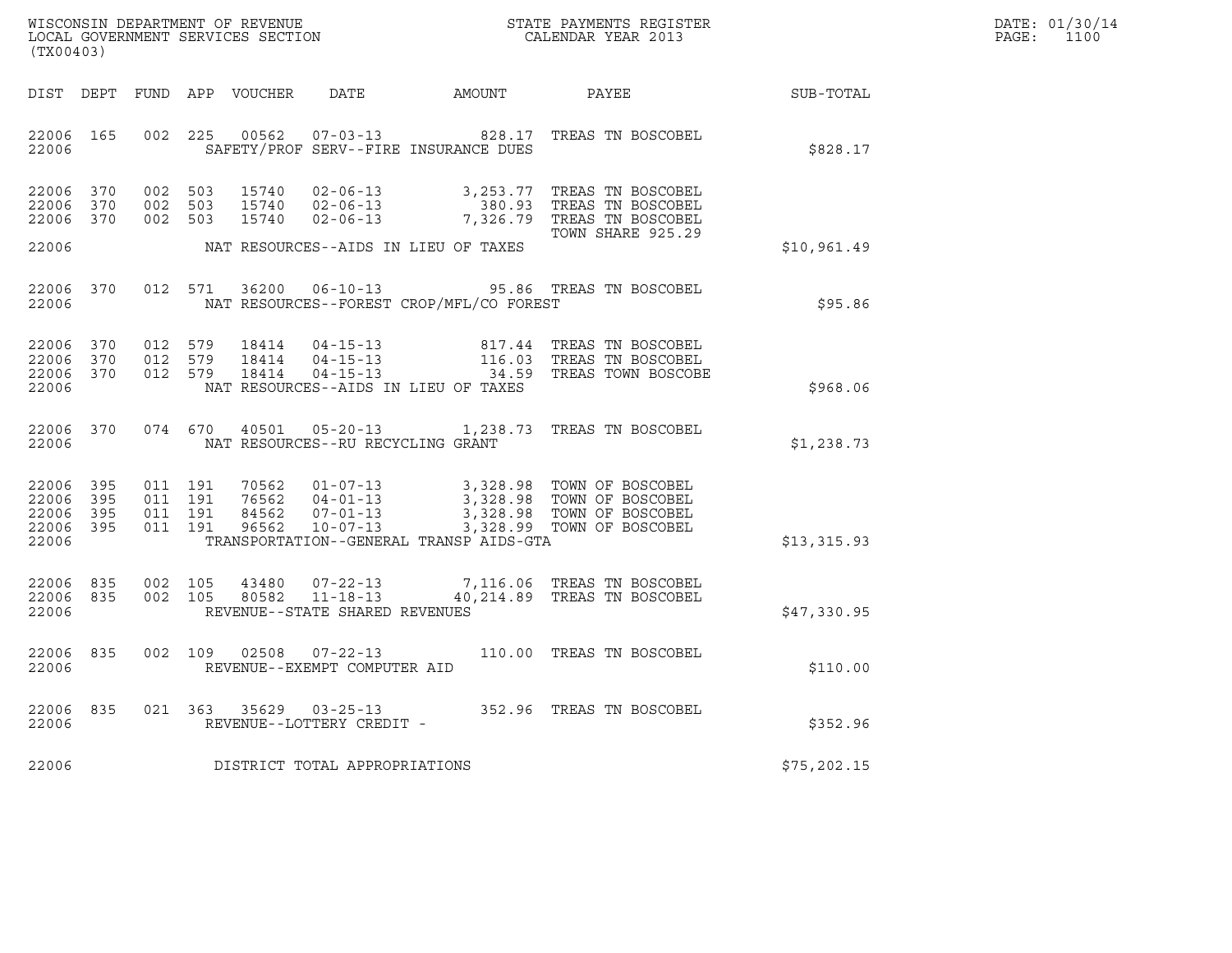| (TX00403)                                     |                   |  |                                   |                                          |                                                                                                                                                                                                                                                                                                   |                  | DATE: 01/30/14<br>PAGE: 1101 |
|-----------------------------------------------|-------------------|--|-----------------------------------|------------------------------------------|---------------------------------------------------------------------------------------------------------------------------------------------------------------------------------------------------------------------------------------------------------------------------------------------------|------------------|------------------------------|
|                                               |                   |  |                                   |                                          |                                                                                                                                                                                                                                                                                                   | <b>SUB-TOTAL</b> |                              |
| 22008                                         |                   |  |                                   | SAFETY/PROF SERV--FIRE INSURANCE DUES    | 22008 165 002 225 00563 07-03-13 0821.08 TREAS TN CASSVILLE                                                                                                                                                                                                                                       | \$821.08         |                              |
| 22008                                         |                   |  |                                   | NAT RESOURCES--AIDS IN LIEU OF TAXES     | 22008 370 002 503 15741 02-06-13 3,150.79 TREAS TN CASSVILLE<br>TOWN SHARE 556.80                                                                                                                                                                                                                 | \$3,150.79       |                              |
| 22008                                         |                   |  |                                   | NAT RESOURCES--FOREST CROP/MFL/CO FOREST | 22008 370 012 571 36201 06-10-13 48.54 TREAS TN CASSVILLE                                                                                                                                                                                                                                         | \$48.54          |                              |
| 22008                                         |                   |  |                                   | NAT RESOURCES--AIDS IN LIEU OF TAXES     | 22008    370     012    579     18415     04-15-13                      530.20    TREAS  TN  CASSVILLE<br>22008    370     012    579     18415     04-15-13                        88.99    TREAS  TOWN  CASSVILLE                                                                               | \$619.19         |                              |
| 22008                                         |                   |  | NAT RESOURCES--RU RECYCLING GRANT |                                          | 22008 370 074 670 00212 05-30-13  814.99 TREAS TN CASSVILLE                                                                                                                                                                                                                                       | \$814.99         |                              |
| 22008 395<br>22008<br>22008<br>22008<br>22008 | 395<br>395<br>395 |  |                                   | TRANSPORTATION--GENERAL TRANSP AIDS-GTA  | $\begin{tabular}{cccc} 011 & 191 & 70563 & 01-07-13 & 14,025.12 & TOWN OF CASVILLE \\ 011 & 191 & 76563 & 04-01-13 & 14,025.12 & TOWN OF CASVILLE \\ 011 & 191 & 84563 & 07-01-13 & 14,025.12 & TOWN OF CASVILLE \\ 011 & 191 & 96563 & 10-07-13 & 14,025.14 & TOWN OF CASVILLE \\ \end{tabular}$ | \$56,100.50      |                              |
| 22008 395<br>22008 395<br>22008               |                   |  |                                   | TRANSPORTATION--LRIP/TRIP/MSIP GRANTS    | 011  278  70383  03-29-13  2,785.81 TREAS TN CASSVILLE<br>011  278  70383  03-29-13  35,000.00 TREAS TN CASSVILLE                                                                                                                                                                                 | \$37,785.81      |                              |
| 22008 835<br>22008 835<br>22008               |                   |  | REVENUE--STATE SHARED REVENUES    |                                          | 002 105 43481 07-22-13 9,742.92 TREAS TN CASSVILLE<br>002 105 80583 11-18-13 55,237.25 TREAS TN CASSVILLE                                                                                                                                                                                         | \$64,980.17      |                              |
| 22008                                         |                   |  | REVENUE--EXEMPT COMPUTER AID      |                                          | 22008 835 002 109 02509 07-22-13 1,179.00 TREAS TN CASSVILLE                                                                                                                                                                                                                                      | \$1,179.00       |                              |
| 22008 835<br>22008                            |                   |  |                                   | DOA-PAYMENT FOR MUNICIPAL SERVICES AID   | 002 501 00002 02-01-13 277.73 TREAS TN CASSVILLE                                                                                                                                                                                                                                                  | \$277.73         |                              |
| 22008                                         |                   |  | DISTRICT TOTAL APPROPRIATIONS     |                                          |                                                                                                                                                                                                                                                                                                   | \$165,777.80     |                              |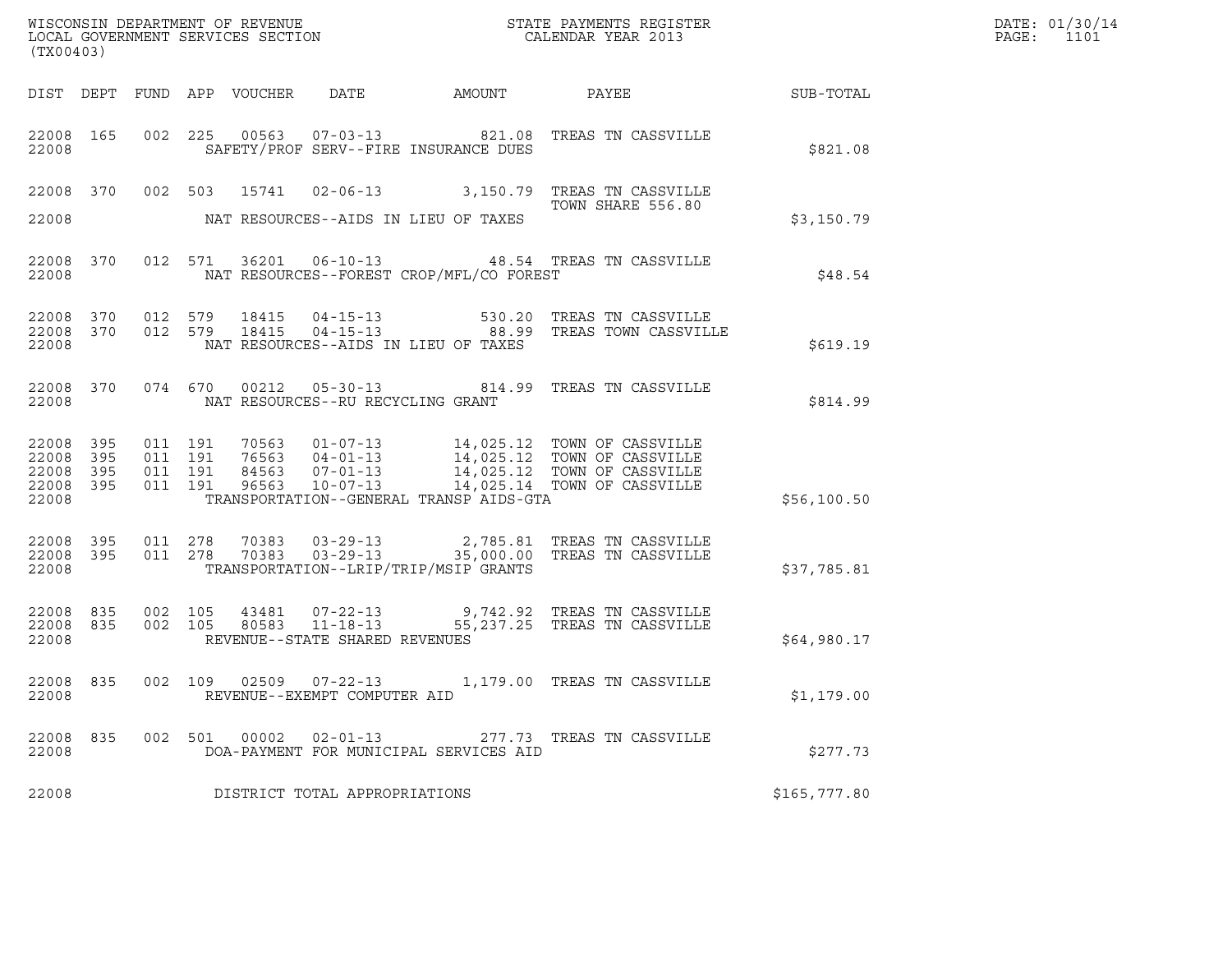| WISCONSIN DEPARTMENT OF REVENUE<br>LOCAL GOVERNMENT SERVICES SECTION CALENDAR YEAR 2013<br>(TX00403) |           |                    |                    |  |                                   |                                              |                                                                                                                                                                                                           |              | DATE: 01/30/14<br>PAGE: 1102 |
|------------------------------------------------------------------------------------------------------|-----------|--------------------|--------------------|--|-----------------------------------|----------------------------------------------|-----------------------------------------------------------------------------------------------------------------------------------------------------------------------------------------------------------|--------------|------------------------------|
|                                                                                                      |           |                    |                    |  |                                   | DIST DEPT FUND APP VOUCHER DATE AMOUNT PAYEE |                                                                                                                                                                                                           | SUB-TOTAL    |                              |
| 22010 165<br>22010                                                                                   |           | 002 225            |                    |  |                                   | SAFETY/PROF SERV--FIRE INSURANCE DUES        | 00564  07-03-13  490.96  TREAS TN CASTLE ROCK                                                                                                                                                             | \$490.96     |                              |
|                                                                                                      |           |                    |                    |  |                                   |                                              | 22010 370 000 001 04DNR 10-23-13 1,238.09 TOWN CASTLE ROCK<br>22010 NAT RESOURCES-SEVERANCE/YIELD/WITHDRAWAL                                                                                              | \$1,238.09   |                              |
|                                                                                                      |           |                    |                    |  |                                   |                                              | 22010 370 002 503 15742 02-06-13 11,936.99 TREAS TN CASTLE ROCK<br>22010 370 002 503 15742 02-06-13 15,081.77 TREAS TN CASTLE ROCK<br>TOWN SHARE 6984.81                                                  |              |                              |
|                                                                                                      |           |                    |                    |  |                                   |                                              |                                                                                                                                                                                                           | \$27,018.76  |                              |
| 22010                                                                                                |           |                    |                    |  |                                   | NAT RESOURCES--FOREST CROP/MFL/CO FOREST     | 22010 370 012 571 36202 06-10-13 270.23 TREAS TN CASTLE ROCK                                                                                                                                              | \$270.23     |                              |
| 22010                                                                                                |           |                    |                    |  |                                   | NAT RESOURCES--AIDS IN LIEU OF TAXES         | 22010 370 012 579 18416 04-15-13 1.25 TREAS TOWN CASTLE ROCK                                                                                                                                              | \$1.25       |                              |
| 22010                                                                                                |           |                    |                    |  | NAT RESOURCES--RU RECYCLING GRANT |                                              | 22010 370 074 670 40502 05-20-13 376.21 TREAS TN CASTLE ROCK                                                                                                                                              | \$376.21     |                              |
| 22010 395<br>22010 395<br>22010 395<br>22010                                                         | 22010 395 | 011 191<br>011 191 | 011 191<br>011 191 |  |                                   | TRANSPORTATION--GENERAL TRANSP AIDS-GTA      |                                                                                                                                                                                                           | \$64,441.48  |                              |
| 22010                                                                                                | 22010 835 | 22010 835 002 105  | 002 105            |  | REVENUE--STATE SHARED REVENUES    |                                              | $\begin{array}{cccccc} 43482 & 07\text{-}22\text{-}13 & & 3\text{,}999.73 & \text{TREAS TN CASTLE ROCK} \\ 80584 & 11\text{-}18\text{-}13 & & 22\text{,}675.57 & \text{TREAS TN CASTLE ROCK} \end{array}$ | \$26,675.30  |                              |
| 22010 835<br>22010                                                                                   |           |                    |                    |  | REVENUE--EXEMPT COMPUTER AID      |                                              | 002 109 02510 07-22-13 1.00 TREAS TN CASTLE ROCK                                                                                                                                                          | \$1.00       |                              |
| 22010                                                                                                |           |                    |                    |  | DISTRICT TOTAL APPROPRIATIONS     |                                              |                                                                                                                                                                                                           | \$120,513.28 |                              |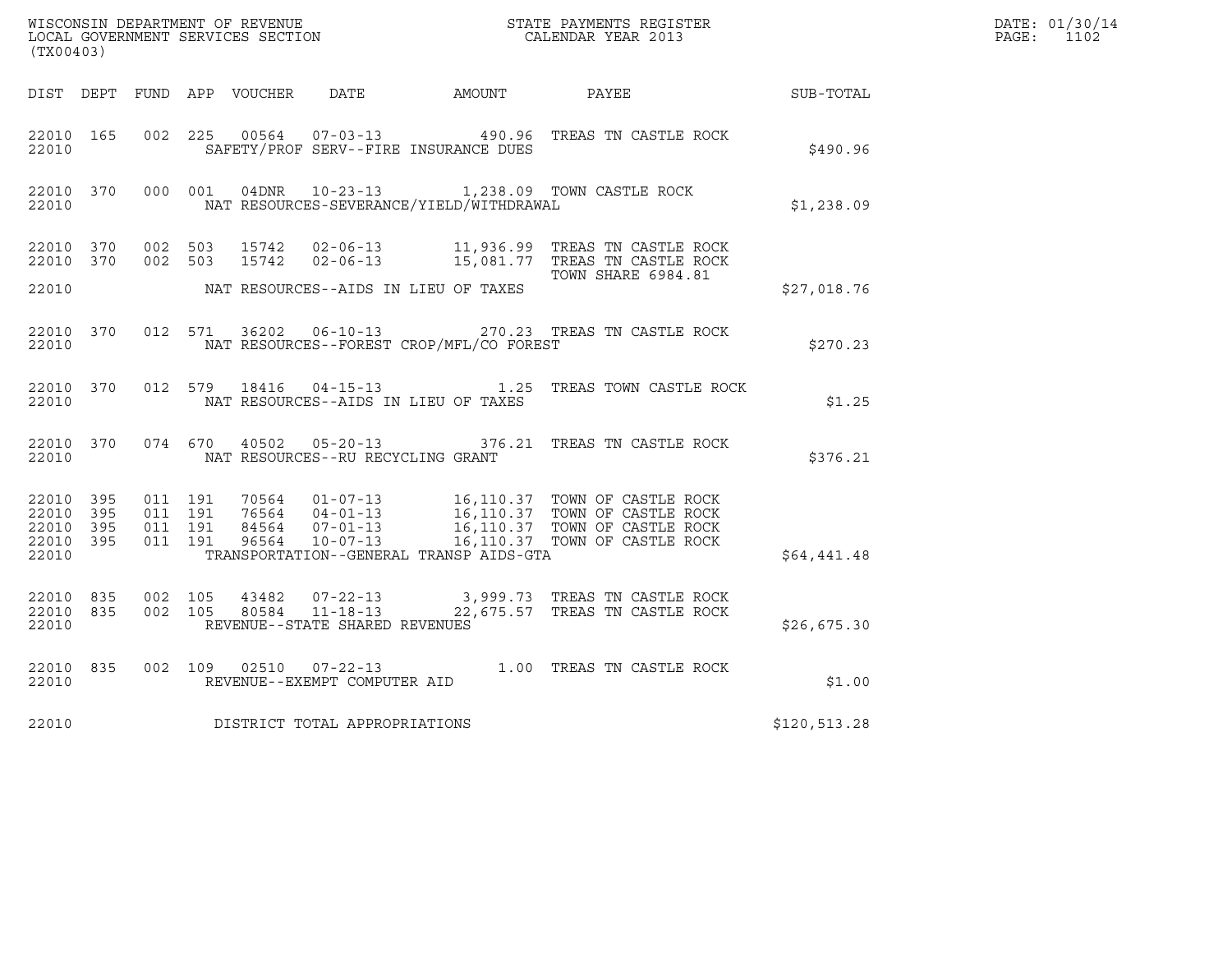| WISCONSIN DEPARTMENT OF REVENUE<br>LOCAL GOVERNMENT SERVICES SECTION<br>(TX00403)                           |                                                                                                                                                                                                     | STATE PAYMENTS REGISTER<br>CALENDAR YEAR 2013 |                  | DATE: 01/30/14<br>$\mathtt{PAGE:}$<br>1103 |
|-------------------------------------------------------------------------------------------------------------|-----------------------------------------------------------------------------------------------------------------------------------------------------------------------------------------------------|-----------------------------------------------|------------------|--------------------------------------------|
|                                                                                                             | DIST DEPT FUND APP VOUCHER DATE<br>AMOUNT                                                                                                                                                           | PAYEE                                         | <b>SUB-TOTAL</b> |                                            |
| 22012 165<br>22012                                                                                          | 002 225 00565 07-03-13 991.72 TREAS TN CLIFTON<br>SAFETY/PROF SERV--FIRE INSURANCE DUES                                                                                                             |                                               | \$991.72         |                                            |
| 22012 370<br>22012                                                                                          | 012 571 36203 06-10-13 118.21 TREAS TN CLIFTON<br>NAT RESOURCES--FOREST CROP/MFL/CO FOREST                                                                                                          |                                               | \$118.21         |                                            |
| 22012 370<br>22012                                                                                          | 074 670 40503 05-20-13 1,136.56 TREAS TN CLIFTON<br>NAT RESOURCES--RU RECYCLING GRANT                                                                                                               |                                               | \$1,136.56       |                                            |
| 22012 395<br>011 191<br>22012<br>011 191<br>395<br>22012<br>011 191<br>395<br>22012 395<br>011 191<br>22012 | 70565   01-07-13   24,636.58   TOWN OF CLIFTON<br>76565   04-01-13   24,636.58   TOWN OF CLIFTON<br>84565  07-01-13  24,636.58  TOWN OF CLIFTON<br>96565<br>TRANSPORTATION--GENERAL TRANSP AIDS-GTA | 10-07-13 24,636.61 TOWN OF CLIFTON            | \$98,546.35      |                                            |
| 22012 835<br>002 105<br>22012 835<br>002 105<br>22012                                                       | 43483  07-22-13    6,427.35    TREAS TN CLIFTON<br>80585 11-18-13<br>REVENUE--STATE SHARED REVENUES                                                                                                 | 14,746.02 TREAS TN CLIFTON                    | \$21,173.37      |                                            |
| 22012 835<br>22012                                                                                          | 002 109 02511 07-22-13 103.00 TREAS TN CLIFTON<br>REVENUE--EXEMPT COMPUTER AID                                                                                                                      |                                               | \$103.00         |                                            |
| 22012                                                                                                       | DISTRICT TOTAL APPROPRIATIONS                                                                                                                                                                       |                                               | \$122,069.21     |                                            |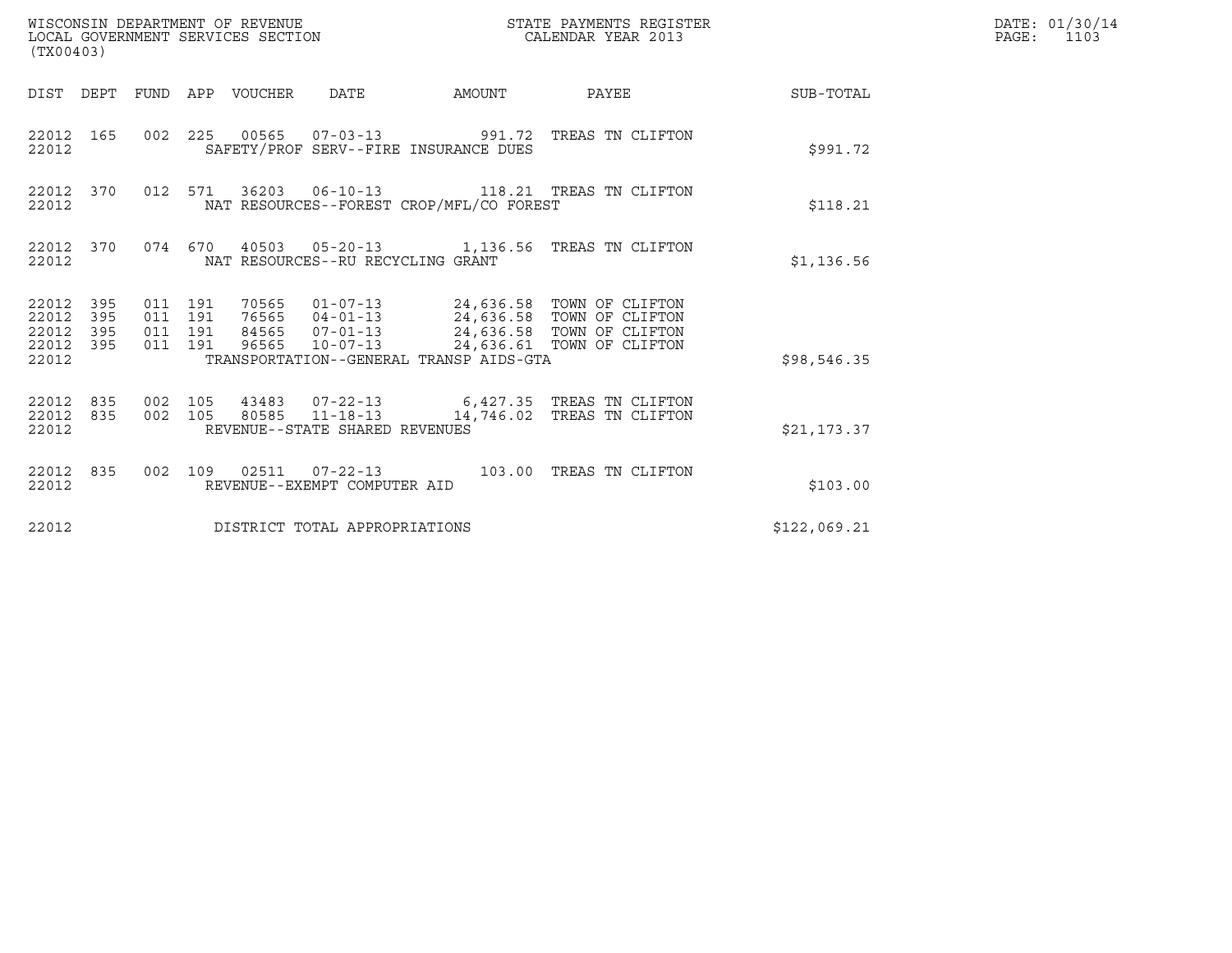| (TX00403)                                             |           |                    |                               |                                 |                                                  |                                          |                                                                                                                                                                                                  |              | DATE: 01/30/14<br>PAGE: 1104 |
|-------------------------------------------------------|-----------|--------------------|-------------------------------|---------------------------------|--------------------------------------------------|------------------------------------------|--------------------------------------------------------------------------------------------------------------------------------------------------------------------------------------------------|--------------|------------------------------|
|                                                       |           |                    |                               | DIST DEPT FUND APP VOUCHER DATE |                                                  | AMOUNT PAYEE                             |                                                                                                                                                                                                  | SUB-TOTAL    |                              |
| 22014                                                 |           |                    |                               |                                 |                                                  | SAFETY/PROF SERV--FIRE INSURANCE DUES    | 22014 165 002 225 00566 07-03-13 1,306.18 TREAS TN ELLENBORO                                                                                                                                     | \$1,306.18   |                              |
| 22014                                                 | 22014 370 |                    |                               |                                 |                                                  | NAT RESOURCES--FOREST CROP/MFL/CO FOREST | 012 571 36204 06-10-13 44.35 TREAS TN ELLENBORO                                                                                                                                                  | \$44.35      |                              |
| 22014                                                 | 22014 370 |                    |                               |                                 |                                                  | NAT RESOURCES--RU RECYCLING GRANT        | 074 670 40504 05-20-13 844.30 TREAS TN ELLENBORO                                                                                                                                                 | \$844.30     |                              |
| 22014 395<br>22014 395<br>22014<br>22014 395<br>22014 | 395       | 011 191            | 011 191<br>011 191<br>011 191 |                                 |                                                  | TRANSPORTATION--GENERAL TRANSP AIDS-GTA  | 70566  01-07-13  24,588.95  TOWN OF ELLENBORO<br>76566  04-01-13  24,588.95  TOWN OF ELLENBORO<br>84566  07-01-13  24,588.95  TOWN OF ELLENBORO<br>96566  10-07-13  24,588.97  TOWN OF ELLENBORO | \$98,355.82  |                              |
| 22014                                                 |           |                    |                               |                                 |                                                  | TRANSPORTATION--LRIP/TRIP/MSIP GRANTS    | 22014 395 011 278 85836 08-26-13 24, 242.10 TREAS TN ELLENBORO                                                                                                                                   | \$24, 242.10 |                              |
| 22014 835<br>22014                                    | 22014 835 | 002 105<br>002 105 |                               |                                 | 80586 11-18-13<br>REVENUE--STATE SHARED REVENUES |                                          | 43484  07-22-13   6,853.95   TREAS TN ELLENBORO<br>38,839.03 TREAS TN ELLENBORO                                                                                                                  | \$45,692.98  |                              |
| 22014                                                 | 22014 835 |                    |                               |                                 | REVENUE--EXEMPT COMPUTER AID                     |                                          | 002 109 02512 07-22-13 2.00 TREAS TN ELLENBORO                                                                                                                                                   | \$2.00       |                              |
| 22014                                                 |           |                    |                               |                                 | DISTRICT TOTAL APPROPRIATIONS                    |                                          |                                                                                                                                                                                                  | \$170,487.73 |                              |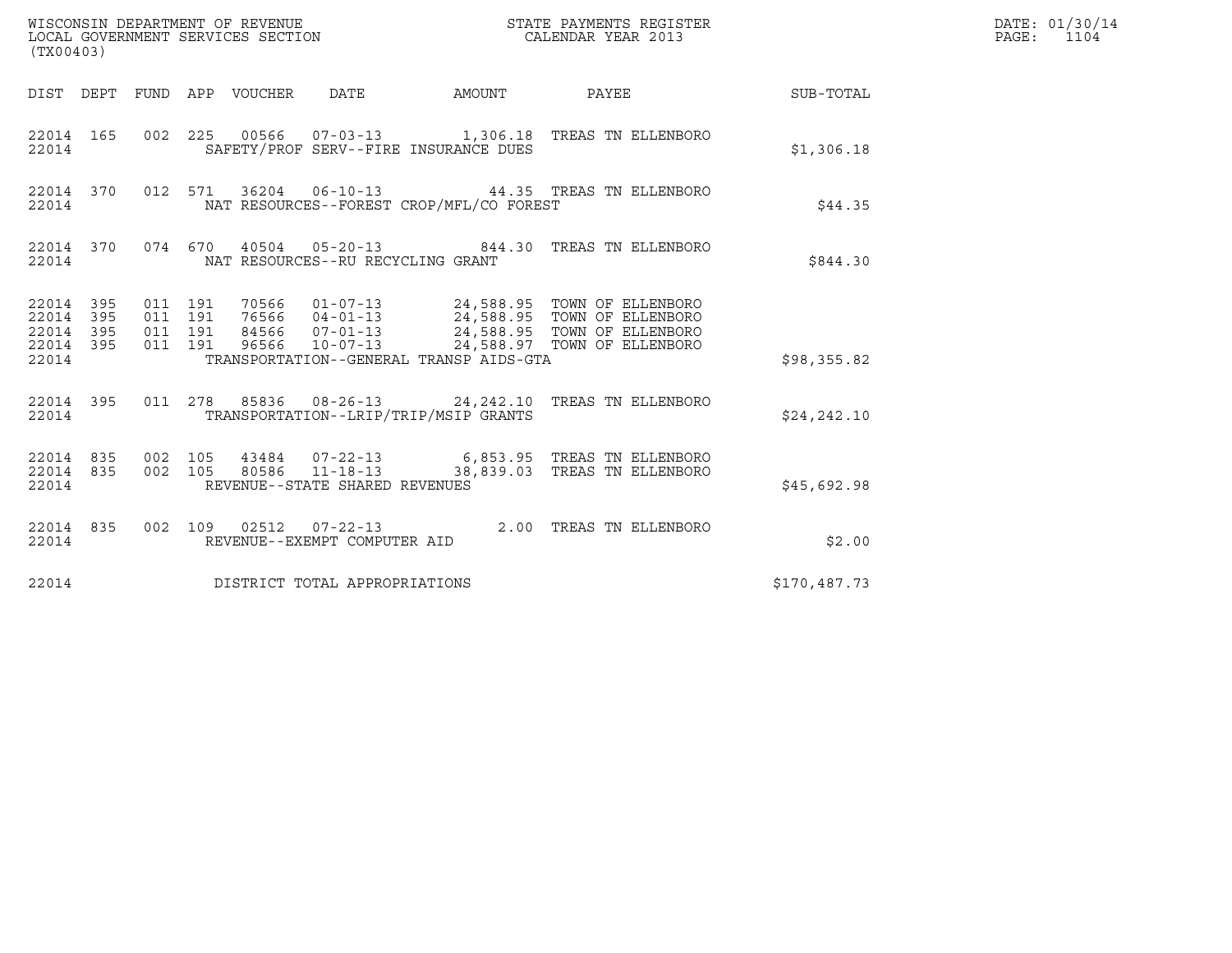| (TX00403)                                         |            |                                          |                                 |                                   |                                          |                                                                                                       |              | DATE: 01/30/14<br>PAGE:<br>1105 |
|---------------------------------------------------|------------|------------------------------------------|---------------------------------|-----------------------------------|------------------------------------------|-------------------------------------------------------------------------------------------------------|--------------|---------------------------------|
|                                                   |            |                                          | DIST DEPT FUND APP VOUCHER DATE |                                   |                                          |                                                                                                       |              |                                 |
| 22016 165<br>22016                                |            | 002 225                                  |                                 |                                   | SAFETY/PROF SERV--FIRE INSURANCE DUES    | 00567  07-03-13   1,175.39   TREAS TN FENNIMORE                                                       | \$1,175.39   |                                 |
| 22016 370<br>22016                                |            |                                          |                                 |                                   | NAT RESOURCES--FOREST CROP/MFL/CO FOREST | 012 571 36205 06-10-13 25.44 TREAS TN FENNIMORE                                                       | \$25.44      |                                 |
| 22016 370<br>22016                                |            |                                          |                                 | NAT RESOURCES--RU RECYCLING GRANT |                                          | 074 670 40505 05-20-13 1,584.84 TREAS TN FENNIMORE                                                    | \$1,584.84   |                                 |
| 22016 395<br>22016<br>22016<br>22016 395<br>22016 | 395<br>395 | 011 191<br>011 191<br>011 191<br>011 191 |                                 |                                   | TRANSPORTATION--GENERAL TRANSP AIDS-GTA  |                                                                                                       | \$77,206.99  |                                 |
| 22016 465<br>22016                                |            |                                          |                                 |                                   | MILITARY AFFAIRS-EMER MGMT-DISASTER RECO | 002 305 00891 12-19-13 1,811.25 TREAS TN FENNIMORE                                                    | \$1,811.25   |                                 |
| 22016                                             |            |                                          |                                 |                                   | MILITARY AFFAIRS-EMERGENCY MGMT-FED FUND | 22016 465 002 342 00891 12-19-13 10,867.49 TREAS TN FENNIMORE                                         | \$10,867.49  |                                 |
| 22016 835 002 105<br>22016 835<br>22016           |            | 002 105                                  |                                 | REVENUE--STATE SHARED REVENUES    |                                          | 43485   07-22-13   4,286.92   TREAS TN FENNIMORE<br>80587   11-18-13   24,440.57   TREAS TN FENNIMORE | \$28,727.49  |                                 |
| 22016 835<br>22016                                |            |                                          |                                 | REVENUE--EXEMPT COMPUTER AID      |                                          | 002 109 02513 07-22-13 56.00 TREAS TN FENNIMORE                                                       | \$56.00      |                                 |
| 22016                                             |            |                                          |                                 | DISTRICT TOTAL APPROPRIATIONS     |                                          |                                                                                                       | \$121,454.89 |                                 |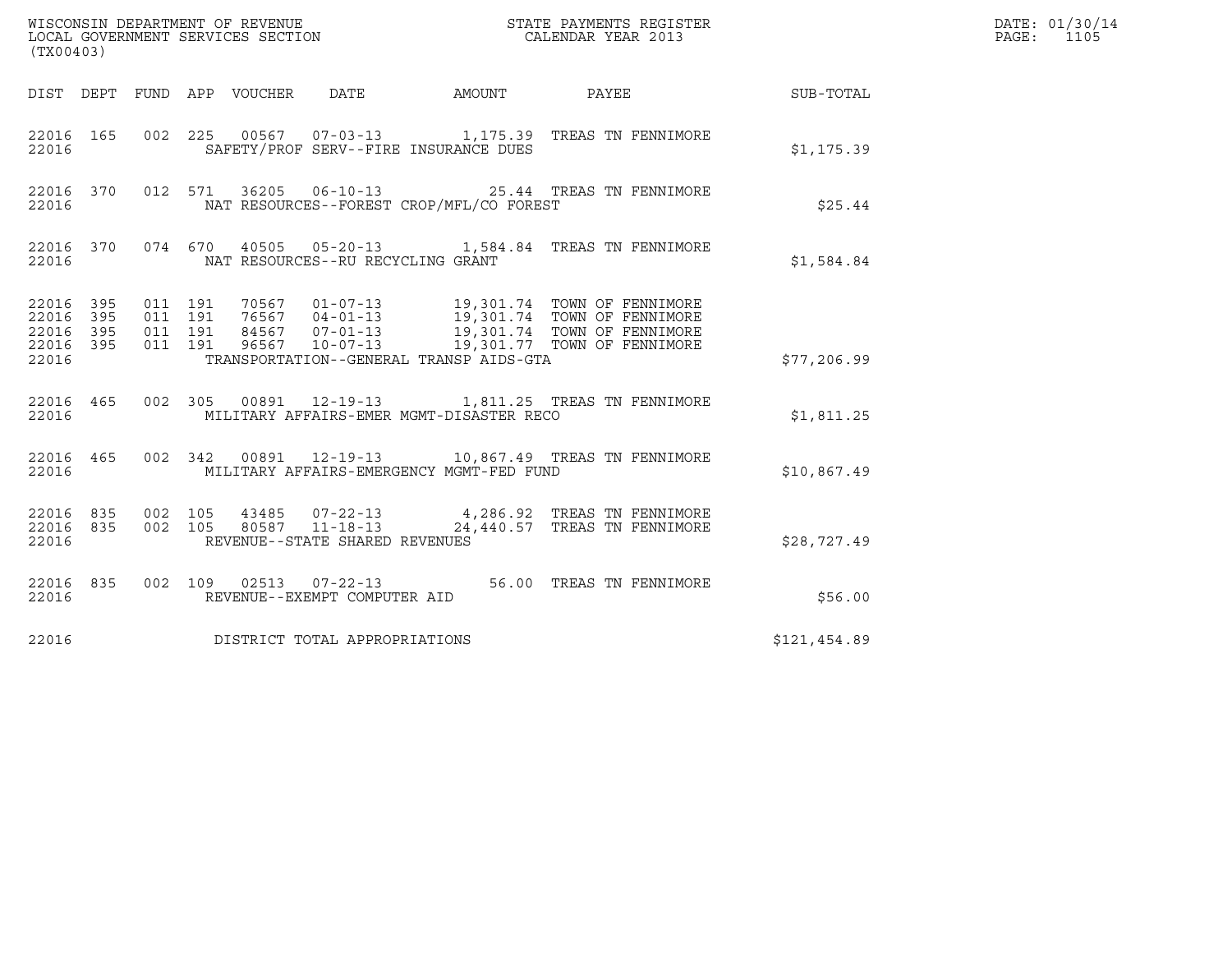| (TX00403)                                                             | WISCONSIN DEPARTMENT OF REVENUE<br>LOCAL GOVERNMENT SERVICES SECTION |                                   |                                          | DATE: 01/30/14<br>$\mathtt{PAGE:}$<br>1106                                                                                                                                   |              |  |
|-----------------------------------------------------------------------|----------------------------------------------------------------------|-----------------------------------|------------------------------------------|------------------------------------------------------------------------------------------------------------------------------------------------------------------------------|--------------|--|
| DIST<br>DEPT                                                          | FUND APP VOUCHER                                                     | DATE                              | AMOUNT                                   | PAYEE                                                                                                                                                                        | SUB-TOTAL    |  |
| 22018 165<br>22018                                                    |                                                                      |                                   | SAFETY/PROF SERV--FIRE INSURANCE DUES    | 002  225  00568  07-03-13  836.94  TREAS TN GLEN HAVEN                                                                                                                       | \$836.94     |  |
| 22018 370<br>22018                                                    | 012 571                                                              |                                   | NAT RESOURCES--FOREST CROP/MFL/CO FOREST | 36206  06-10-13  92.33  TREAS TN GLEN HAVEN                                                                                                                                  | \$92.33      |  |
| 22018 370<br>22018                                                    | 074 670                                                              | NAT RESOURCES--RU RECYCLING GRANT |                                          | 40506  05-20-13  1,850.17  TREAS TN GLEN HAVEN                                                                                                                               | \$1,850.17   |  |
| 22018<br>395<br>22018<br>395<br>22018<br>395<br>395<br>22018<br>22018 | 011 191<br>70568<br>011 191<br>011 191<br>011 191<br>96568           | $10 - 07 - 13$                    | TRANSPORTATION--GENERAL TRANSP AIDS-GTA  | 01-07-13    26,817.09 TOWN OF GLEN HAVEN<br>76568  04-01-13  26,817.09  TOWN OF GLEN HAVEN<br>84568  07-01-13  26,817.09  TOWN OF GLEN HAVEN<br>26,817.12 TOWN OF GLEN HAVEN | \$107,268.39 |  |
| 22018<br>835<br>22018<br>835<br>22018                                 | 002 105<br>002 105<br>80588                                          | REVENUE--STATE SHARED REVENUES    |                                          | 43486  07-22-13  1,515.94  TREAS TN GLEN HAVEN                                                                                                                               | \$27,086.95  |  |
| 22018                                                                 |                                                                      | DISTRICT TOTAL APPROPRIATIONS     |                                          |                                                                                                                                                                              | \$137,134.78 |  |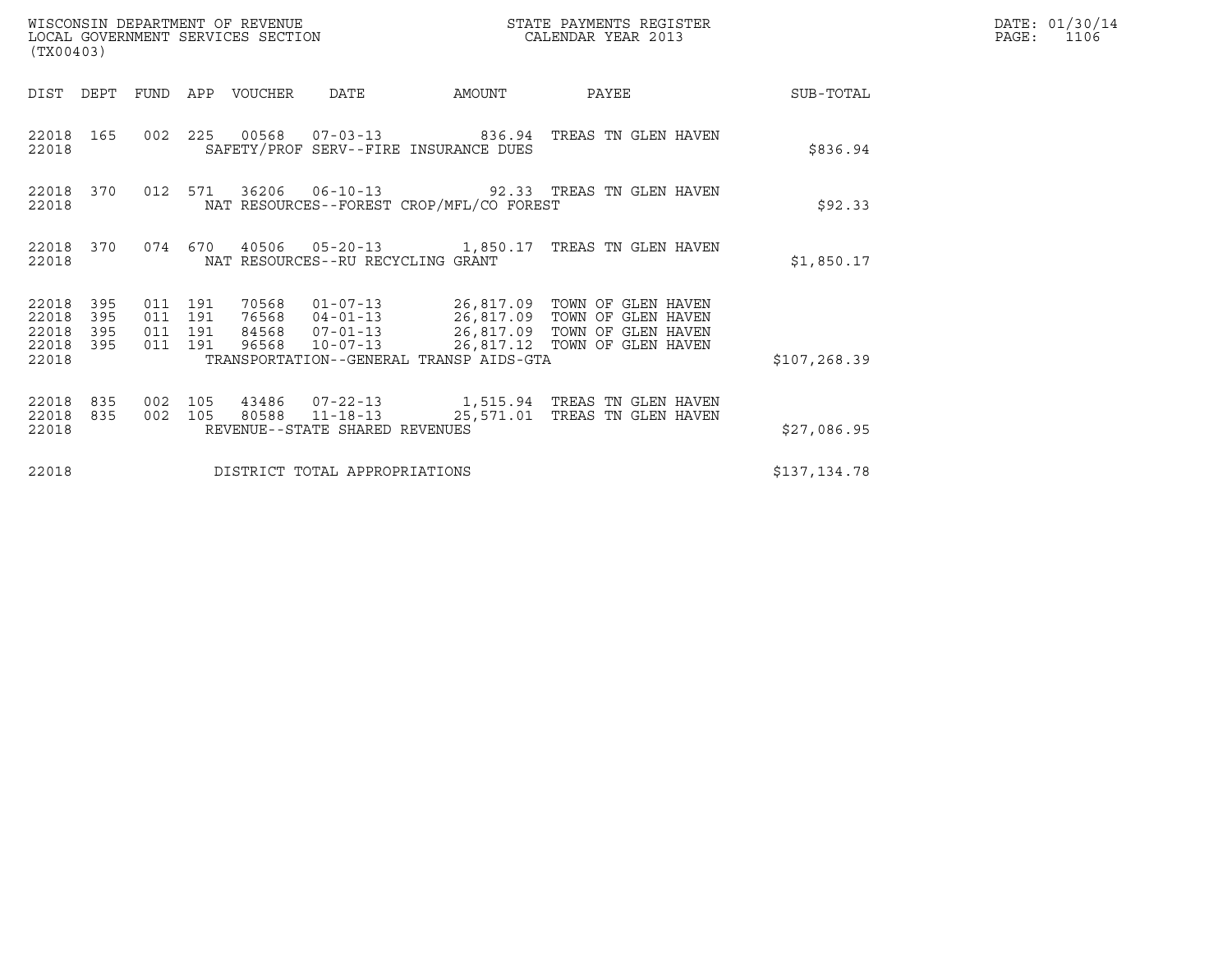| (TX00403)                                                       | WISCONSIN DEPARTMENT OF REVENUE<br>LOCAL GOVERNMENT SERVICES SECTION                                                                                                                                                                                                                         | STATE PAYMENTS REGISTER<br>CALENDAR YEAR 2013 |              | DATE: 01/30/14<br>$\mathtt{PAGE:}$<br>1107 |
|-----------------------------------------------------------------|----------------------------------------------------------------------------------------------------------------------------------------------------------------------------------------------------------------------------------------------------------------------------------------------|-----------------------------------------------|--------------|--------------------------------------------|
|                                                                 | DIST DEPT FUND APP VOUCHER DATE                                                                                                                                                                                                                                                              | AMOUNT PAYEE SUB-TOTAL                        |              |                                            |
| 22020 165<br>22020                                              | 002 225 00569 07-03-13 1,204.29 TREAS TN HARRISON<br>SAFETY/PROF SERV--FIRE INSURANCE DUES                                                                                                                                                                                                   |                                               | \$1,204.29   |                                            |
| 22020 370<br>22020                                              | 012 571 36207 06-10-13 93.74 TREAS TN HARRISON<br>NAT RESOURCES--FOREST CROP/MFL/CO FOREST                                                                                                                                                                                                   |                                               | \$93.74      |                                            |
| 22020 370<br>22020                                              | 074 670 40507 05-20-13 1,606.23 TREAS TN HARRISON<br>NAT RESOURCES--RU RECYCLING GRANT                                                                                                                                                                                                       |                                               | \$1,606.23   |                                            |
| 22020 395<br>22020<br>395<br>22020<br>395<br>22020 395<br>22020 | 70569   01-07-13   24,790.07   TOWN OF HARRISON<br>76569   04-01-13   24,790.07   TOWN OF HARRISON<br>84569   07-01-13   24,790.07   TOWN OF HARRISON<br>011 191<br>011 191<br>011 191<br>96569  10-07-13  24,790.07  TOWN OF HARRISON<br>011 191<br>TRANSPORTATION--GENERAL TRANSP AIDS-GTA |                                               | \$99,160.28  |                                            |
| 22020 835<br>22020 835<br>22020                                 | 43487 07-22-13 6,131.79 TREAS TN HARRISON<br>002 105<br>80589 11-18-13<br>002 105<br>REVENUE--STATE SHARED REVENUES                                                                                                                                                                          | 31,554.54 TREAS TN HARRISON                   | \$37,686.33  |                                            |
| 22020 835<br>22020                                              | 002 109 02514 07-22-13 11.00 TREAS TN HARRISON<br>REVENUE--EXEMPT COMPUTER AID                                                                                                                                                                                                               |                                               | \$11.00      |                                            |
| 22020                                                           | DISTRICT TOTAL APPROPRIATIONS                                                                                                                                                                                                                                                                |                                               | \$139,761.87 |                                            |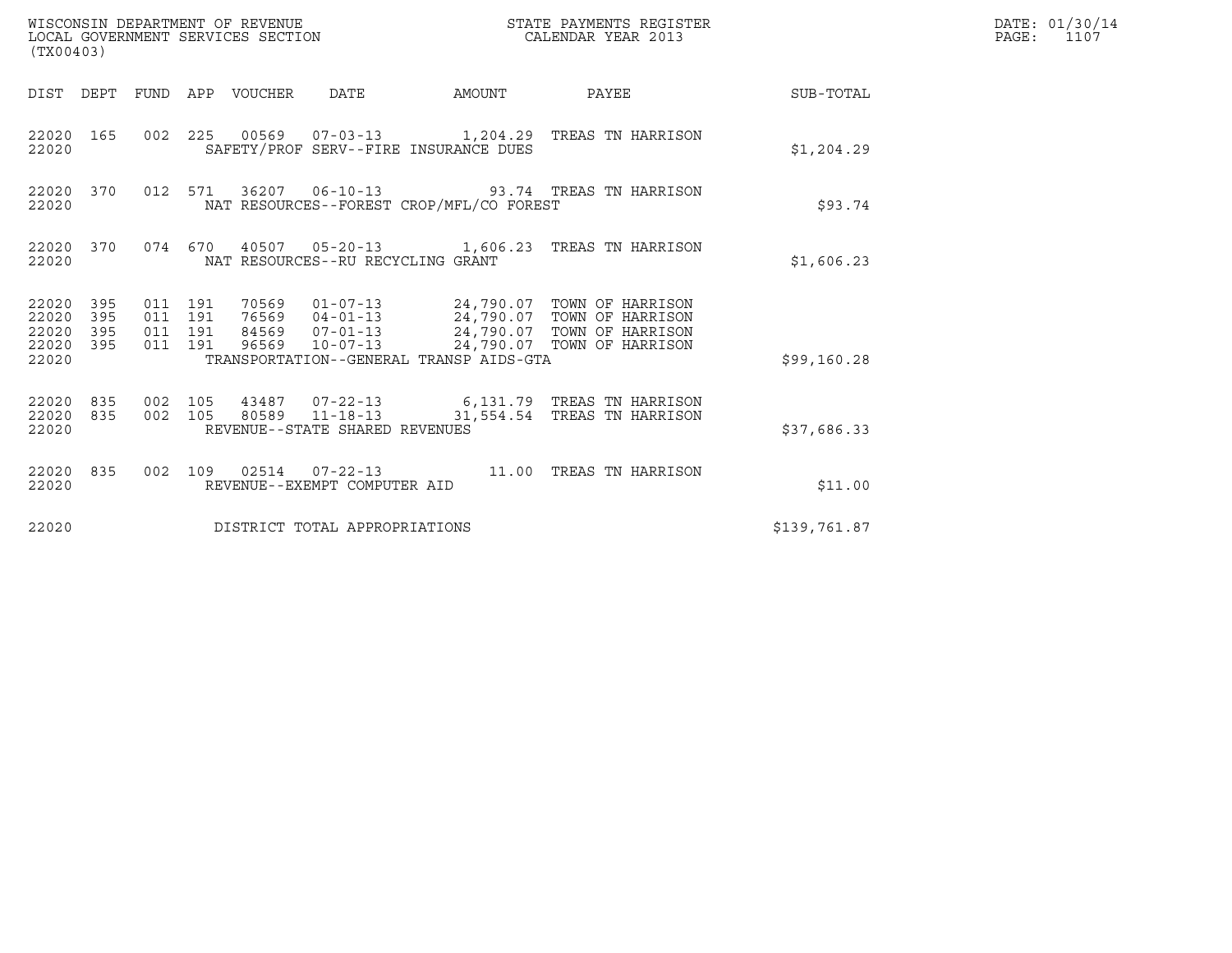| WISCONSIN DEPARTMENT OF REVENUE<br>LOCAL GOVERNMENT SERVICES SECTION<br>STATE PAYMENTS REGISTER<br>CALENDAR YEAR 2013<br>(TX00403) |                        |                               |         |                                 |                                   |                                          |                                                                                                                                                                                                                   |              | DATE: 01/30/14<br>$\mathtt{PAGE:}$<br>1108 |
|------------------------------------------------------------------------------------------------------------------------------------|------------------------|-------------------------------|---------|---------------------------------|-----------------------------------|------------------------------------------|-------------------------------------------------------------------------------------------------------------------------------------------------------------------------------------------------------------------|--------------|--------------------------------------------|
|                                                                                                                                    |                        |                               |         | DIST DEPT FUND APP VOUCHER DATE |                                   |                                          | AMOUNT PAYEE SUB-TOTAL                                                                                                                                                                                            |              |                                            |
| 22022                                                                                                                              | 22022 165              |                               |         |                                 |                                   | SAFETY/PROF SERV--FIRE INSURANCE DUES    | 002 225 00570 07-03-13 2,364.68 TREAS TN HAZEL GREEN                                                                                                                                                              | \$2,364.68   |                                            |
| 22022                                                                                                                              | 22022 370              |                               |         |                                 |                                   | NAT RESOURCES--FOREST CROP/MFL/CO FOREST | 012 571 36208 06-10-13 12.20 TREAS TN HAZEL GREEN                                                                                                                                                                 | \$12.20      |                                            |
| 22022                                                                                                                              | 22022 370              |                               |         |                                 | NAT RESOURCES--RU RECYCLING GRANT |                                          | 074 670 40508 05-20-13 2,137.68 TREAS TN HAZEL GREEN                                                                                                                                                              | \$2,137.68   |                                            |
| 22022 395<br>22022<br>22022 395<br>22022                                                                                           | 395<br>22022 395       | 011 191<br>011 191<br>011 191 | 011 191 |                                 |                                   | TRANSPORTATION--GENERAL TRANSP AIDS-GTA  | 70570   01-07-13   24,546.61   TOWN OF HAZEL GREEN<br>76570   04-01-13   24,546.61   TOWN OF HAZEL GREEN<br>84570   07-01-13   24,546.61   TOWN OF HAZEL GREEN<br>96570  10-07-13  24,546.63  TOWN OF HAZEL GREEN | \$98,186.46  |                                            |
| 22022                                                                                                                              | 22022 835<br>22022 835 | 002 105                       |         |                                 | REVENUE--STATE SHARED REVENUES    |                                          | 002 105 43488 07-22-13 10,582.56 TREAS TN HAZEL GREEN<br>002 105 80590 11-18-13 59,968.40 TREAS TN HAZEL GREEN                                                                                                    | \$70,550.96  |                                            |
| 22022                                                                                                                              | 22022 835              |                               |         |                                 | REVENUE--EXEMPT COMPUTER AID      |                                          | 002 109 02515 07-22-13 30.00 TREAS TN HAZEL GREEN                                                                                                                                                                 | \$30.00      |                                            |
| 22022                                                                                                                              |                        |                               |         |                                 | DISTRICT TOTAL APPROPRIATIONS     |                                          |                                                                                                                                                                                                                   | \$173,281.98 |                                            |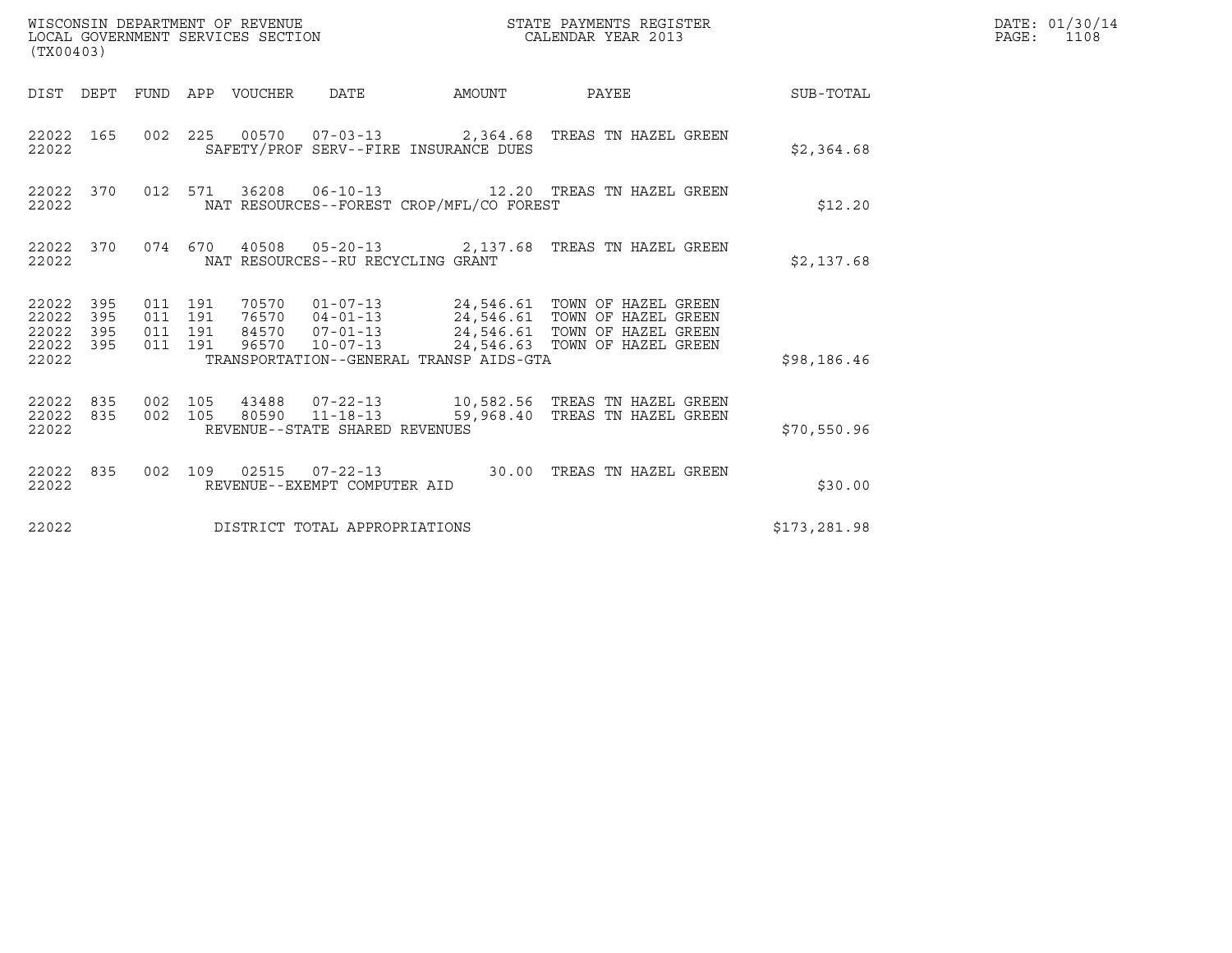| (TX00403)                                                    |         |  |                                   | DATE: 01/30/14<br>PAGE: 1109             |                                                                                                                                                                                                                                 |                  |  |
|--------------------------------------------------------------|---------|--|-----------------------------------|------------------------------------------|---------------------------------------------------------------------------------------------------------------------------------------------------------------------------------------------------------------------------------|------------------|--|
| DIST DEPT FUND APP VOUCHER DATE                              |         |  |                                   | AMOUNT                                   | <b>PAYEE</b>                                                                                                                                                                                                                    | <b>SUB-TOTAL</b> |  |
| 22024                                                        |         |  |                                   | SAFETY/PROF SERV--FIRE INSURANCE DUES    | 22024 165 002 225 00571 07-03-13 771.69 TREAS TN HICKORY GROVE                                                                                                                                                                  | \$771.69         |  |
| 22024                                                        |         |  |                                   | NAT RESOURCES-SEVERANCE/YIELD/WITHDRAWAL | 22024 370 000 001 04DNR 10-23-13 1,905.05 TOWN HICKORY GROVE                                                                                                                                                                    | \$1,905.05       |  |
| 22024                                                        |         |  |                                   | NAT RESOURCES--FOREST CROP/MFL/CO FOREST | 22024 370 012 571 36209 06-10-13 342.09 TREAS TN HICKORY GROVE                                                                                                                                                                  | \$342.09         |  |
| 22024                                                        |         |  | NAT RESOURCES--RU RECYCLING GRANT |                                          | 22024 370 074 670 40509 05-20-13 457.00 TREAS TN HICKORY GROVE                                                                                                                                                                  | \$457.00         |  |
| 22024 395<br>22024<br>395<br>22024 395<br>22024 395<br>22024 | 011 191 |  |                                   | TRANSPORTATION--GENERAL TRANSP AIDS-GTA  | 70571  01-07-13  25,504.55  TOWN OF HICKORY GROVE<br>011 191 76571 04-01-13 25,504.55 TOWN OF HICKORY GROVE<br>011 191 84571 07-01-13 25,504.55 TOWN OF HICKORY GROVE<br>011 191 96571 10-07-13 25,504.58 TOWN OF HICKORY GROVE | \$102,018.23     |  |
| 22024 835 002 105<br>22024 835<br>22024                      | 002 105 |  | REVENUE--STATE SHARED REVENUES    |                                          | 43489  07-22-13  5,384.25  TREAS TN HICKORY GROVE<br>80591  11-18-13  28,424.30 TREAS TN HICKORY GROVE                                                                                                                          | \$33,808.55      |  |
| 22024                                                        |         |  | REVENUE--EXEMPT COMPUTER AID      |                                          | 22024 835 002 109 02516 07-22-13 11.00 TREAS TN HICKORY GROVE                                                                                                                                                                   | \$11.00          |  |
| 22024                                                        |         |  | DISTRICT TOTAL APPROPRIATIONS     |                                          |                                                                                                                                                                                                                                 | \$139,313.61     |  |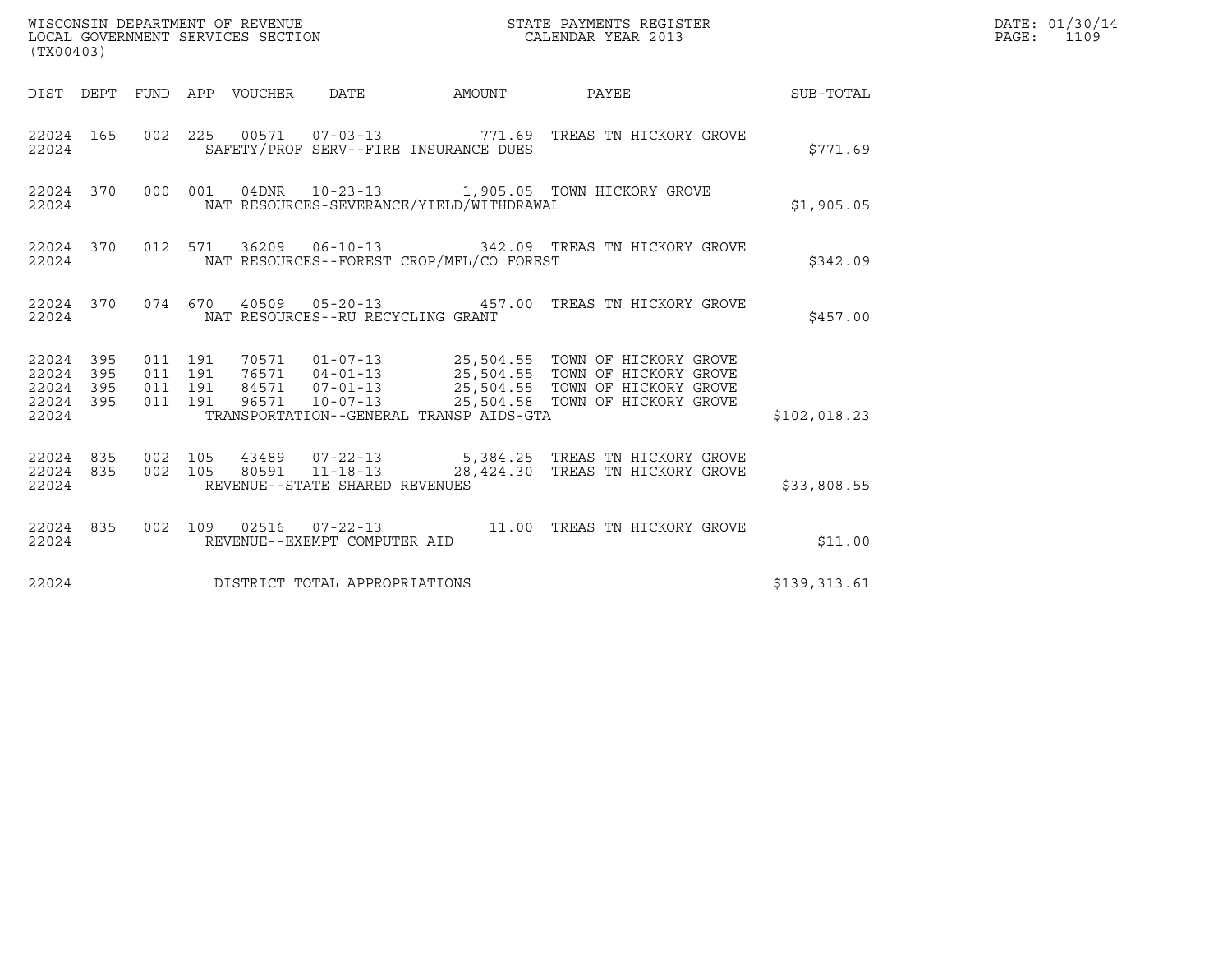| (TX00403)                                     |                   |                               |         |                                   |                                              |                                                                                                                                                                                                  | DATE: 01/30/14<br>PAGE: 1110 |  |
|-----------------------------------------------|-------------------|-------------------------------|---------|-----------------------------------|----------------------------------------------|--------------------------------------------------------------------------------------------------------------------------------------------------------------------------------------------------|------------------------------|--|
|                                               |                   |                               |         |                                   | DIST DEPT FUND APP VOUCHER DATE AMOUNT PAYEE |                                                                                                                                                                                                  | <b>SUB-TOTAL</b>             |  |
| 22026 165<br>22026                            |                   |                               |         |                                   | SAFETY/PROF SERV--FIRE INSURANCE DUES        | 002 225 00572 07-03-13 5,978.98 TREAS TN JAMESTOWN                                                                                                                                               | \$5,978.98                   |  |
| 22026                                         |                   |                               |         |                                   | NAT RESOURCES--AIDS IN LIEU OF TAXES         | 22026 370 002 503 15743 02-06-13 532.13 TREAS TN JAMESTOWN<br>TOWN SHARE 50.95                                                                                                                   | \$532.13                     |  |
| 22026                                         | 22026 370         |                               |         |                                   | NAT RESOURCES--FOREST CROP/MFL/CO FOREST     | 012 571 36210 06-10-13 11.78 TREAS TN JAMESTOWN                                                                                                                                                  | \$11.78                      |  |
| 22026                                         | 22026 370         |                               |         |                                   | NAT RESOURCES--AIDS IN LIEU OF TAXES         | 012 579 18417 04-15-13 132.82 TREAS TOWN JAMESTOWN                                                                                                                                               | \$132.82                     |  |
| 22026                                         | 22026 370         |                               |         | NAT RESOURCES--RU RECYCLING GRANT |                                              | 074 670 40510 05-20-13 2,068.77 TREAS TN JAMESTOWN                                                                                                                                               | \$2,068.77                   |  |
| 22026 395<br>22026<br>22026<br>22026<br>22026 | 395<br>395<br>395 | 011 191<br>011 191<br>011 191 | 011 191 |                                   | TRANSPORTATION--GENERAL TRANSP AIDS-GTA      | 70572  01-07-13  28,277.82  TOWN OF JAMESTOWN<br>76572  04-01-13  28,277.82  TOWN OF JAMESTOWN<br>84572  07-01-13  28,277.82  TOWN OF JAMESTOWN<br>96572  10-07-13  28,277.85  TOWN OF JAMESTOWN | \$113,111.31                 |  |
| 22026                                         | 22026 835         | 22026 835 002 105             | 002 105 | REVENUE--STATE SHARED REVENUES    |                                              | 43490  07-22-13   12,593.65   TREAS TN JAMESTOWN<br>80592  11-18-13   72,022.14   TREAS TN JAMESTOWN                                                                                             | \$84,615.79                  |  |
| 22026                                         | 22026 835         |                               |         | REVENUE--EXEMPT COMPUTER AID      |                                              | 002 109 02517 07-22-13 61.00 TREAS TN JAMESTOWN                                                                                                                                                  | \$61.00                      |  |
| 22026                                         | 22026 835         |                               |         | REVENUE--LOTTERY CREDIT -         |                                              | 021 363 35630 03-25-13 1,729.92 TREAS TN JAMESTOWN                                                                                                                                               | \$1,729.92                   |  |
| 22026                                         |                   |                               |         | DISTRICT TOTAL APPROPRIATIONS     |                                              |                                                                                                                                                                                                  | \$208,242.50                 |  |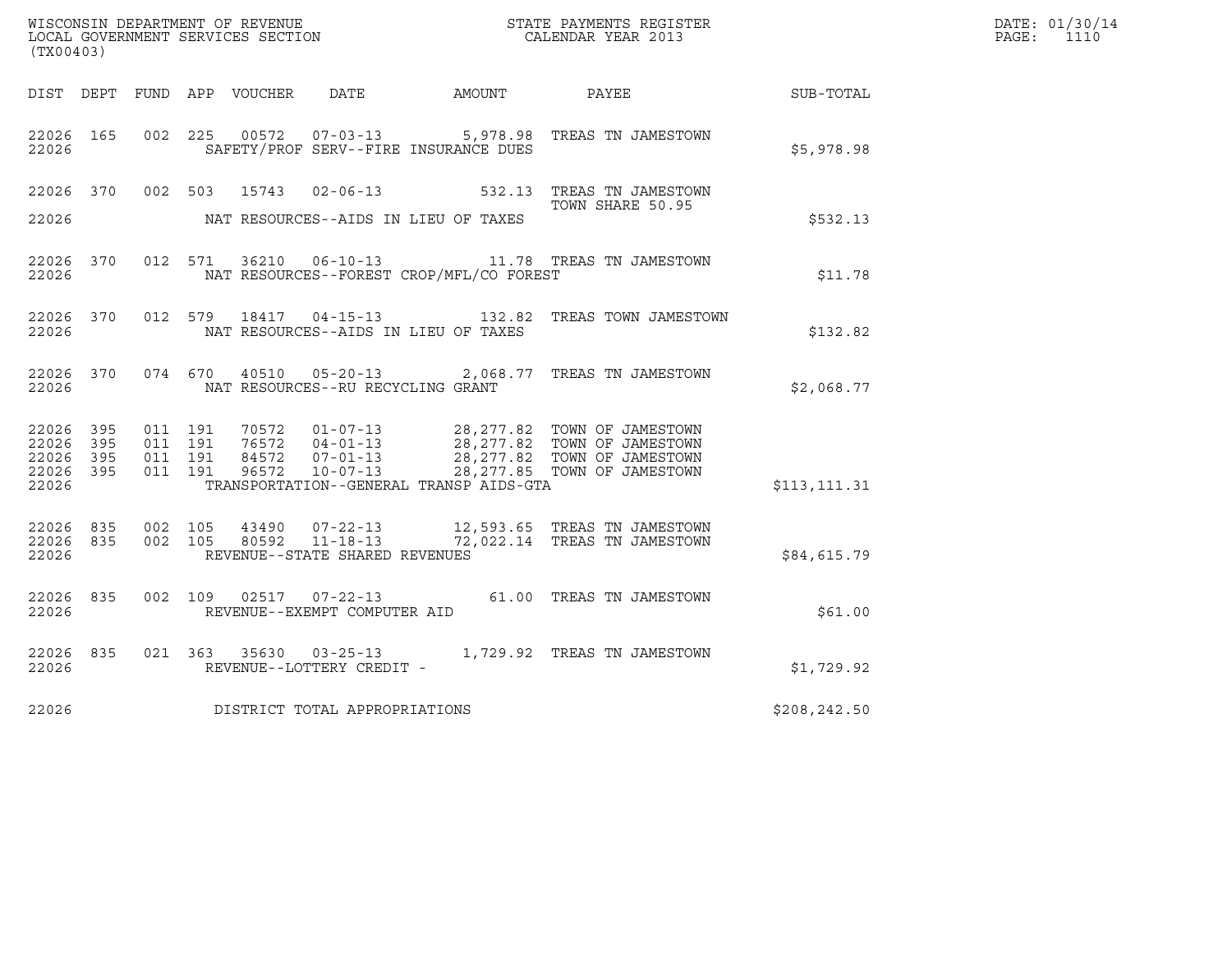| (TX00403)                                     |                   |                                          | WISCONSIN DEPARTMENT OF REVENUE<br>LOCAL GOVERNMENT SERVICES SECTION |                                                  | $\mathbf N$                              | STATE PAYMENTS REGISTER<br>CALENDAR YEAR 2013                                                                                                                                                     |              | DATE: 01/30/14<br>$\mathtt{PAGE:}$<br>1111 |
|-----------------------------------------------|-------------------|------------------------------------------|----------------------------------------------------------------------|--------------------------------------------------|------------------------------------------|---------------------------------------------------------------------------------------------------------------------------------------------------------------------------------------------------|--------------|--------------------------------------------|
|                                               |                   |                                          | DIST DEPT FUND APP VOUCHER DATE                                      |                                                  | AMOUNT                                   | PAYEE                                                                                                                                                                                             | SUB-TOTAL    |                                            |
| 22028 165<br>22028                            |                   |                                          |                                                                      |                                                  | SAFETY/PROF SERV--FIRE INSURANCE DUES    | 002 225 00573 07-03-13 1,174.06 TREAS TN LIBERTY                                                                                                                                                  | \$1,174.06   |                                            |
| 22028                                         | 22028 370         |                                          |                                                                      |                                                  | NAT RESOURCES--FOREST CROP/MFL/CO FOREST | 012 571 36211 06-10-13 84.88 TREAS TN LIBERTY                                                                                                                                                     | \$84.88      |                                            |
| 22028                                         | 22028 370         |                                          |                                                                      | NAT RESOURCES--RU RECYCLING GRANT                |                                          | 074 670 40511 05-20-13 850.64 TREAS TN LIBERTY                                                                                                                                                    | \$850.64     |                                            |
| 22028<br>22028<br>22028<br>22028 395<br>22028 | 395<br>395<br>395 | 011 191<br>011 191<br>011 191<br>011 191 |                                                                      |                                                  | TRANSPORTATION--GENERAL TRANSP AIDS-GTA  | 70573   01-07-13   26,473.08   TOWN OF LIBERTY<br>76573   04-01-13   26,473.08   TOWN OF LIBERTY<br>84573   07-01-13   26,473.08   TOWN OF LIBERTY<br>96573  10-07-13  26,473.10  TOWN OF LIBERTY | \$105,892.34 |                                            |
| 22028                                         | 22028 395         |                                          |                                                                      |                                                  | TRANSPORTATION--LRIP/TRIP/MSIP GRANTS    | 011  278  88213  09-19-13  13,384.21  TREAS TN LIBERTY                                                                                                                                            | \$13,384.21  |                                            |
| 22028 835<br>22028 835<br>22028               |                   | 002 105<br>002 105                       |                                                                      | 80593 11-18-13<br>REVENUE--STATE SHARED REVENUES |                                          | 43491  07-22-13  6,794.56  TREAS TN LIBERTY<br>38,502.48 TREAS TN LIBERTY                                                                                                                         | \$45,297.04  |                                            |
| 22028 835<br>22028                            |                   |                                          |                                                                      | REVENUE--EXEMPT COMPUTER AID                     |                                          | 002 109 02518 07-22-13 90.00 TREAS TN LIBERTY                                                                                                                                                     | \$90.00      |                                            |
| 22028                                         |                   |                                          |                                                                      | DISTRICT TOTAL APPROPRIATIONS                    |                                          |                                                                                                                                                                                                   | \$166,773.17 |                                            |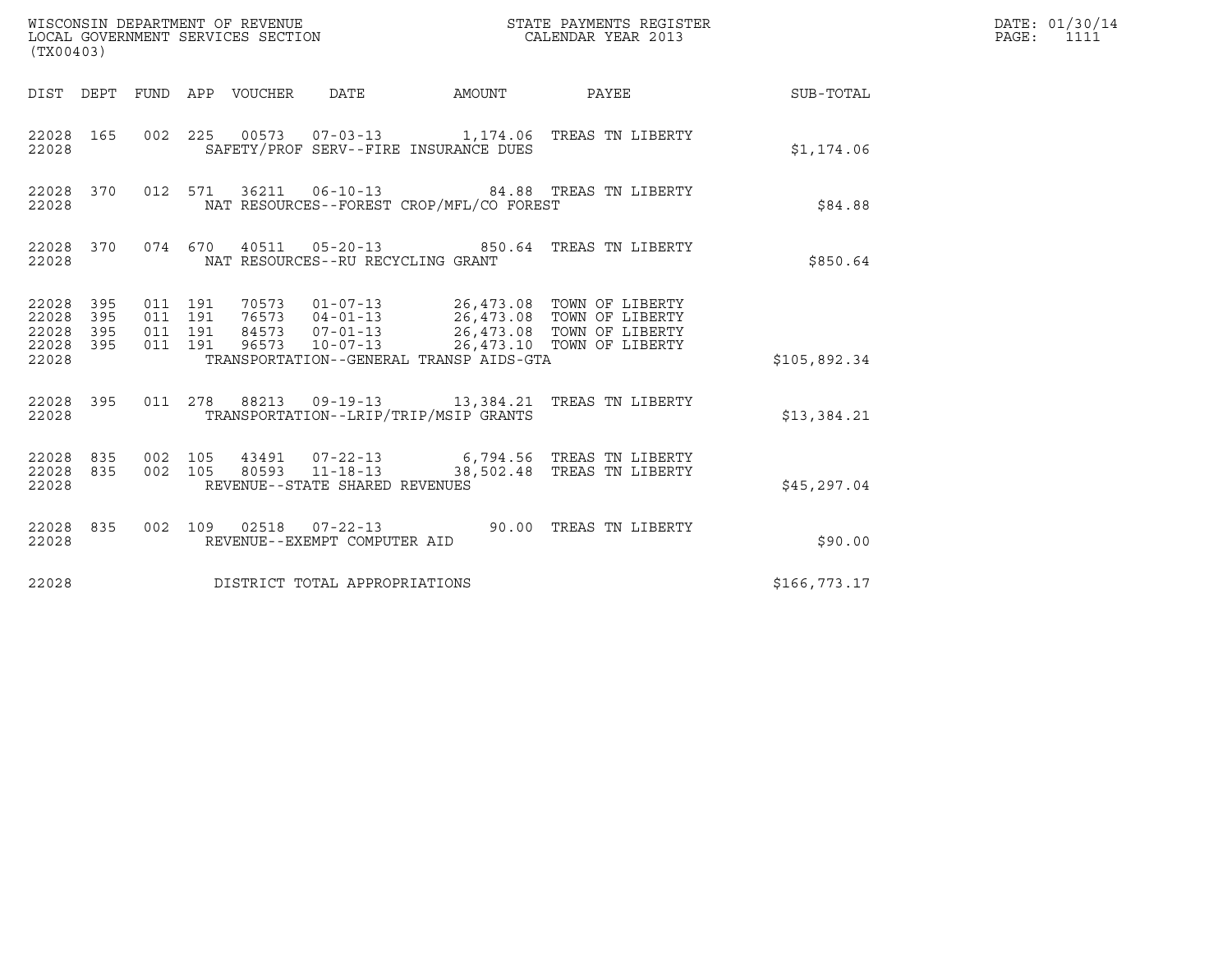| (TX00403)                                         |            |                                          |  |                                                  |                                                                                                                                                                                                                       |                                               |              | DATE: 01/30/14<br>PAGE:<br>1112 |
|---------------------------------------------------|------------|------------------------------------------|--|--------------------------------------------------|-----------------------------------------------------------------------------------------------------------------------------------------------------------------------------------------------------------------------|-----------------------------------------------|--------------|---------------------------------|
|                                                   |            |                                          |  | DIST DEPT FUND APP VOUCHER DATE AMOUNT           |                                                                                                                                                                                                                       | PAYEE                                         | SUB-TOTAL    |                                 |
| 22030 165<br>22030                                |            |                                          |  | SAFETY/PROF SERV--FIRE INSURANCE DUES            |                                                                                                                                                                                                                       | 002 225 00574 07-03-13 1,595.19 TREAS TN LIMA | \$1,595.19   |                                 |
| 22030 370<br>22030                                |            |                                          |  |                                                  | NAT RESOURCES--FOREST CROP/MFL/CO FOREST                                                                                                                                                                              | 012 571 36212 06-10-13 49.50 TREAS TN LIMA    | \$49.50      |                                 |
| 22030 370<br>22030                                |            |                                          |  | NAT RESOURCES--AIDS IN LIEU OF TAXES             |                                                                                                                                                                                                                       | 012 579 18418 04-15-13 3.94 TREAS TOWN LIMA   | \$3.94       |                                 |
| 22030 370<br>22030                                |            |                                          |  | NAT RESOURCES--RU RECYCLING GRANT                |                                                                                                                                                                                                                       | 074 670 40512 05-20-13 2,036.30 TREAS TN LIMA | \$2,036.30   |                                 |
| 22030 395<br>22030<br>22030<br>22030 395<br>22030 | 395<br>395 | 011 191<br>011 191<br>011 191<br>011 191 |  |                                                  | 70574  01-07-13  26,668.90  TOWN OF LIMA<br>76574  04-01-13  26,668.90  TOWN OF LIMA<br>84574  07-01-13  26,668.90 TOWN OF LIMA<br>96574  10-07-13  26,668.93 TOWN OF LIMA<br>TRANSPORTATION--GENERAL TRANSP AIDS-GTA |                                               | \$106,675.63 |                                 |
| 22030 835<br>22030 835<br>22030                   |            | 002 105<br>002 105                       |  | 80594 11-18-13<br>REVENUE--STATE SHARED REVENUES | 43492  07-22-13  7,178.52  TREAS TN LIMA                                                                                                                                                                              | 40,691.21 TREAS TN LIMA                       | \$47,869.73  |                                 |
| 22030 835<br>22030                                |            |                                          |  | REVENUE--EXEMPT COMPUTER AID                     |                                                                                                                                                                                                                       | 002 109 02519 07-22-13 1.00 TREAS TN LIMA     | \$1.00       |                                 |
| 22030                                             |            |                                          |  | DISTRICT TOTAL APPROPRIATIONS                    |                                                                                                                                                                                                                       |                                               | \$158,231.29 |                                 |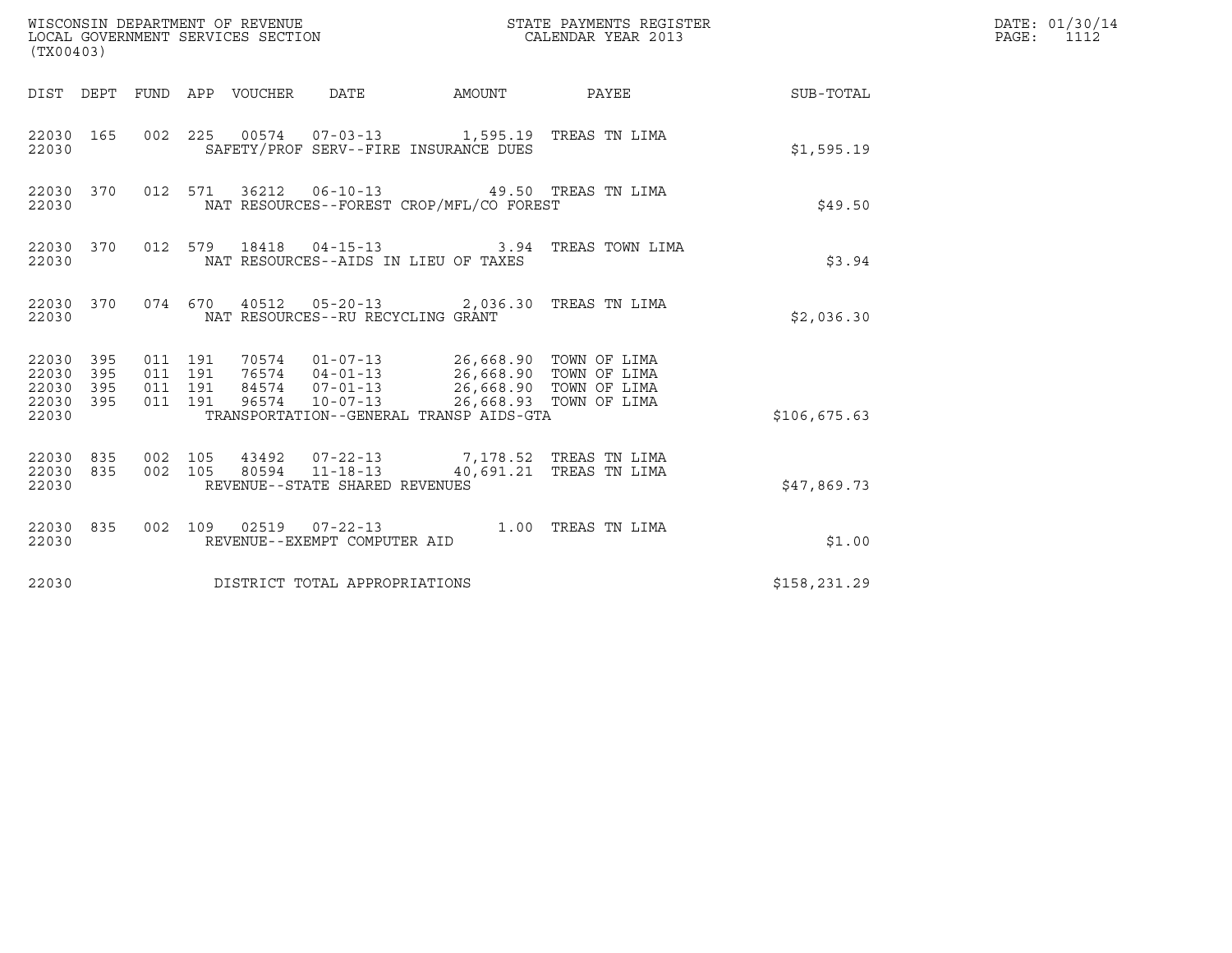| (TX00403)                                    |           |                               |         |  |                                   |                                          |                                                                                                                                                                                                                         |              | DATE: 01/30/14<br>PAGE:<br>1113 |
|----------------------------------------------|-----------|-------------------------------|---------|--|-----------------------------------|------------------------------------------|-------------------------------------------------------------------------------------------------------------------------------------------------------------------------------------------------------------------------|--------------|---------------------------------|
|                                              |           |                               |         |  |                                   |                                          | DIST DEPT FUND APP VOUCHER DATE AMOUNT PAYEE TO SUB-TOTAL                                                                                                                                                               |              |                                 |
| 22032                                        | 22032 165 |                               |         |  |                                   | SAFETY/PROF SERV--FIRE INSURANCE DUES    | 002 225 00575 07-03-13 768.72 TREAS TN LITTLE GRANT                                                                                                                                                                     | \$768.72     |                                 |
| 22032                                        | 22032 370 |                               |         |  |                                   | NAT RESOURCES--FOREST CROP/MFL/CO FOREST | 012 571 36213 06-10-13 62.76 TREAS TN LITTLE GRANT                                                                                                                                                                      | \$62.76      |                                 |
| 22032                                        |           |                               |         |  | NAT RESOURCES--RU RECYCLING GRANT |                                          | 22032 370 074 670 40513 05-20-13 706.49 TREAS TN LITTLE GRANT                                                                                                                                                           | \$706.49     |                                 |
| 22032 395<br>22032 395<br>22032 395<br>22032 | 22032 395 | 011 191<br>011 191<br>011 191 | 011 191 |  |                                   | TRANSPORTATION--GENERAL TRANSP AIDS-GTA  | 70575   01-07-13   22,741.87   TOWN OF LITTLE GRANT<br>76575   04-01-13   22,741.87   TOWN OF LITTLE GRANT<br>84575   07-01-13   22,741.87   TOWN OF LITTLE GRANT<br>96575  10-07-13  22,741.88  TOWN OF LITTLE GRANT   | \$90, 967.49 |                                 |
| 22032                                        |           |                               |         |  | REVENUE--STATE SHARED REVENUES    |                                          | $\begin{array}{cccccccc} 22032 & 835 & 002 & 105 & 43493 & 07-22-13 & & 3,698.89 & \text{TREAS TN LITTLE GRANT} \\ 22032 & 835 & 002 & 105 & 80595 & 11-18-13 & & 20,960.36 & \text{TREAS TN LITTLE GRANT} \end{array}$ | \$24,659.25  |                                 |
| 22032                                        |           |                               |         |  | REVENUE--EXEMPT COMPUTER AID      |                                          | 22032 835 002 109 02520 07-22-13 12.00 TREAS TN LITTLE GRANT                                                                                                                                                            | \$12.00      |                                 |
| 22032                                        |           |                               |         |  | DISTRICT TOTAL APPROPRIATIONS     |                                          |                                                                                                                                                                                                                         | \$117,176.71 |                                 |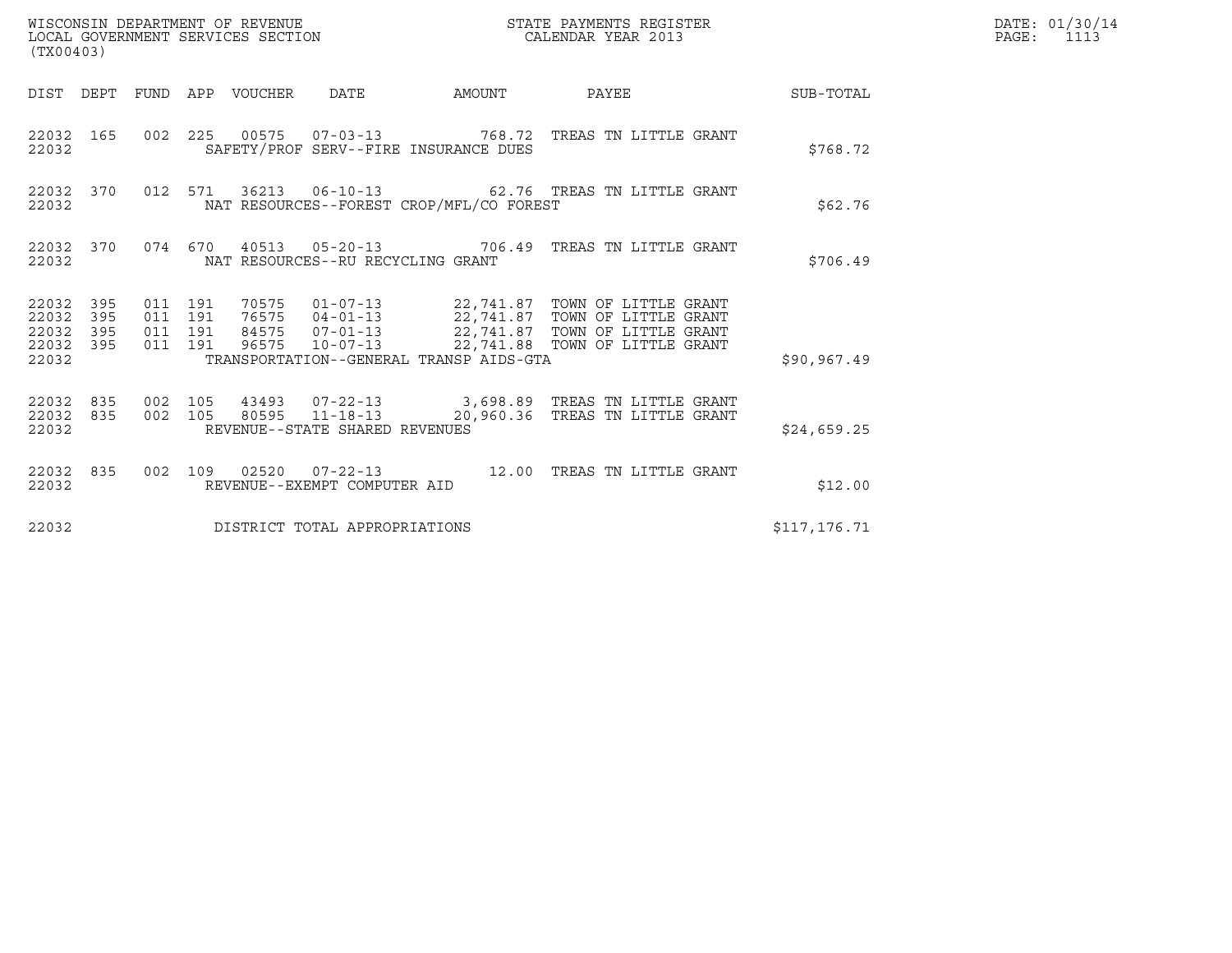| (TX00403)                       |                        |                    |                    |                                   |                                                | WISCONSIN DEPARTMENT OF REVENUE<br>LOCAL GOVERNMENT SERVICES SECTION<br>CALENDAR YEAR 2013                                                                                                                        |              | DATE: 01/30/14<br>PAGE: 1114 |
|---------------------------------|------------------------|--------------------|--------------------|-----------------------------------|------------------------------------------------|-------------------------------------------------------------------------------------------------------------------------------------------------------------------------------------------------------------------|--------------|------------------------------|
|                                 |                        |                    |                    |                                   |                                                | DIST DEPT FUND APP VOUCHER DATE AMOUNT PAYEE SUB-TOTAL                                                                                                                                                            |              |                              |
| 22034                           | 22034 165              |                    |                    |                                   | SAFETY/PROF SERV--FIRE INSURANCE DUES          | 002 225 00576 07-03-13 818.63 TREAS TN MARION                                                                                                                                                                     | \$818.63     |                              |
|                                 |                        |                    |                    |                                   | 22034 NAT RESOURCES--AIDS IN LIEU OF TAXES     | 22034 370 002 503 15744 02-06-13 99.91 TREAS TN MARION<br>TOWN SHARE 16.35<br>TOWN SHARE 16.35                                                                                                                    | \$99.91      |                              |
|                                 |                        |                    |                    |                                   | 22034 NAT RESOURCES--FOREST CROP/MFL/CO FOREST | 22034 370 012 571 36214 06-10-13 257.66 TREAS TN MARION                                                                                                                                                           | \$257.66     |                              |
|                                 |                        |                    |                    |                                   | 22034 NAT RESOURCES--AIDS IN LIEU OF TAXES     | 22034 370 012 579 18419 04-15-13 129.31 TREAS TOWN MARION                                                                                                                                                         | \$129.31     |                              |
| 22034                           |                        |                    |                    | NAT RESOURCES--RU RECYCLING GRANT |                                                | 22034 370 074 670 40514 05-20-13 1,062.29 TREAS TN MARION                                                                                                                                                         | \$1,062.29   |                              |
| 22034 395<br>22034 395<br>22034 | 22034 395<br>22034 395 | 011 191<br>011 191 | 011 191<br>011 191 |                                   | TRANSPORTATION--GENERAL TRANSP AIDS-GTA        | 70576  01-07-13  21,117.07 TOWN OF MARION<br>76576  04-01-13  21,117.07 TOWN OF MARION<br>84576  07-01-13  21,117.07 TOWN OF MARION<br>96576  10-07-13  21,117.09 TOWN OF MARION                                  | \$84,468.30  |                              |
|                                 | 22034                  |                    |                    | REVENUE--STATE SHARED REVENUES    |                                                | $\begin{array}{cccccccc} 22034 & 835 & 002 & 105 & 43494 & 07-22-13 & & & & 6,018.75 & \text{TREAS TN MARION} \\ 22034 & 835 & 002 & 105 & 80596 & 11-18-13 & & & 34,106.26 & \text{TREAS TN MARION} \end{array}$ | \$40, 125.01 |                              |
| 22034                           | 22034 835              |                    |                    | REVENUE--EXEMPT COMPUTER AID      |                                                | 002 109 02521 07-22-13 1.00 TREAS TN MARION                                                                                                                                                                       | \$1.00       |                              |
| 22034                           | 22034 835              |                    |                    | REVENUE--LOTTERY CREDIT -         |                                                | 021 363 35631 03-25-13 1,048.81 TREAS TN MARION                                                                                                                                                                   | \$1,048.81   |                              |
| 22034                           |                        |                    |                    | DISTRICT TOTAL APPROPRIATIONS     |                                                |                                                                                                                                                                                                                   | \$128,010.92 |                              |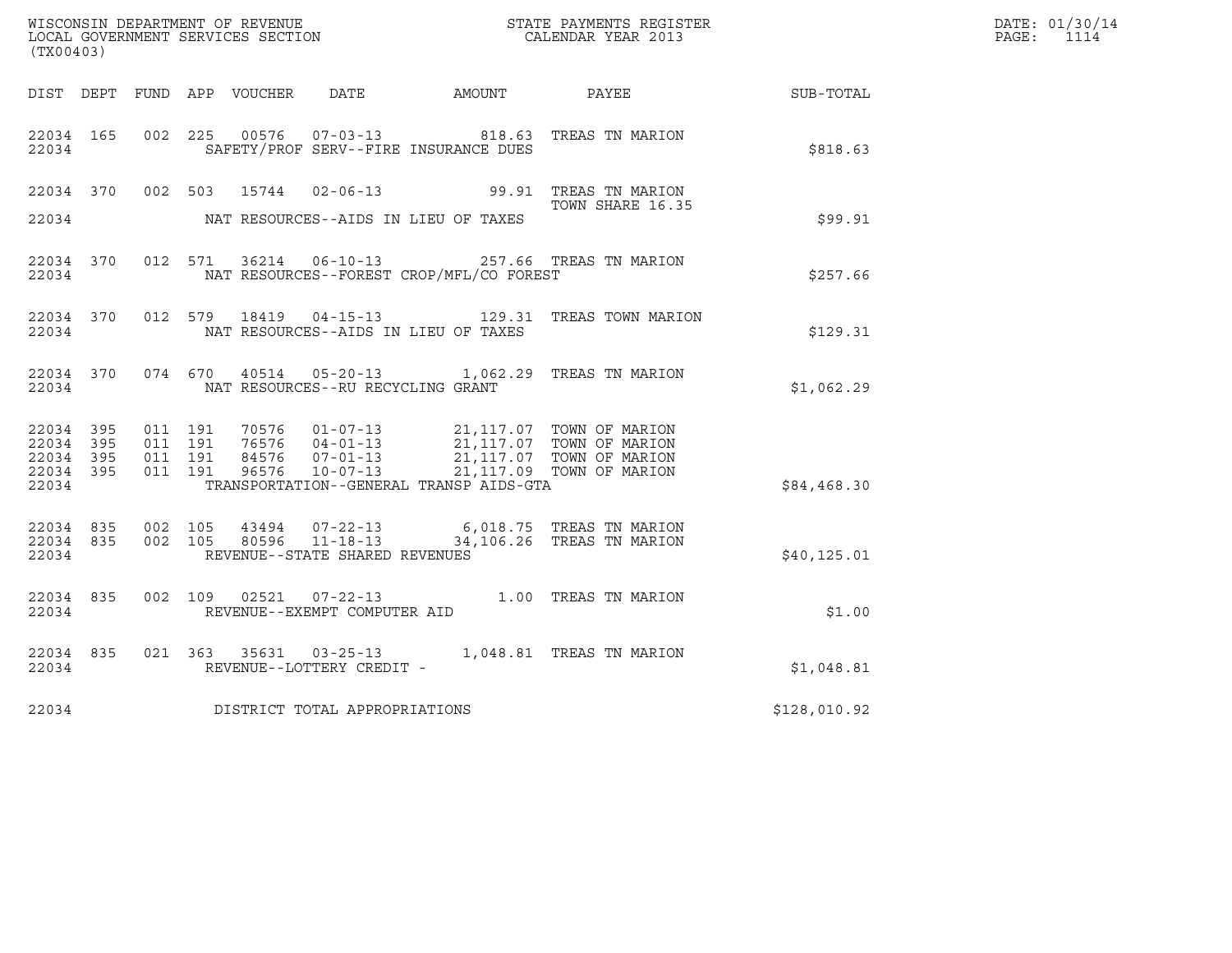| WISCONSIN DEPARTMENT OF REVENUE   | STATE PAYMENTS REGISTER | DATE: 01/30/14 |
|-----------------------------------|-------------------------|----------------|
| LOCAL GOVERNMENT SERVICES SECTION | CALENDAR YEAR 2013      | PAGE:          |

| WISCONSIN DEPARTMENT OF REVENUE<br>LOCAL GOVERNMENT SERVICES SECTION<br>(TY00403)<br>(TX00403) |  |  |  |  |                                     |                                                |                                                                                                                                                                                                                                                                                                                            |             | DATE: 01/30/14<br>PAGE: 1115 |
|------------------------------------------------------------------------------------------------|--|--|--|--|-------------------------------------|------------------------------------------------|----------------------------------------------------------------------------------------------------------------------------------------------------------------------------------------------------------------------------------------------------------------------------------------------------------------------------|-------------|------------------------------|
|                                                                                                |  |  |  |  |                                     |                                                | DIST DEPT FUND APP VOUCHER DATE AMOUNT PAYEE SUB-TOTAL                                                                                                                                                                                                                                                                     |             |                              |
|                                                                                                |  |  |  |  |                                     | 22036 SAFETY/PROF SERV--FIRE INSURANCE DUES    | 22036 165 002 225 00577 07-03-13 295.77 TREAS TN MILLVILLE                                                                                                                                                                                                                                                                 | \$295.77    |                              |
| 22036 370<br>22036 370<br>22036 370                                                            |  |  |  |  |                                     |                                                | 002 503 15745 02-06-13 576.61 TREAS TN MILLVILLE<br>002 503 15745 02-06-13 299.20 TREAS TN MILLVILLE<br>002 503 15745 02-06-13 20,277.97 TREAS TN MILLVILLE<br>TOWN SHARE 3339.19                                                                                                                                          |             |                              |
|                                                                                                |  |  |  |  |                                     | 22036 MAT RESOURCES--AIDS IN LIEU OF TAXES     |                                                                                                                                                                                                                                                                                                                            | \$21,153.78 |                              |
|                                                                                                |  |  |  |  |                                     | 22036 NAT RESOURCES--FOREST CROP/MFL/CO FOREST | 22036 370 012 571 36215 06-10-13 144.48 TREAS TN MILLVILLE                                                                                                                                                                                                                                                                 | \$144.48    |                              |
|                                                                                                |  |  |  |  |                                     | 22036 NAT RESOURCES--AIDS IN LIEU OF TAXES     | $\begin{array}{cccccc} 22036 & 370 & 012 & 579 & 18420 & 04-15-13 & 253.53 & \text{TREAS TN MILUVILLE} \\ 22036 & 370 & 012 & 579 & 18420 & 04-15-13 & 124.31 & \text{TREAS TN MILLVILLE} \\ 22036 & 370 & 012 & 579 & 18420 & 04-15-13 & 353.27 & \text{TREAS TOWN MILLVILLE} \\ 22036 & 370 & 012 & 579 & 18420 & 04-15$ | \$2,415.75  |                              |
|                                                                                                |  |  |  |  |                                     | 22036 NAT RESOURCES--RU RECYCLING GRANT        | 22036 370 074 670 40515 05-20-13 490.72 TREAS TN MILLVILLE                                                                                                                                                                                                                                                                 | \$490.72    |                              |
| 22036 395<br>22036 395<br>22036 395<br>22036 395<br>22036                                      |  |  |  |  |                                     |                                                | 011 191 70577 01-07-13 9,214.24 TOWN OF MILLVILLE<br>011 191 76577 04-01-13 9,214.24 TOWN OF MILLVILLE<br>011 191 96577 10-07-13 9,214.25 TOWN OF MILLVILLE<br>011 191 96577 10-07-13 9,214.25 TOWN OF MILLVILLE<br>TRANSPORTATION--GENERAL TRANSP AIDS-GTA                                                                | \$36,856.97 |                              |
| 22036 835<br>22036 835<br>22036                                                                |  |  |  |  | REVENUE--STATE SHARED REVENUES      |                                                | 002 105 43495 07-22-13 3,998.04 TREAS TN MILLVILLE<br>002 105 80597 11-18-13 22,655.55 TREAS TN MILLVILLE                                                                                                                                                                                                                  | \$26,653.59 |                              |
|                                                                                                |  |  |  |  | 22036 DISTRICT TOTAL APPROPRIATIONS |                                                |                                                                                                                                                                                                                                                                                                                            | \$88,011.06 |                              |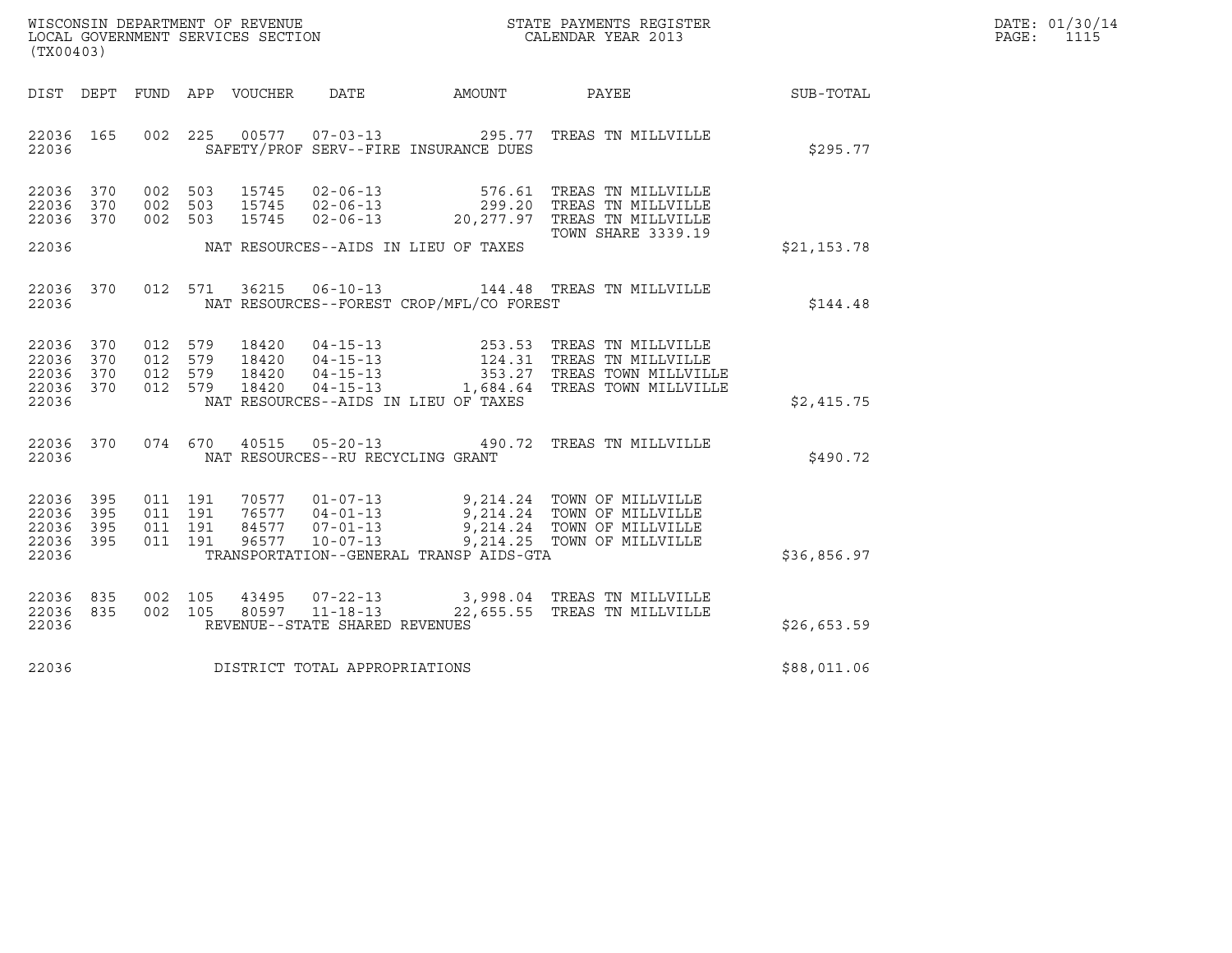|                                                                                                                                                                                                                                                                                                                | DATE: 01/30/14<br>PAGE: 1116                                                                                                                                                                                                                                                                                                                                                                                                                                                                                                                                                            |
|----------------------------------------------------------------------------------------------------------------------------------------------------------------------------------------------------------------------------------------------------------------------------------------------------------------|-----------------------------------------------------------------------------------------------------------------------------------------------------------------------------------------------------------------------------------------------------------------------------------------------------------------------------------------------------------------------------------------------------------------------------------------------------------------------------------------------------------------------------------------------------------------------------------------|
|                                                                                                                                                                                                                                                                                                                |                                                                                                                                                                                                                                                                                                                                                                                                                                                                                                                                                                                         |
| \$580.36                                                                                                                                                                                                                                                                                                       |                                                                                                                                                                                                                                                                                                                                                                                                                                                                                                                                                                                         |
| \$151.77                                                                                                                                                                                                                                                                                                       |                                                                                                                                                                                                                                                                                                                                                                                                                                                                                                                                                                                         |
| \$405.52                                                                                                                                                                                                                                                                                                       |                                                                                                                                                                                                                                                                                                                                                                                                                                                                                                                                                                                         |
| \$67, 299.43                                                                                                                                                                                                                                                                                                   |                                                                                                                                                                                                                                                                                                                                                                                                                                                                                                                                                                                         |
| \$15, 117.09                                                                                                                                                                                                                                                                                                   |                                                                                                                                                                                                                                                                                                                                                                                                                                                                                                                                                                                         |
| \$49.00                                                                                                                                                                                                                                                                                                        |                                                                                                                                                                                                                                                                                                                                                                                                                                                                                                                                                                                         |
| \$83,603.17                                                                                                                                                                                                                                                                                                    |                                                                                                                                                                                                                                                                                                                                                                                                                                                                                                                                                                                         |
| DIST DEPT FUND APP VOUCHER DATE AMOUNT<br>SAFETY/PROF SERV--FIRE INSURANCE DUES<br>NAT RESOURCES--FOREST CROP/MFL/CO FOREST<br>NAT RESOURCES--RU RECYCLING GRANT<br>TRANSPORTATION--GENERAL TRANSP AIDS-GTA<br>REVENUE--STATE SHARED REVENUES<br>REVENUE--EXEMPT COMPUTER AID<br>DISTRICT TOTAL APPROPRIATIONS | PAYEE SUB-TOTAL<br>002 225 00578 07-03-13 580.36 TREAS TN MOUNT HOPE<br>012 571 36216 06-10-13 151.77 TREAS TN MOUNT HOPE<br>074  670  40516  05-20-13  405.52  TREAS TN MOUNT HOPE<br>011 191 70578 01-07-13 16,824.85 TOWN OF MOUNT HOPE<br>011 191 76578 04-01-13 16,824.85 TOWN OF MOUNT HOPE<br>011 191 84578 07-01-13 16,824.85 TOWN OF MOUNT HOPE<br>011 191 96578 10-07-13 16,824.88 TOWN OF MOUNT HOPE<br>002  105  43496  07-22-13  2,455.98  TREAS TN MOUNT HOPE<br>002 105 80598 11-18-13 12,661.11 TREAS TN MOUNT HOPE<br>002 109 02522 07-22-13 49.00 TREAS TN MOUNT HOPE |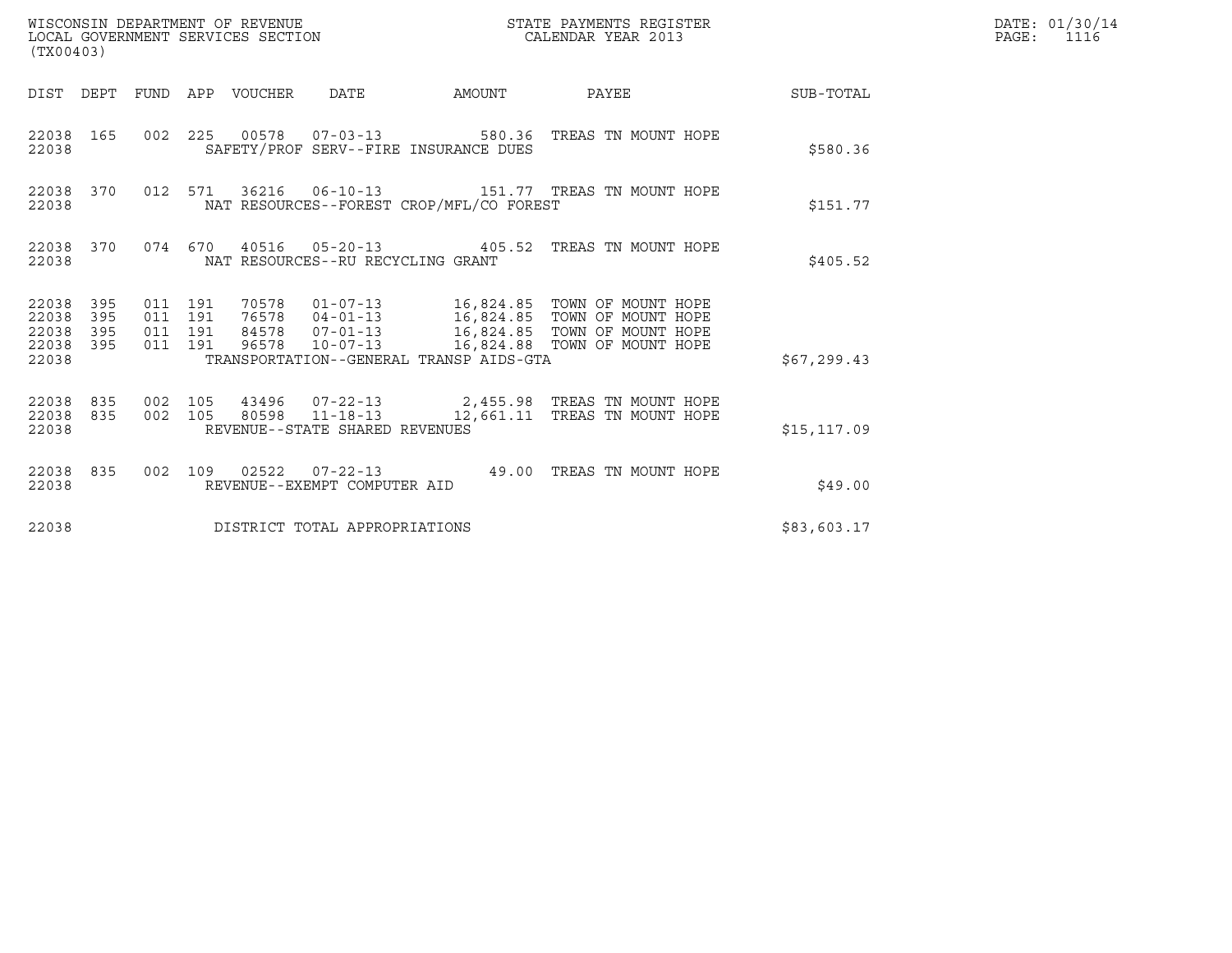| (TX00403)                                     |                   |                                          |         |                         | WISCONSIN DEPARTMENT OF REVENUE<br>LOCAL GOVERNMENT SERVICES SECTION |                                          | STATE PAYMENTS REGISTER<br>CALENDAR YEAR 2013                                                                                              |              | DATE: 01/30/14<br>$\mathtt{PAGE}$ :<br>1117 |
|-----------------------------------------------|-------------------|------------------------------------------|---------|-------------------------|----------------------------------------------------------------------|------------------------------------------|--------------------------------------------------------------------------------------------------------------------------------------------|--------------|---------------------------------------------|
| DIST DEPT                                     |                   |                                          |         | FUND APP VOUCHER DATE   |                                                                      | AMOUNT                                   | <b>PAYEE</b>                                                                                                                               | SUB-TOTAL    |                                             |
| 22040 165<br>22040                            |                   |                                          |         |                         |                                                                      | SAFETY/PROF SERV--FIRE INSURANCE DUES    | 002 225 00579 07-03-13 967.03 TREAS TN MOUNT IDA                                                                                           | \$967.03     |                                             |
| 22040 370<br>22040                            |                   |                                          | 012 571 |                         |                                                                      | NAT RESOURCES--FOREST CROP/MFL/CO FOREST | 36217  06-10-13  49.75  TREAS TN MOUNT IDA                                                                                                 | \$49.75      |                                             |
| 22040 370<br>22040                            |                   |                                          | 012 579 |                         |                                                                      | NAT RESOURCES--AIDS IN LIEU OF TAXES     | 18421  04-15-13  2.09 TREAS TOWN MOUNT IDA                                                                                                 | \$2.09       |                                             |
| 22040 370<br>22040                            |                   |                                          |         |                         | NAT RESOURCES--RU RECYCLING GRANT                                    |                                          | 074 670 40517 05-20-13 1,056.56 TREAS TN MOUNT IDA                                                                                         | \$1,056.56   |                                             |
| 22040 395<br>22040<br>22040<br>22040<br>22040 | 395<br>395<br>395 | 011 191<br>011 191<br>011 191<br>011 191 |         | 70579<br>76579<br>96579 | 84579 07-01-13<br>$10 - 07 - 13$                                     | TRANSPORTATION--GENERAL TRANSP AIDS-GTA  | 01-07-13 26,017.93 TOWN OF MOUNT IDA<br>04-01-13 26,017.93 TOWN OF MOUNT IDA<br>26,017.93 TOWN OF MOUNT IDA<br>26,017.93 TOWN OF MOUNT IDA | \$104,071.72 |                                             |
| 22040<br>22040<br>22040                       | 835<br>835        | 002 105<br>002 105                       |         | 43497<br>80599          | $11 - 18 - 13$<br>REVENUE--STATE SHARED REVENUES                     |                                          | 07-22-13 6,534.42 TREAS TN MOUNT IDA<br>37,028.38 TREAS TN MOUNT IDA                                                                       | \$43,562.80  |                                             |
| 22040 835<br>22040                            |                   |                                          |         |                         | REVENUE--LOTTERY CREDIT -                                            |                                          |                                                                                                                                            | \$164.68     |                                             |
| 22040                                         |                   |                                          |         |                         | DISTRICT TOTAL APPROPRIATIONS                                        |                                          |                                                                                                                                            | \$149,874.63 |                                             |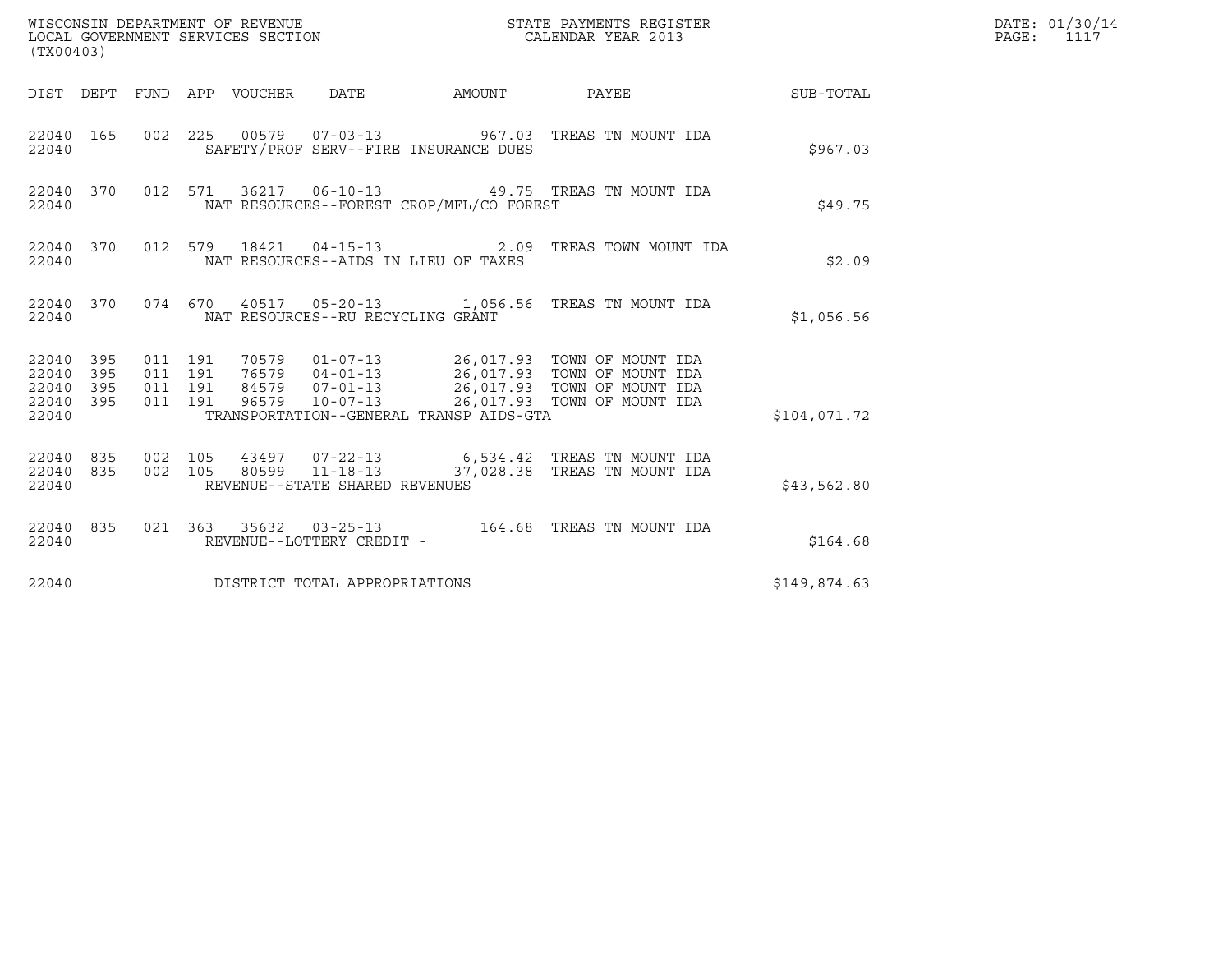| WISCONSIN DEPARTMENT OF REVENUE   | STATE PAYMENTS REGISTER | DATE: 01/30/14 |
|-----------------------------------|-------------------------|----------------|
| LOCAL GOVERNMENT SERVICES SECTION | CALENDAR YEAR 2013      | PAGE:          |

| (TX00403)                                         |            |                                          |                                 |                                |                                          |                                                                                                                                                                                                              |              | DATE: 01/30/14<br>PAGE: 1118 |
|---------------------------------------------------|------------|------------------------------------------|---------------------------------|--------------------------------|------------------------------------------|--------------------------------------------------------------------------------------------------------------------------------------------------------------------------------------------------------------|--------------|------------------------------|
|                                                   |            |                                          | DIST DEPT FUND APP VOUCHER DATE |                                |                                          | AMOUNT PAYEE                                                                                                                                                                                                 | SUB-TOTAL    |                              |
| 22042                                             |            |                                          |                                 |                                | SAFETY/PROF SERV--FIRE INSURANCE DUES    | 22042 165 002 225 00580 07-03-13 1,383.91 TREAS TN MUSCODA                                                                                                                                                   | \$1,383.91   |                              |
|                                                   |            |                                          |                                 |                                |                                          | 22042 370 002 503 15746 02-06-13 312.00 TREAS TN MUSCODA<br>22042 370 002 503 15746 02-06-13 5,669.22 TREAS TN MUSCODA                                                                                       |              |                              |
|                                                   |            |                                          |                                 |                                |                                          | TOWN SHARE 503.52                                                                                                                                                                                            | \$5,981.22   |                              |
| 22042                                             |            |                                          |                                 |                                | NAT RESOURCES--FOREST CROP/MFL/CO FOREST | 22042 370 012 571 36218 06-10-13 468.41 TREAS TN MUSCODA                                                                                                                                                     | \$468.41     |                              |
| 22042                                             |            |                                          |                                 |                                | NAT RESOURCES--AIDS IN LIEU OF TAXES     | $\begin{array}{cccccccc} 22042 & 370 & 012 & 579 & 18422 & 04-15-13 & & 1,252.95 & \text{TREAS TN MUSCODA} \\ 22042 & 370 & 012 & 579 & 18422 & 04-15-13 & & 496.31 & \text{TREAS TOWN MUSCODA} \end{array}$ | \$1,749.26   |                              |
| 22042 395<br>22042<br>22042<br>22042 395<br>22042 | 395<br>395 | 011 191<br>011 191<br>011 191<br>011 191 |                                 |                                | TRANSPORTATION--GENERAL TRANSP AIDS-GTA  | 70580  01-07-13  16,764.48  TOWN OF MUSCODA<br>76580  04-01-13  16,764.48  TOWN OF MUSCODA<br>84580  07-01-13  16,764.48  TOWN OF MUSCODA<br>96580  10-07-13  16,764.48  TOWN OF MUSCODA                     | \$67,057.92  |                              |
| 22042 835<br>22042                                |            | 002 105                                  |                                 | REVENUE--STATE SHARED REVENUES |                                          | 22042 835 002 105 43498 07-22-13 5,518.80 TREAS TN MUSCODA<br>80600  11-18-13  31,269.34 TREAS TN MUSCODA                                                                                                    | \$36,788.14  |                              |
| 22042                                             |            |                                          |                                 | DISTRICT TOTAL APPROPRIATIONS  |                                          |                                                                                                                                                                                                              | \$113,428.86 |                              |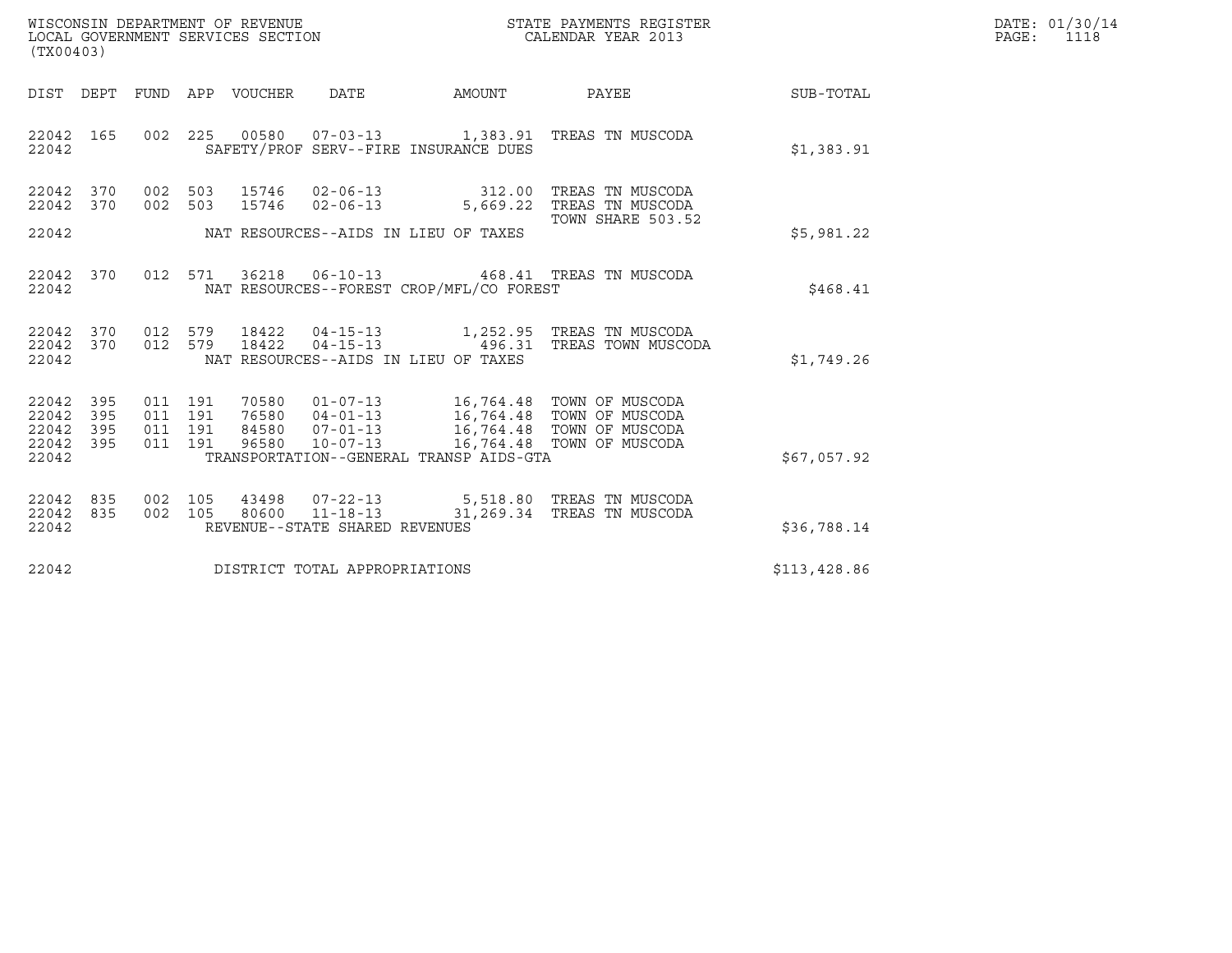| (TX00403)                                                 |                               |         |                                   |                                          |                                                                                                                                                                                                                      |              | DATE: 01/30/14<br>PAGE: 1119 |
|-----------------------------------------------------------|-------------------------------|---------|-----------------------------------|------------------------------------------|----------------------------------------------------------------------------------------------------------------------------------------------------------------------------------------------------------------------|--------------|------------------------------|
|                                                           |                               |         |                                   |                                          | DIST DEPT FUND APP VOUCHER DATE AMOUNT PAYEE THE SUB-TOTAL                                                                                                                                                           |              |                              |
| 22044                                                     |                               |         |                                   | SAFETY/PROF SERV--FIRE INSURANCE DUES    | 22044 165 002 225 00581 07-03-13 1,411.57 TREAS TN NORTH LANCASTER                                                                                                                                                   | \$1,411.57   |                              |
| 22044                                                     |                               |         |                                   | NAT RESOURCES--FOREST CROP/MFL/CO FOREST | 22044 370 012 571 36219 06-10-13 34.91 TREAS TN NORTH LANCASTER                                                                                                                                                      | \$34.91      |                              |
| 22044                                                     |                               |         | NAT RESOURCES--RU RECYCLING GRANT |                                          | 22044 370 074 670 40518 05-20-13 1,466.04 TREAS TN NORTH LANCASTER                                                                                                                                                   | \$1,466.04   |                              |
| 22044 395<br>22044 395<br>22044 395<br>22044 395<br>22044 | 011 191<br>011 191<br>011 191 | 011 191 |                                   | TRANSPORTATION--GENERAL TRANSP AIDS-GTA  | 70581  01-07-13  22,863.60 TOWN OF NORTH LANCASTER<br>76581  04-01-13  22,863.60 TOWN OF NORTH LANCASTER<br>84581  07-01-13  22,863.60 TOWN OF NORTH LANCASTER<br>96581  10-07-13  22,863.60 TOWN OF NORTH LANCASTER | \$91,454.40  |                              |
| 22044                                                     |                               |         |                                   | TRANSPORTATION--LRIP/TRIP/MSIP GRANTS    | 22044 395 011 278 67502 03-05-13 30,000.00 TREAS TN NORTH LANCASTER                                                                                                                                                  | \$30,000.00  |                              |
| 22044                                                     |                               |         | REVENUE--STATE SHARED REVENUES    |                                          | $22044$ 835 002 105 43499 07-22-13 4,735.98 TREAS TN NORTH LANCASTER<br>22044 835 002 105 80601 11-18-13 27,202.75 TREAS TN NORTH LANCASTER                                                                          | \$31,938.73  |                              |
| 22044 835<br>22044                                        |                               |         | REVENUE--EXEMPT COMPUTER AID      |                                          | 002 109 02523 07-22-13 63.00 TREAS TN NORTH LANCASTER                                                                                                                                                                | \$63.00      |                              |
| 22044                                                     |                               |         | DISTRICT TOTAL APPROPRIATIONS     |                                          |                                                                                                                                                                                                                      | \$156,368.65 |                              |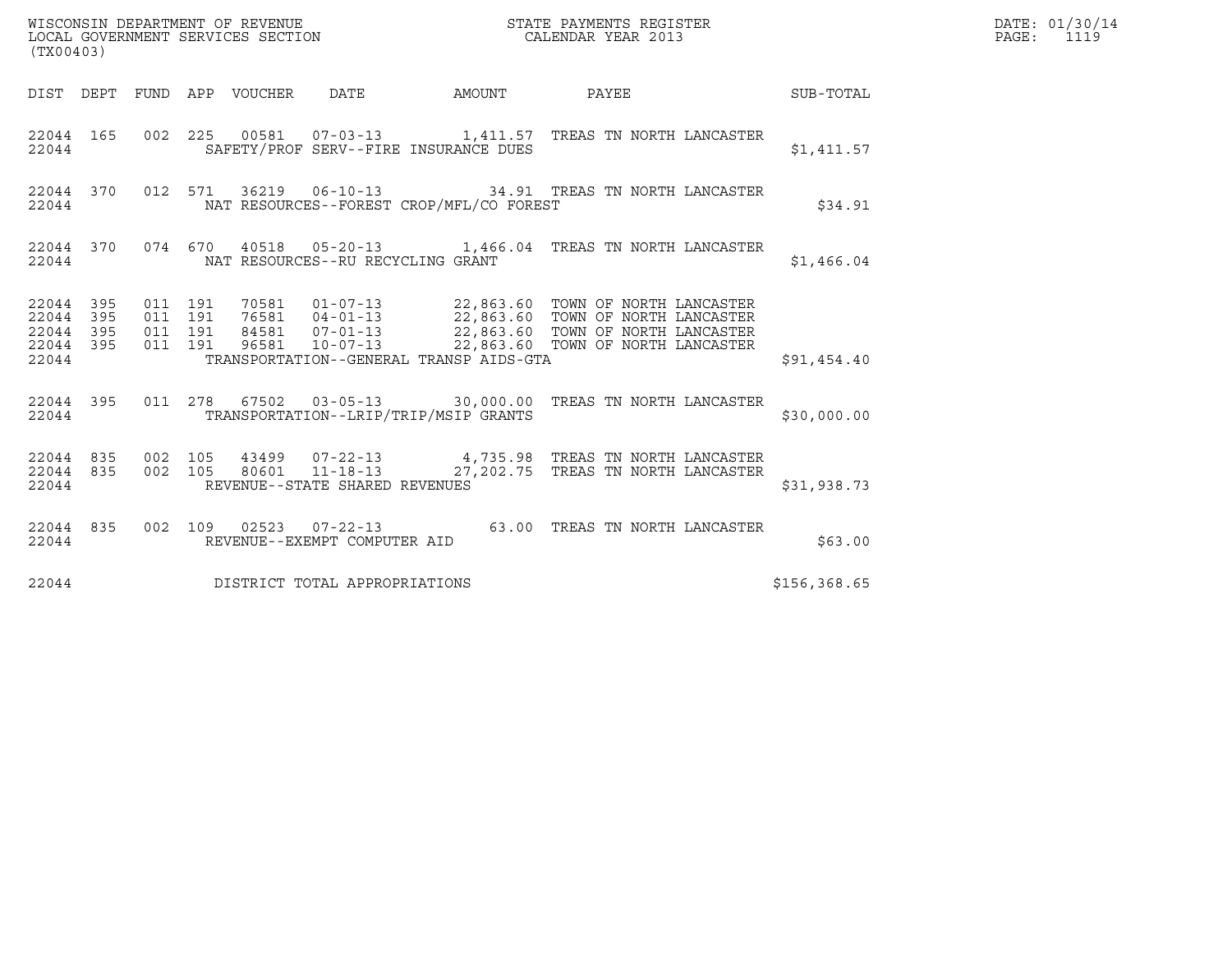| WISCONSIN DEPARTMENT OF REVENUE<br>LOCAL GOVERNMENT SERVICES SECTION<br>CALENDAR YEAR 2013<br>(TX00403) |     |                    |                    |  |                                   |                                                                                                                                                                                                                                         |                                              |                  | DATE: 01/30/14<br>PAGE:<br>1120 |
|---------------------------------------------------------------------------------------------------------|-----|--------------------|--------------------|--|-----------------------------------|-----------------------------------------------------------------------------------------------------------------------------------------------------------------------------------------------------------------------------------------|----------------------------------------------|------------------|---------------------------------|
|                                                                                                         |     |                    |                    |  |                                   |                                                                                                                                                                                                                                         | DIST DEPT FUND APP VOUCHER DATE AMOUNT PAYEE | <b>SUB-TOTAL</b> |                                 |
| 22046 165<br>22046                                                                                      |     |                    |                    |  |                                   | 002 225 00582 07-03-13 1,811.15 TREAS TN PARIS<br>SAFETY/PROF SERV--FIRE INSURANCE DUES                                                                                                                                                 |                                              | \$1,811.15       |                                 |
| 22046 370 000 001<br>22046                                                                              |     |                    |                    |  |                                   | NAT RESOURCES-SEVERANCE/YIELD/WITHDRAWAL                                                                                                                                                                                                | 02DNR  07-03-13    39.14 TREAS TOWN PARIS    | \$39.14          |                                 |
|                                                                                                         |     |                    |                    |  |                                   | 22046 370 002 503 15747 02-06-13 815.95 TREAS TN PARIS                                                                                                                                                                                  | TOWN SHARE 87.06                             |                  |                                 |
| 22046                                                                                                   |     |                    |                    |  |                                   | NAT RESOURCES--AIDS IN LIEU OF TAXES                                                                                                                                                                                                    |                                              | \$815.95         |                                 |
| 22046                                                                                                   |     |                    |                    |  |                                   | 22046 370 012 571 36220 06-10-13 185.08 TREAS TN PARIS<br>NAT RESOURCES--FOREST CROP/MFL/CO FOREST                                                                                                                                      |                                              | \$185.08         |                                 |
| 22046                                                                                                   |     |                    |                    |  | NAT RESOURCES--RU RECYCLING GRANT | 22046 370 074 670 40519 05-20-13 2,460.83 TREAS TN PARIS                                                                                                                                                                                |                                              | \$2,460.83       |                                 |
| 22046 395<br>22046<br>22046 395<br>22046 395<br>22046                                                   | 395 | 011 191<br>011 191 | 011 191<br>011 191 |  |                                   | 70582   01-07-13   22,810.67   TOWN OF PARIS<br>76582   04-01-13   22,810.67   TOWN OF PARIS<br>84582   07-01-13   22,810.67   TOWN OF PARIS<br>96582   10-07-13   22,810.69   TOWN OF PARIS<br>TRANSPORTATION--GENERAL TRANSP AIDS-GTA |                                              | \$91,242.70      |                                 |
| 22046 835 002 105<br>22046 835<br>22046                                                                 |     |                    |                    |  | REVENUE--STATE SHARED REVENUES    | 002 105 43500 07-22-13 6,953.89 TREAS TN PARIS<br>002 105 80602 11-18-13 39,913.05 TREAS TN PARIS                                                                                                                                       |                                              | \$46,866.94      |                                 |
| 22046 835<br>22046                                                                                      |     |                    |                    |  | REVENUE--EXEMPT COMPUTER AID      | 002 109 02524 07-22-13 6.00 TREAS TN PARIS                                                                                                                                                                                              |                                              | \$6.00           |                                 |
| 22046                                                                                                   |     |                    |                    |  | DISTRICT TOTAL APPROPRIATIONS     |                                                                                                                                                                                                                                         |                                              | \$143,427.79     |                                 |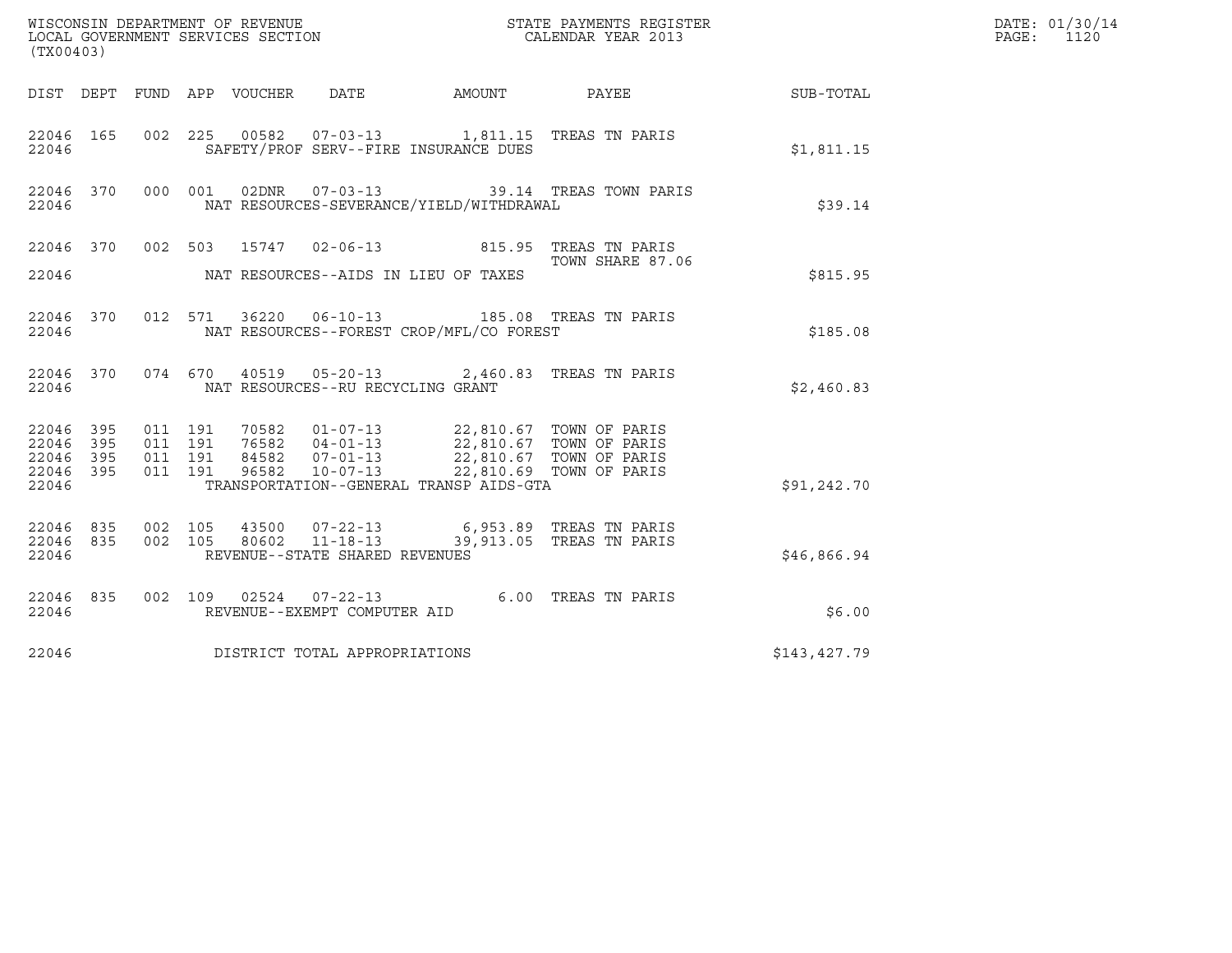| (TX00403)                                                       |                                          |                                 | WISCONSIN DEPARTMENT OF REVENUE<br>LOCAL GOVERNMENT SERVICES SECTION |                                          | STATE PAYMENTS REGISTER<br>CALENDAR YEAR 2013                                                                                                                                                                     |              | DATE: 01/30/14<br>PAGE:<br>1121 |
|-----------------------------------------------------------------|------------------------------------------|---------------------------------|----------------------------------------------------------------------|------------------------------------------|-------------------------------------------------------------------------------------------------------------------------------------------------------------------------------------------------------------------|--------------|---------------------------------|
|                                                                 |                                          | DIST DEPT FUND APP VOUCHER DATE |                                                                      | AMOUNT                                   | PAYEE SUB-TOTAL                                                                                                                                                                                                   |              |                                 |
| 22048 165<br>22048                                              |                                          |                                 |                                                                      | SAFETY/PROF SERV--FIRE INSURANCE DUES    | 002  225  00583  07-03-13  629.64  TREAS TN PATCH GROVE                                                                                                                                                           | \$629.64     |                                 |
| 22048 370<br>22048                                              |                                          |                                 |                                                                      | NAT RESOURCES--FOREST CROP/MFL/CO FOREST | 012 571 36221 06-10-13 138.47 TREAS TN PATCH GROVE                                                                                                                                                                | \$138.47     |                                 |
| 22048 370<br>22048                                              |                                          |                                 | NAT RESOURCES--RU RECYCLING GRANT                                    |                                          | 074 670 40520 05-20-13 619.36 TREAS TN PATCH GROVE                                                                                                                                                                | \$619.36     |                                 |
| 22048<br>395<br>22048<br>395<br>22048 395<br>22048 395<br>22048 | 011 191<br>011 191<br>011 191<br>011 191 |                                 |                                                                      | TRANSPORTATION--GENERAL TRANSP AIDS-GTA  | 70583   01-07-13   20,661.92   TOWN OF PATCH GROVE<br>76583   04-01-13   20,661.92   TOWN OF PATCH GROVE<br>84583   07-01-13   20,661.92   TOWN OF PATCH GROVE<br>96583  10-07-13  20,661.92  TOWN OF PATCH GROVE | \$82,647.68  |                                 |
| 22048 835<br>22048 835<br>22048                                 | 002 105                                  |                                 | 002 105 80603 11-18-13<br>REVENUE--STATE SHARED REVENUES             |                                          | 43501  07-22-13  7,700.65  TREAS TN PATCH GROVE<br>26,462.90 TREAS TN PATCH GROVE                                                                                                                                 | \$34,163.55  |                                 |
| 22048 835<br>22048                                              |                                          |                                 | REVENUE--EXEMPT COMPUTER AID                                         |                                          | 002 109 02525 07-22-13 37.00 TREAS TN PATCH GROVE                                                                                                                                                                 | \$37.00      |                                 |
| 22048                                                           |                                          |                                 | DISTRICT TOTAL APPROPRIATIONS                                        |                                          |                                                                                                                                                                                                                   | \$118,235.70 |                                 |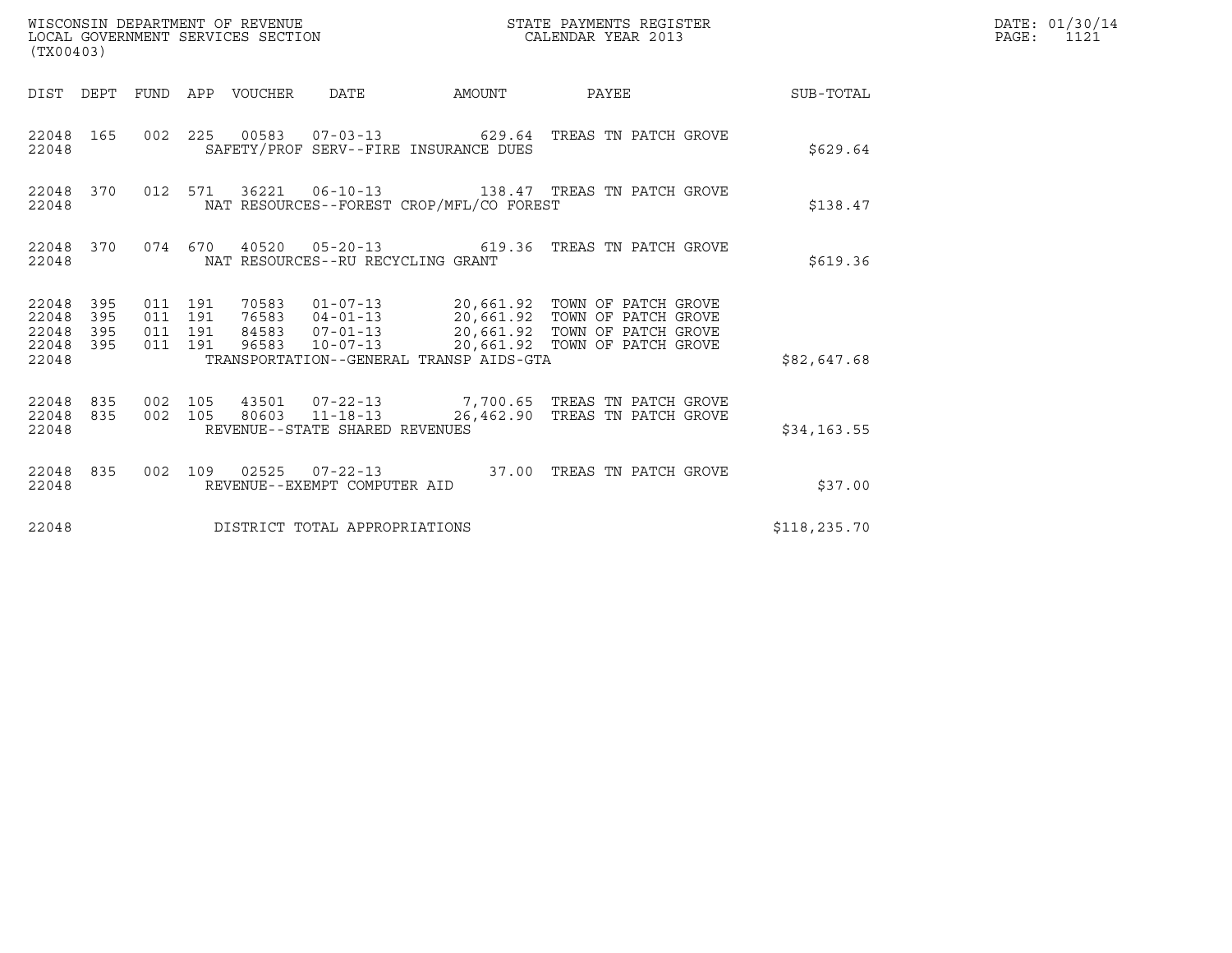| (TX00403)                                         |            |                               |         |                                 |                                   |                                          |                                                                                                                                                                                                          |               | DATE: 01/30/14<br>PAGE:<br>1122 |
|---------------------------------------------------|------------|-------------------------------|---------|---------------------------------|-----------------------------------|------------------------------------------|----------------------------------------------------------------------------------------------------------------------------------------------------------------------------------------------------------|---------------|---------------------------------|
|                                                   |            |                               |         | DIST DEPT FUND APP VOUCHER DATE |                                   |                                          | AMOUNT PAYEE SUB-TOTAL                                                                                                                                                                                   |               |                                 |
| 22050 165<br>22050                                |            | 002 225                       |         |                                 |                                   | SAFETY/PROF SERV--FIRE INSURANCE DUES    | 00584  07-03-13  4,068.06  TREAS TN PLATTEVILLE                                                                                                                                                          | \$4,068.06    |                                 |
| 22050 370<br>22050                                |            |                               |         |                                 |                                   | NAT RESOURCES--FOREST CROP/MFL/CO FOREST | 012 571 36222 06-10-13 23.40 TREAS TN PLATTEVILLE                                                                                                                                                        | \$23.40       |                                 |
| 22050                                             |            |                               |         |                                 |                                   | NAT RESOURCES--AIDS IN LIEU OF TAXES     | 22050 370 012 579 18423 04-15-13 34.80 TREAS TOWN PLATTEVILLE                                                                                                                                            | \$34.80       |                                 |
| 22050                                             |            |                               |         |                                 | NAT RESOURCES--RU RECYCLING GRANT |                                          | 22050 370 074 670 40521 05-20-13 4,005.28 TREAS TN PLATTEVILLE                                                                                                                                           | \$4,005.28    |                                 |
| 22050 395<br>22050<br>22050<br>22050 395<br>22050 | 395<br>395 | 011 191<br>011 191<br>011 191 | 011 191 |                                 |                                   | TRANSPORTATION--GENERAL TRANSP AIDS-GTA  | 70584  01-07-13  22,270.84  TOWN OF PLATTEVILLE<br>76584  04-01-13  22,270.84  TOWN OF PLATTEVILLE<br>84584  07-01-13  22,270.84  TOWN OF PLATTEVILLE<br>96584  10-07-13  22,270.84  TOWN OF PLATTEVILLE | \$89,083.36   |                                 |
| 22050 835 002 105<br>22050 835<br>22050           |            |                               |         |                                 | REVENUE--STATE SHARED REVENUES    |                                          | 002 105 43502 07-22-13 5,297.53 TREAS TN PLATTEVILLE<br>002 105 80604 11-18-13 30,308.54 TREAS TN PLATTEVILLE                                                                                            | \$35,606.07   |                                 |
| 22050 835<br>22050                                |            |                               |         |                                 | REVENUE--EXEMPT COMPUTER AID      |                                          | 002 109 02526 07-22-13 65.00 TREAS TN PLATTEVILLE                                                                                                                                                        | \$65.00       |                                 |
| 22050 835<br>22050                                |            |                               |         |                                 | REVENUE--LOTTERY CREDIT -         |                                          | 021 363 35633 03-25-13 2,337.60 TREAS TN PLATTEVILLE                                                                                                                                                     | \$2,337.60    |                                 |
| 22050                                             |            |                               |         |                                 | DISTRICT TOTAL APPROPRIATIONS     |                                          |                                                                                                                                                                                                          | \$135, 223.57 |                                 |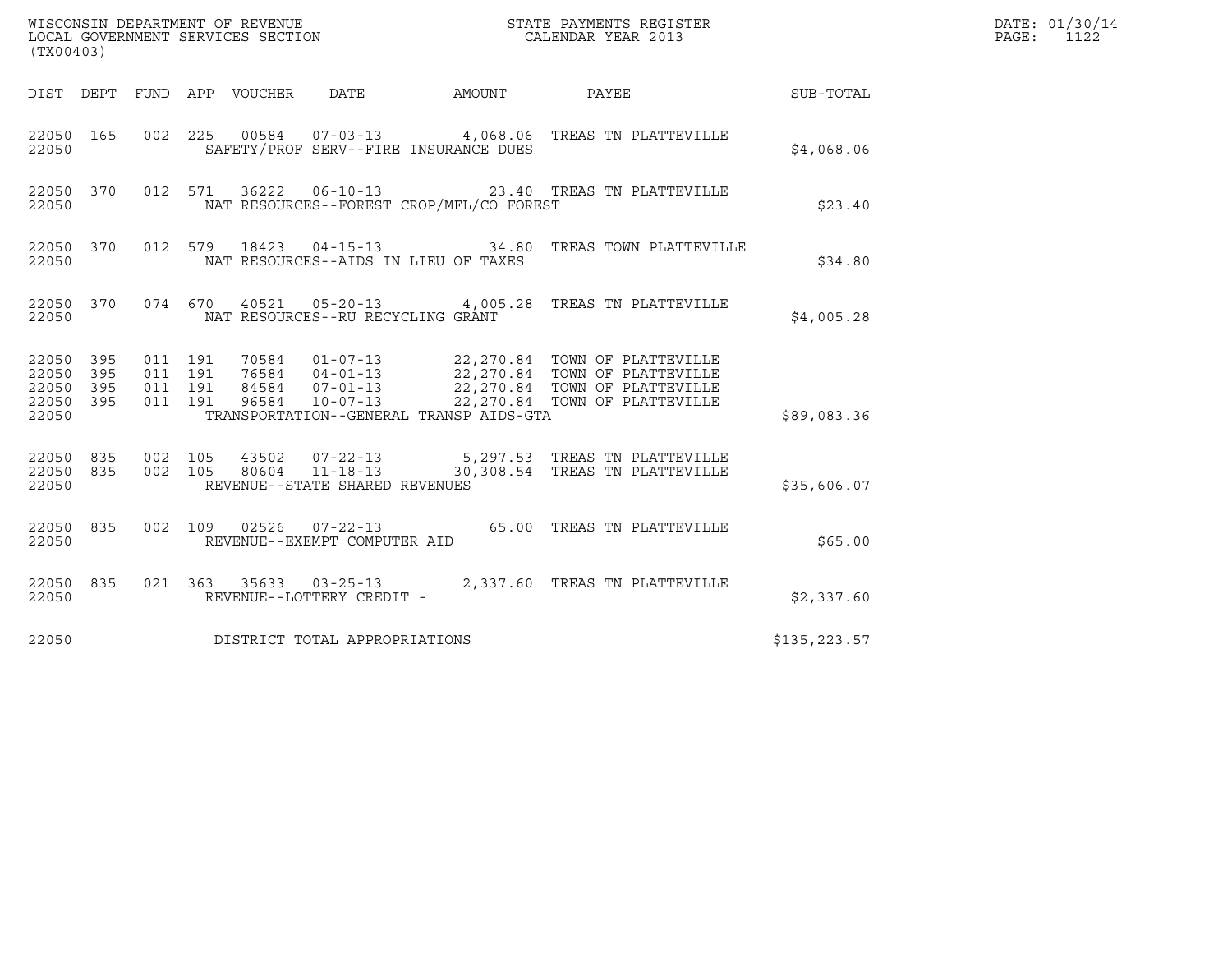| WISCONSIN DEPARTMENT OF REVENUE<br>LOCAL GOVERNMENT SERVICES SECTION<br>(TX00403) |                                          |       |                                          |        | STATE PAYMENTS REGISTER<br>CALENDAR YEAR 2013                                                                                                                                     |              | DATE: 01/30/14<br>$\mathtt{PAGE:}$<br>1123 |
|-----------------------------------------------------------------------------------|------------------------------------------|-------|------------------------------------------|--------|-----------------------------------------------------------------------------------------------------------------------------------------------------------------------------------|--------------|--------------------------------------------|
| DIST DEPT FUND APP VOUCHER DATE                                                   |                                          |       |                                          | AMOUNT | PAYEE SUB-TOTAL                                                                                                                                                                   |              |                                            |
| 22052 165<br>22052                                                                |                                          |       | SAFETY/PROF SERV--FIRE INSURANCE DUES    |        | 002  225  00585  07-03-13  1,861.04  TREAS TN POTOSI                                                                                                                              | \$1,861.04   |                                            |
| 22052 370<br>22052                                                                |                                          |       | NAT RESOURCES--FOREST CROP/MFL/CO FOREST |        | 012 571 36223 06-10-13 136.83 TREAS TN POTOSI                                                                                                                                     | \$136.83     |                                            |
| 22052 370<br>22052                                                                |                                          |       | NAT RESOURCES--RU RECYCLING GRANT        |        | 074  670  40522  05-20-13  2,266.78  TREAS TN POTOSI                                                                                                                              | \$2,266.78   |                                            |
| 22052<br>395<br>22052<br>395<br>22052<br>395<br>22052 395<br>22052                | 011 191<br>011 191<br>011 191<br>011 191 | 96585 | TRANSPORTATION--GENERAL TRANSP AIDS-GTA  |        | 70585   01-07-13   34,470.05   TOWN OF POTOSI<br>76585   04-01-13   34,470.05   TOWN OF POTOSI<br>84585  07-01-13  34,470.05  TOWN OF POTOSI<br>10-07-13 34,470.06 TOWN OF POTOSI | \$137,880.21 |                                            |
| 22052 835<br>22052 835<br>22052                                                   | 002 105<br>002 105                       |       | REVENUE--STATE SHARED REVENUES           |        | 43503  07-22-13  15,215.66 TREAS TN POTOSI<br>80605 11-18-13 86,237.06 TREAS TN POTOSI                                                                                            | \$101,452.72 |                                            |
| 22052 835<br>22052                                                                |                                          |       | REVENUE--EXEMPT COMPUTER AID             |        | 002 109 02527 07-22-13 2.00 TREAS TN POTOSI                                                                                                                                       | \$2.00       |                                            |
| 22052                                                                             |                                          |       | DISTRICT TOTAL APPROPRIATIONS            |        |                                                                                                                                                                                   | \$243,599.58 |                                            |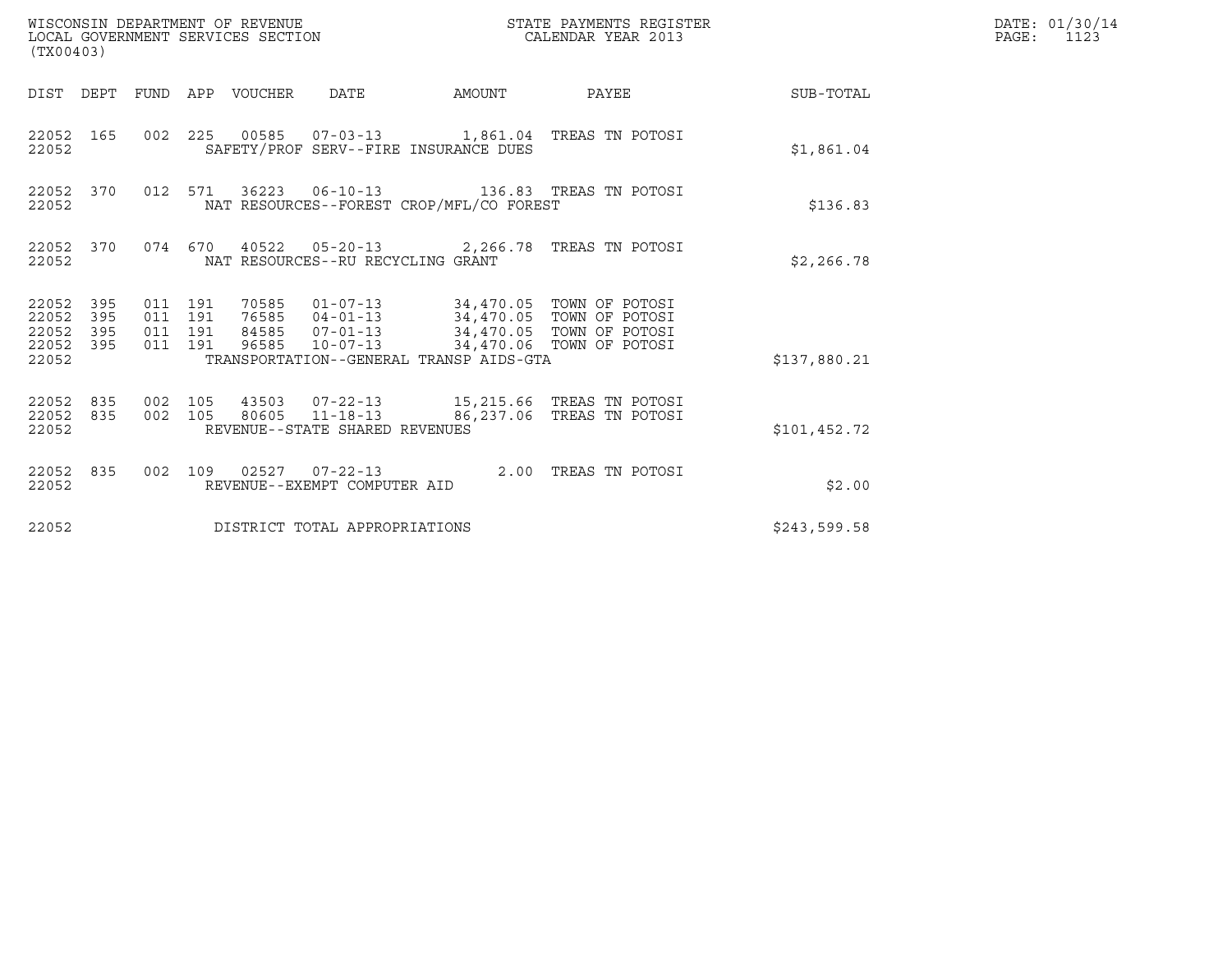| (TX00403)                                             |     |                                          |  |                                          |                                                                                                                                                                                                               |                                                            | DATE: 01/30/14<br>PAGE: 1124 |
|-------------------------------------------------------|-----|------------------------------------------|--|------------------------------------------|---------------------------------------------------------------------------------------------------------------------------------------------------------------------------------------------------------------|------------------------------------------------------------|------------------------------|
|                                                       |     |                                          |  |                                          |                                                                                                                                                                                                               | DIST DEPT FUND APP VOUCHER DATE AMOUNT PAYEE THE SUB-TOTAL |                              |
| 22054                                                 |     |                                          |  | SAFETY/PROF SERV--FIRE INSURANCE DUES    | 22054 165 002 225 00586 07-03-13 2,046.34 TREAS TN SMELSER                                                                                                                                                    | \$2,046.34                                                 |                              |
| 22054 370<br>22054                                    |     |                                          |  | NAT RESOURCES--FOREST CROP/MFL/CO FOREST | 012 571 36224 06-10-13 48.06 TREAS TN SMELSER                                                                                                                                                                 | \$48.06                                                    |                              |
| 22054                                                 |     |                                          |  | NAT RESOURCES--RU RECYCLING GRANT        | 22054 370 074 670 40523 05-20-13 1,639.49 TREAS TN SMELSER                                                                                                                                                    | \$1,639.49                                                 |                              |
| 22054 395<br>22054 395<br>22054<br>22054 395<br>22054 | 395 | 011 191<br>011 191<br>011 191<br>011 191 |  | TRANSPORTATION--GENERAL TRANSP AIDS-GTA  | 70586  01-07-13  27,240.49  TOWN OF SMELSER<br>76586  04-01-13  27,240.49  TOWN OF SMELSER<br>84586  07-01-13  27,240.49  TOWN OF SMELSER<br>96586  10-07-13  27,240.52  TOWN OF SMELSER                      | \$108,961.99                                               |                              |
| 22054                                                 |     |                                          |  | REVENUE--STATE SHARED REVENUES           | $\begin{array}{cccccccc} 22054 & 835 & 002 & 105 & 43504 & 07-22-13 & & 3,211.45 & \text{TREAS TN SMELSER} \\ 22054 & 835 & 002 & 105 & 80606 & 11-18-13 & & 18,281.95 & \text{TREAS TN SMELSER} \end{array}$ | \$21,493.40                                                |                              |
| 22054                                                 |     |                                          |  | REVENUE--EXEMPT COMPUTER AID             | 22054 835 002 109 02528 07-22-13 53.00 TREAS TN SMELSER                                                                                                                                                       | \$53.00                                                    |                              |
| 22054 835<br>22054                                    |     |                                          |  | REVENUE--LOTTERY CREDIT -                |                                                                                                                                                                                                               | \$533.82                                                   |                              |
| 22054                                                 |     |                                          |  | DISTRICT TOTAL APPROPRIATIONS            |                                                                                                                                                                                                               | \$134,776.10                                               |                              |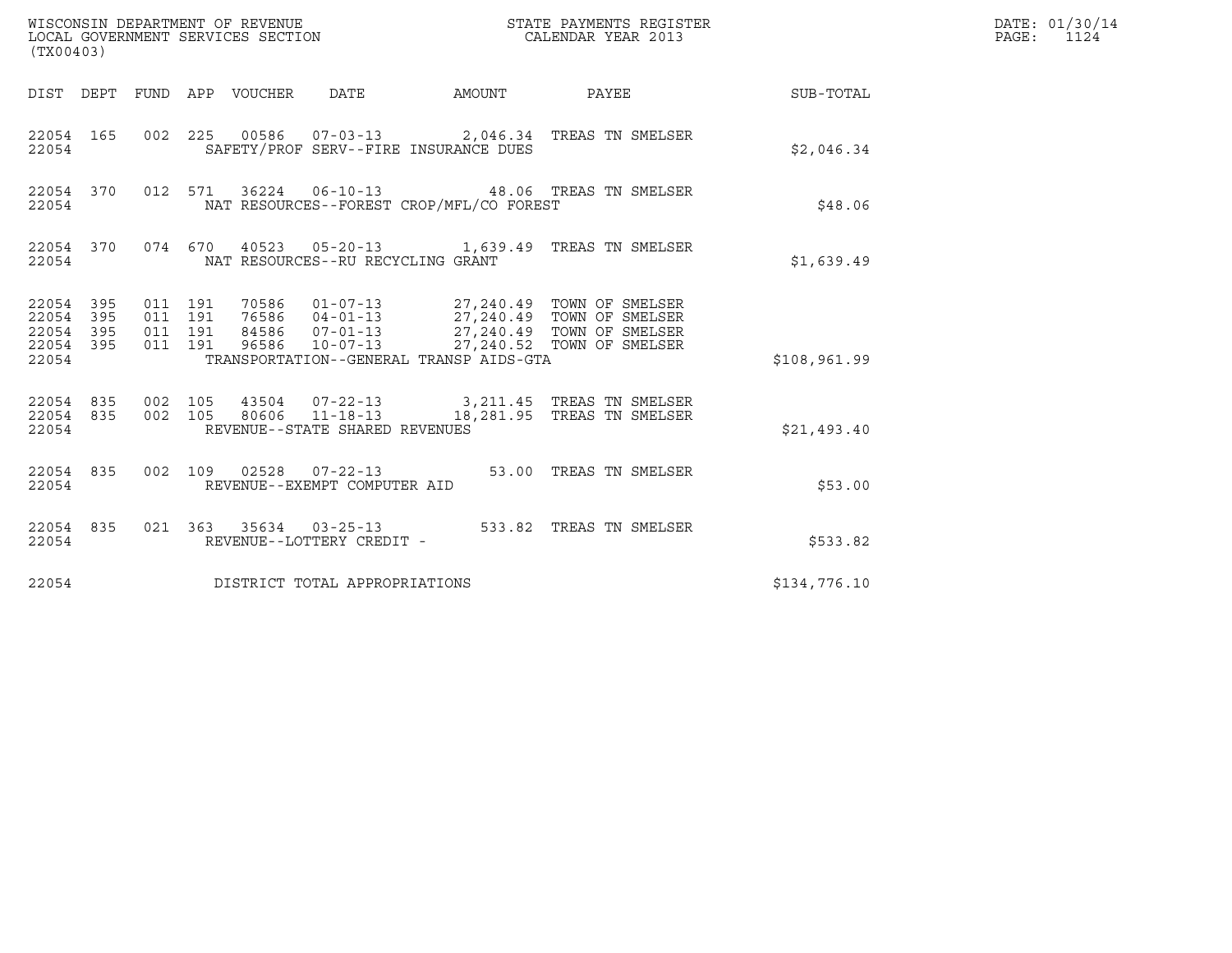| (TX00403)                                                       |                                          | WISCONSIN DEPARTMENT OF REVENUE<br>LOCAL GOVERNMENT SERVICES SECTION |                                          | STATE PAYMENTS REGISTER<br>CALENDAR YEAR 2013                                                                                                                                                                                     |               | DATE: 01/30/14<br>$\mathtt{PAGE:}$<br>1125 |
|-----------------------------------------------------------------|------------------------------------------|----------------------------------------------------------------------|------------------------------------------|-----------------------------------------------------------------------------------------------------------------------------------------------------------------------------------------------------------------------------------|---------------|--------------------------------------------|
|                                                                 |                                          |                                                                      |                                          | DIST DEPT FUND APP VOUCHER DATE AMOUNT PAYEE THE SUB-TOTAL                                                                                                                                                                        |               |                                            |
| 22056 165<br>22056                                              |                                          |                                                                      | SAFETY/PROF SERV--FIRE INSURANCE DUES    | 002 225 00587 07-03-13 1,963.10 TREAS TN SOUTH LANCASTER                                                                                                                                                                          | \$1,963.10    |                                            |
| 22056 370<br>22056                                              |                                          |                                                                      | NAT RESOURCES--FOREST CROP/MFL/CO FOREST | 012 571 36225 06-10-13 21.00 TREAS TN SOUTH LANCASTER                                                                                                                                                                             | \$21.00       |                                            |
| 22056                                                           |                                          | NAT RESOURCES--RU RECYCLING GRANT                                    |                                          | 22056 370 074 670 40524 05-20-13 1,795.52 TREAS TN SOUTH LANCASTER                                                                                                                                                                | \$1,795.52    |                                            |
| 22056 395<br>22056<br>395<br>22056<br>395<br>22056 395<br>22056 | 011 191<br>011 191<br>011 191<br>011 191 |                                                                      | TRANSPORTATION--GENERAL TRANSP AIDS-GTA  | 70587   01-07-13   23,228.78   TOWN OF SOUTH LANCASTER<br>76587   04-01-13   23,228.78   TOWN OF SOUTH LANCASTER<br>84587   07-01-13   23,228.78   TOWN OF SOUTH LANCASTER<br>96587  10-07-13  23,228.79  TOWN OF SOUTH LANCASTER | \$92, 915.13  |                                            |
| 22056 835 002 105<br>22056 835<br>22056                         |                                          | REVENUE--STATE SHARED REVENUES                                       |                                          | $\begin{array}{cccc} 002 & 105 & 43505 & 07\text{-}22\text{-}13 \\ 002 & 105 & 80607 & 11\text{-}18\text{-}13 & 67,103.72 & \text{TREAS TN SOUTH LANCASTER} \end{array}$                                                          | \$78,931.08   |                                            |
| 22056                                                           |                                          | REVENUE--EXEMPT COMPUTER AID                                         |                                          | 22056 835 002 109 02529 07-22-13 560.00 TREAS TN SOUTH LANCASTER                                                                                                                                                                  | \$560.00      |                                            |
| 22056                                                           |                                          | DISTRICT TOTAL APPROPRIATIONS                                        |                                          |                                                                                                                                                                                                                                   | \$176, 185.83 |                                            |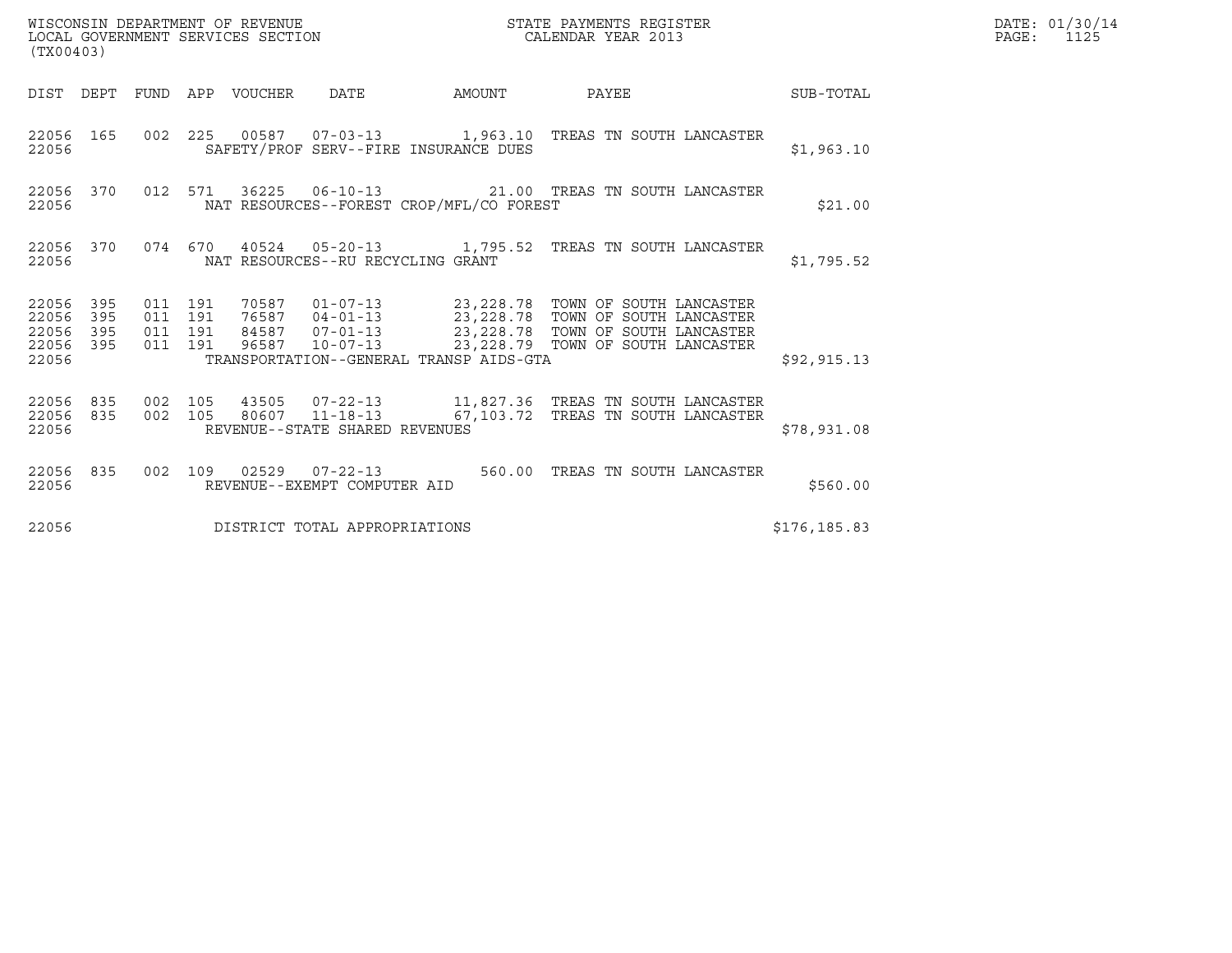| (TX00403)                                |                  |                                          | WISCONSIN DEPARTMENT OF REVENUE<br>LOCAL GOVERNMENT SERVICES SECTION |                                                  |                                              | STATE PAYMENTS REGISTER<br>CALENDAR YEAR 2013                                                                                                                                |                  | DATE: 01/30/14<br>PAGE: 1126 |
|------------------------------------------|------------------|------------------------------------------|----------------------------------------------------------------------|--------------------------------------------------|----------------------------------------------|------------------------------------------------------------------------------------------------------------------------------------------------------------------------------|------------------|------------------------------|
|                                          |                  |                                          |                                                                      |                                                  | DIST DEPT FUND APP VOUCHER DATE AMOUNT PAYEE |                                                                                                                                                                              | <b>SUB-TOTAL</b> |                              |
| 22058 165<br>22058                       |                  | 002 225                                  | 00588                                                                |                                                  | SAFETY/PROF SERV--FIRE INSURANCE DUES        | 07-03-13 1,199.61 TREAS TN WATERLOO                                                                                                                                          | \$1,199.61       |                              |
| 22058                                    | 22058 370        |                                          |                                                                      |                                                  | NAT RESOURCES-SEVERANCE/YIELD/WITHDRAWAL     | 000 001 01DNR 03-13-13 411.29 TREAS TOWN WATERLOO                                                                                                                            | \$411.29         |                              |
| 22058 370<br>22058                       |                  | 002 503                                  | 15748                                                                |                                                  | NAT RESOURCES--AIDS IN LIEU OF TAXES         | 02-06-13 682.17 TREAS TN WATERLOO<br>TOWN SHARE 127.35                                                                                                                       | \$682.17         |                              |
| 22058 370<br>22058                       |                  |                                          |                                                                      |                                                  | NAT RESOURCES--FOREST CROP/MFL/CO FOREST     | 012 571 36226 06-10-13 189.84 TREAS TN WATERLOO                                                                                                                              | \$189.84         |                              |
| 22058                                    | 22058 370        |                                          |                                                                      | NAT RESOURCES--RU RECYCLING GRANT                |                                              | 074 670 40525 05-20-13 451.45 TREAS TN WATERLOO                                                                                                                              | \$451.45         |                              |
| 22058 395<br>22058 395<br>22058<br>22058 | 395<br>22058 395 | 011 191<br>011 191<br>011 191<br>011 191 | 84588<br>96588                                                       |                                                  | TRANSPORTATION--GENERAL TRANSP AIDS-GTA      | 70588  01-07-13  22,138.52  TOWN OF WATERLOO<br>76588  04-01-13  22,138.52  TOWN OF WATERLOO<br>07-01-13  22,138.52 TOWN OF WATERLOO<br>10-07-13  22,138.55 TOWN OF WATERLOO | \$88,554.11      |                              |
| 22058 395<br>22058                       |                  | 22058 395 011 278                        | 67492<br>011 278 67492                                               | $03 - 05 - 13$<br>$03 - 05 - 13$                 | TRANSPORTATION--LRIP/TRIP/MSIP GRANTS        | 13,384.22   TREAS  TN  WATERLOO<br>45,000.00 TREAS TN WATERLOO                                                                                                               | \$58,384.22      |                              |
| 22058 835<br>22058 835<br>22058          |                  | 002 105<br>002 105                       | 80608                                                                | $11 - 18 - 13$<br>REVENUE--STATE SHARED REVENUES |                                              | 43506  07-22-13  8,073.41  TREAS TN WATERLOO<br>45,792.52 TREAS TN WATERLOO                                                                                                  | \$53,865.93      |                              |
| 22058 835<br>22058                       |                  | 002 109                                  |                                                                      | REVENUE--EXEMPT COMPUTER AID                     |                                              | 02530  07-22-13  13.00 TREAS TN WATERLOO                                                                                                                                     | \$13.00          |                              |
| 22058                                    |                  |                                          |                                                                      | DISTRICT TOTAL APPROPRIATIONS                    |                                              |                                                                                                                                                                              | \$203,751.62     |                              |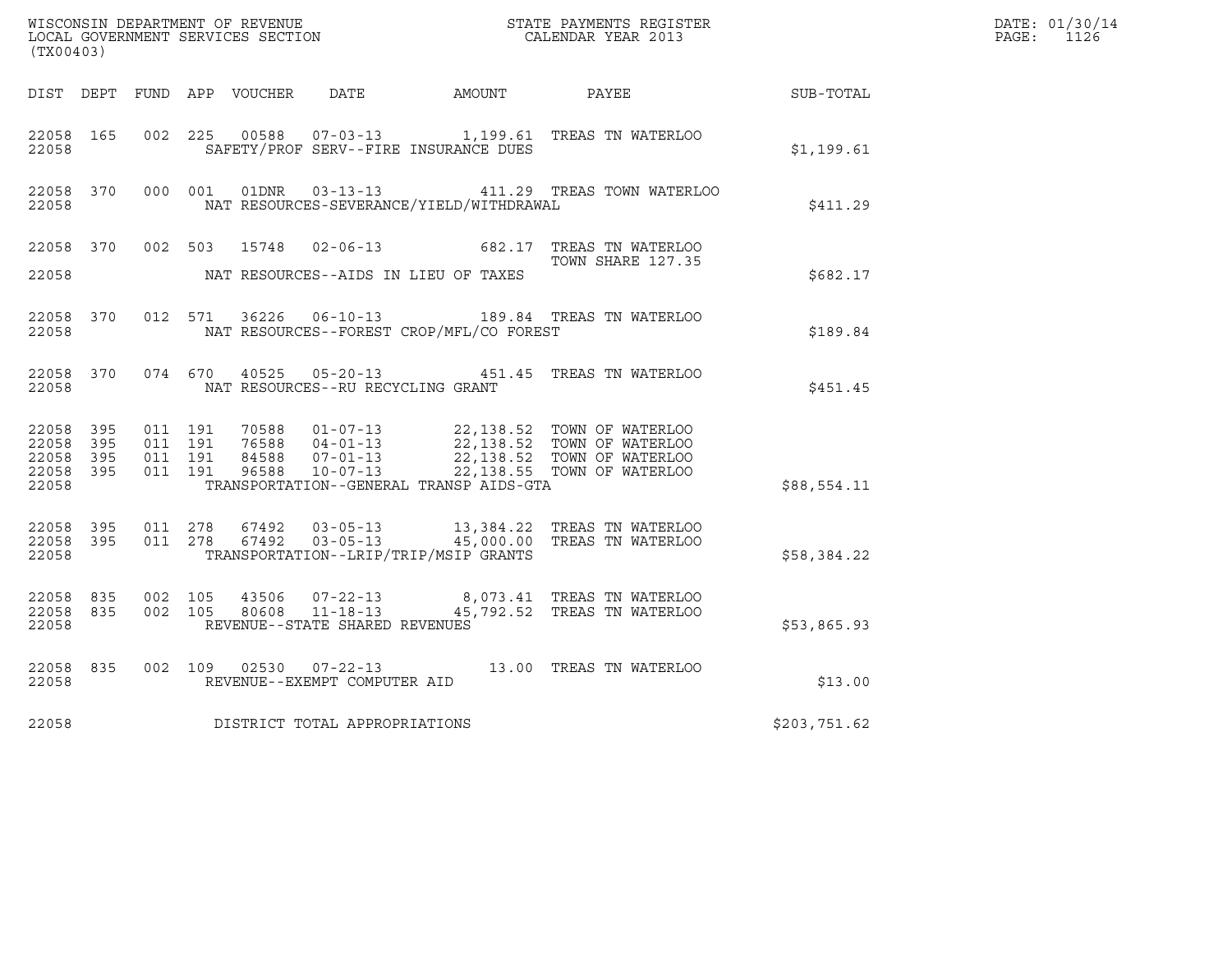| WISCONSIN DEPARTMENT OF REVENUE   | STATE PAYMENTS REGISTER | DATE: 01/30/14 |
|-----------------------------------|-------------------------|----------------|
| LOCAL GOVERNMENT SERVICES SECTION | CALENDAR YEAR 2013      | PAGE:          |

| WISCONSIN DEPARTMENT OF REVENUE<br>LOCAL GOVERNMENT SERVICES SECTION<br>CALENDAR YEAR 2013<br>(TX00403) |  |         |  |  |                                |                                          |                                                                                                                                                                                                                              |              | DATE: 01/30/14<br>$\mathtt{PAGE:}$<br>1127 |
|---------------------------------------------------------------------------------------------------------|--|---------|--|--|--------------------------------|------------------------------------------|------------------------------------------------------------------------------------------------------------------------------------------------------------------------------------------------------------------------------|--------------|--------------------------------------------|
| DIST DEPT                                                                                               |  |         |  |  |                                |                                          |                                                                                                                                                                                                                              |              |                                            |
| 22060 165<br>22060                                                                                      |  |         |  |  |                                | SAFETY/PROF SERV--FIRE INSURANCE DUES    | 002 225 00589 07-03-13 725.91 TREAS TN WATTERSTOWN                                                                                                                                                                           | \$725.91     |                                            |
| 22060 370<br>22060 370<br>22060 370                                                                     |  |         |  |  |                                |                                          | 002 503 15749 02-06-13 1,004.52 TREAS TN WATTERSTOWN<br>002 503 15749 02-06-13 184.18 TREAS TN WATTERSTOWN<br>002 503 15749 02-06-13 8,495.57 TREAS TN WATTERSTOWN<br><b>TOWN SHARE 1128.14</b>                              |              |                                            |
| 22060                                                                                                   |  |         |  |  |                                | NAT RESOURCES--AIDS IN LIEU OF TAXES     |                                                                                                                                                                                                                              | \$9,684.27   |                                            |
| 22060 370<br>22060                                                                                      |  |         |  |  |                                | NAT RESOURCES--FOREST CROP/MFL/CO FOREST | 012 571 36227 06-10-13 361.17 TREAS TN WATTERSTOWN                                                                                                                                                                           | \$361.17     |                                            |
| 22060 370<br>22060 370<br>22060                                                                         |  | 012 579 |  |  |                                | NAT RESOURCES--AIDS IN LIEU OF TAXES     | 012 579 18424 04-15-13 880.25 TREAS TN WATTERSTOWN<br>012 579 18424 04-15-13 340.18 TREAS TOWN WATTERSTOWN                                                                                                                   | \$1,220.43   |                                            |
| 22060 395<br>22060 395<br>22060 395<br>22060 395<br>22060                                               |  |         |  |  |                                | TRANSPORTATION--GENERAL TRANSP AIDS-GTA  | 011 191 70589 01-07-13 12,066.90 TOWN OF WATTERSTOWN<br>011 191 76589 04-01-13 12,066.90 TOWN OF WATTERSTOWN<br>011 191 84589 07-01-13 12,066.90 TOWN OF WATTERSTOWN<br>011 191 96589 10-07-13 12,066.90 TOWN OF WATTERSTOWN | \$48, 267.60 |                                            |
| 22060 835<br>22060 835<br>22060                                                                         |  |         |  |  | REVENUE--STATE SHARED REVENUES |                                          | 002 105 43507 07-22-13 4,953.97 TREAS TN WATTERSTOWN 002 105 80609 11-18-13 28,084.14 TREAS TN WATTERSTOWN                                                                                                                   | \$33,038.11  |                                            |
| 22060 835<br>22060                                                                                      |  |         |  |  | REVENUE--EXEMPT COMPUTER AID   |                                          | 002 109 02531 07-22-13 1.00 TREAS TN WATTERSTOWN                                                                                                                                                                             | \$1.00       |                                            |
| 22060                                                                                                   |  |         |  |  | DISTRICT TOTAL APPROPRIATIONS  |                                          |                                                                                                                                                                                                                              | \$93, 298.49 |                                            |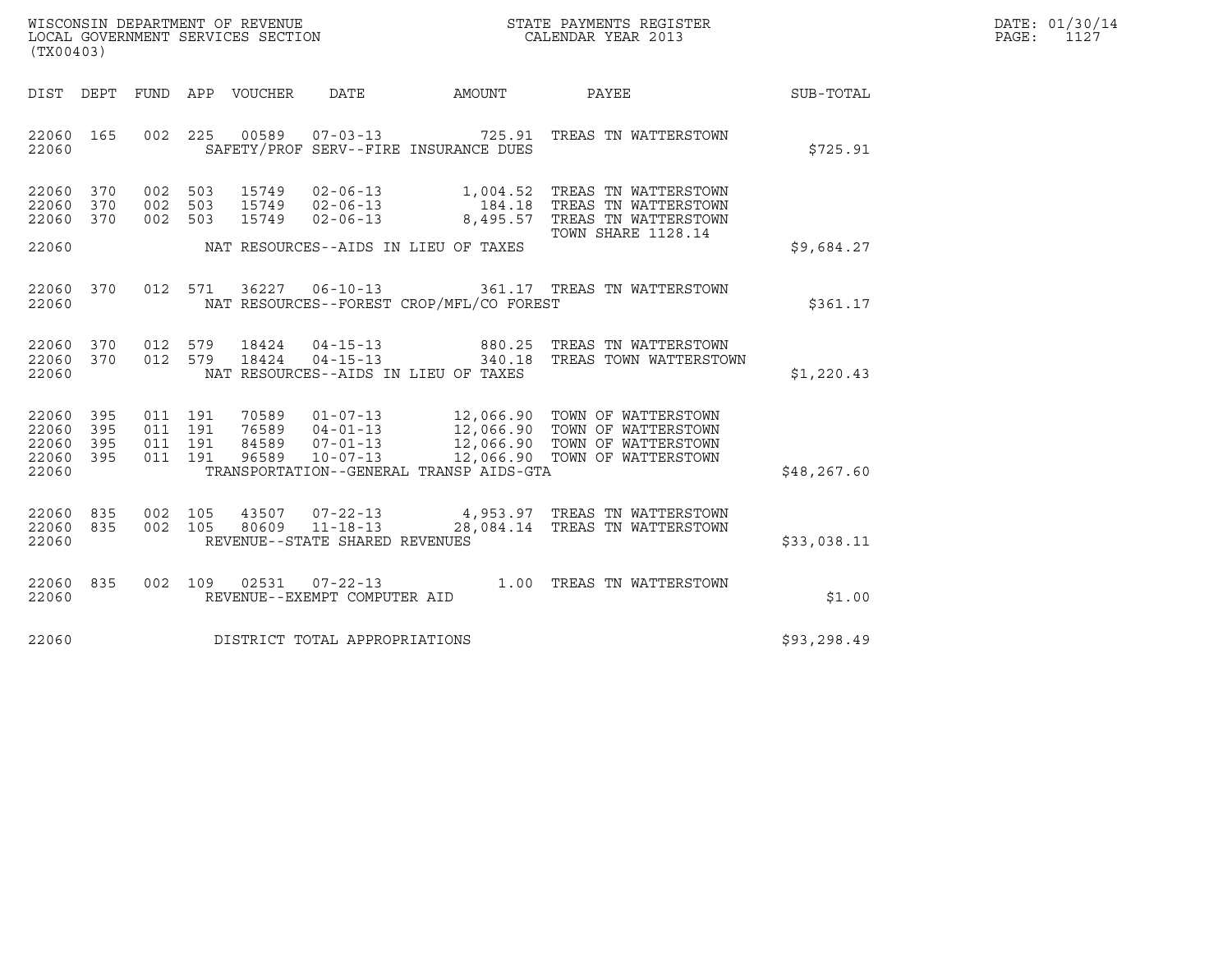| (TX00403)                                        |                                          |                                 | WISCONSIN DEPARTMENT OF REVENUE<br>LOCAL GOVERNMENT SERVICES SECTION |                                          | STATE PAYMENTS REGISTER<br>CALENDAR YEAR 2013                                                                                                                                                             |              | DATE: 01/30/14<br>PAGE: 1128 |
|--------------------------------------------------|------------------------------------------|---------------------------------|----------------------------------------------------------------------|------------------------------------------|-----------------------------------------------------------------------------------------------------------------------------------------------------------------------------------------------------------|--------------|------------------------------|
|                                                  |                                          | DIST DEPT FUND APP VOUCHER DATE |                                                                      |                                          | AMOUNT PAYEE SUB-TOTAL                                                                                                                                                                                    |              |                              |
| 22062 165<br>22062                               |                                          |                                 |                                                                      | SAFETY/PROF SERV--FIRE INSURANCE DUES    | 002 225 00590 07-03-13 798.27 TREAS TN WINGVILLE                                                                                                                                                          | \$798.27     |                              |
| 22062 370<br>22062                               |                                          |                                 |                                                                      | NAT RESOURCES--FOREST CROP/MFL/CO FOREST | 012 571 36228 06-10-13 50.78 TREAS TN WINGVILLE                                                                                                                                                           | \$50.78      |                              |
| 22062                                            |                                          |                                 | NAT RESOURCES--RU RECYCLING GRANT                                    |                                          | 22062 370 074 670 40526 05-20-13 740.54 TREAS TN WINGVILLE                                                                                                                                                | \$740.54     |                              |
| 22062 395<br>22062 395<br>22062 395<br>22062 395 | 011 191<br>011 191<br>011 191<br>011 191 |                                 |                                                                      |                                          | 70590   01-07-13   22,059.14   TOWN OF WINGVILLE<br>76590   04-01-13   22,059.14   TOWN OF WINGVILLE<br>84590   07-01-13   22,059.14   TOWN OF WINGVILLE<br>96590  10-07-13  22,059.14  TOWN OF WINGVILLE |              |                              |
| 22062                                            |                                          |                                 |                                                                      | TRANSPORTATION--GENERAL TRANSP AIDS-GTA  |                                                                                                                                                                                                           | \$88,236.56  |                              |
| 22062 395<br>22062                               |                                          |                                 |                                                                      | TRANSPORTATION--LRIP/TRIP/MSIP GRANTS    | 011  278  70387  03-29-13  17,637.52  TREAS TN WINGVILLE                                                                                                                                                  | \$17,637.52  |                              |
| 22062 835<br>22062 835<br>22062                  | 002 105<br>002 105                       |                                 | REVENUE--STATE SHARED REVENUES                                       |                                          | 43508  07-22-13   6,401.10   TREAS TN WINGVILLE<br>80610  11-18-13   17,882.91   TREAS TN WINGVILLE                                                                                                       | \$24,284.01  |                              |
| 22062                                            |                                          |                                 | DISTRICT TOTAL APPROPRIATIONS                                        |                                          |                                                                                                                                                                                                           | \$131,747.68 |                              |
|                                                  |                                          |                                 |                                                                      |                                          |                                                                                                                                                                                                           |              |                              |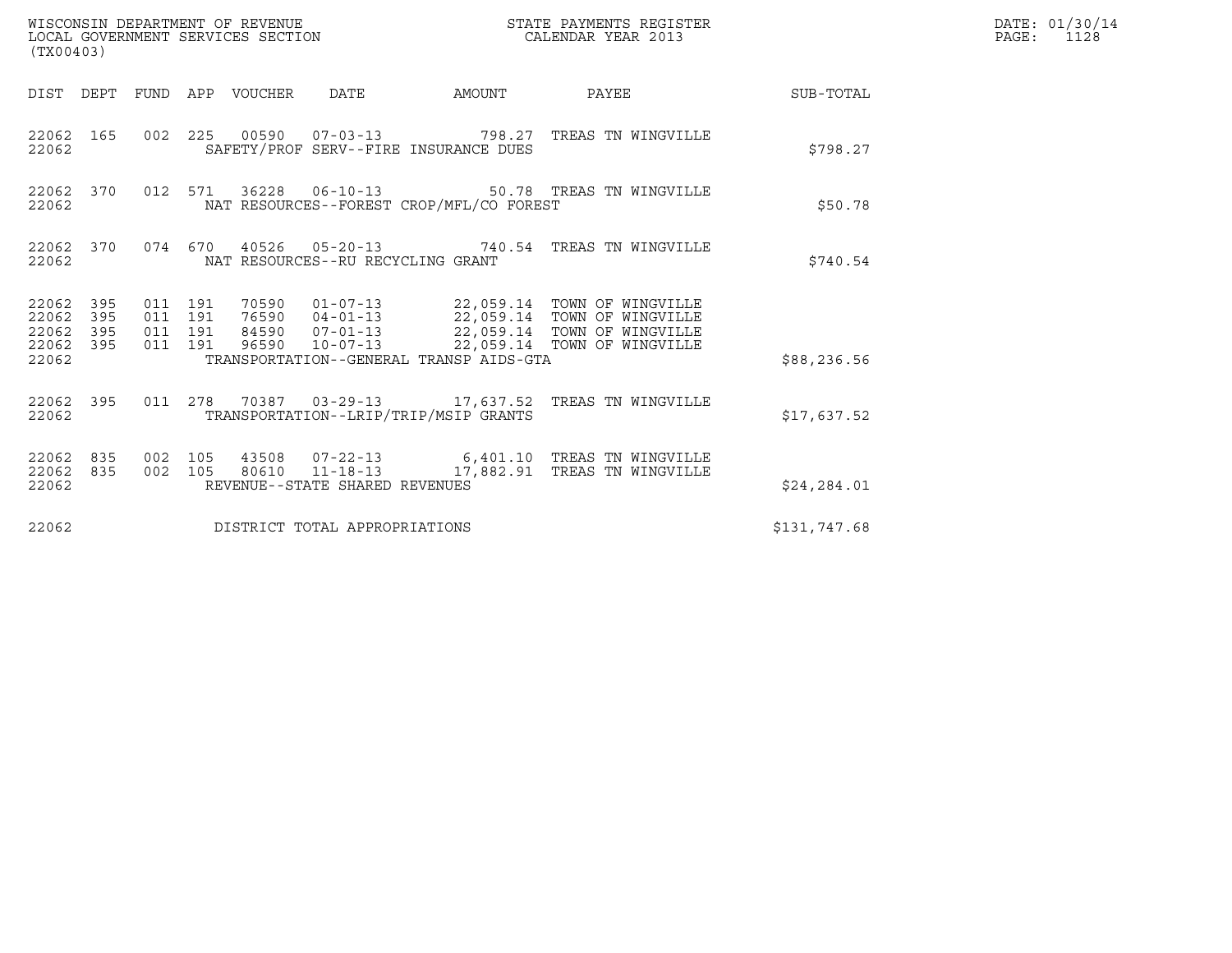| DATE: | 01/30/14 |
|-------|----------|
| PAGF: | 1129     |

| (TX00403)                       |         |                             |                                                                                                                                                                                          |                                                                                                                                                                                     |             | DATE: 01/30/14<br>$\mathtt{PAGE:}$<br>1129 |
|---------------------------------|---------|-----------------------------|------------------------------------------------------------------------------------------------------------------------------------------------------------------------------------------|-------------------------------------------------------------------------------------------------------------------------------------------------------------------------------------|-------------|--------------------------------------------|
|                                 |         | DIST DEPT FUND APP VOUCHER  | DATE                                                                                                                                                                                     | AMOUNT PAYEE SUB-TOTAL                                                                                                                                                              |             |                                            |
| 22064 165<br>22064              | 002 225 |                             | SAFETY/PROF SERV--FIRE INSURANCE DUES                                                                                                                                                    | 00591  07-03-13  384.12  TREAS TN WOODMAN                                                                                                                                           | \$384.12    |                                            |
|                                 |         |                             |                                                                                                                                                                                          | 22064 370 002 503 15750 02-06-13 4,531.09 TREAS TN WOODMAN<br>TOWN SHARE 720.56                                                                                                     |             |                                            |
|                                 |         |                             |                                                                                                                                                                                          |                                                                                                                                                                                     | \$4,531.09  |                                            |
| 22064 370<br>22064              |         |                             | NAT RESOURCES--FOREST CROP/MFL/CO FOREST                                                                                                                                                 | 012 571 36229 06-10-13 186.84 TREAS TN WOODMAN                                                                                                                                      | \$186.84    |                                            |
| 22064 370<br>22064 370          |         | 012 579<br>18425<br>012 579 |                                                                                                                                                                                          | 18425  04-15-13  32.95  TREAS TN WOODMAN<br>18425  04-15-13  179.82  TREAS TN WOODMAN<br>18425  04-15-13  902.58  TREAS TOWN WOODMAN<br>18425  04-15-13  902.58  TREAS TOWN WOODMAN |             |                                            |
| 22064 370<br>22064 370<br>22064 | 012 579 | 012 579                     | NAT RESOURCES--AIDS IN LIEU OF TAXES                                                                                                                                                     |                                                                                                                                                                                     | \$1,211.25  |                                            |
| 22064                           |         |                             | NAT RESOURCES--RU RECYCLING GRANT                                                                                                                                                        | 22064 370 074 670 40527 05-20-13 362.75 TREAS TN WOODMAN                                                                                                                            | \$362.75    |                                            |
| 22064<br>395<br>22064 395       | 011 191 | 011 191                     | 70591  01-07-13  11,675.25  TOWN OF WOODMAN<br>76591  04-01-13  11,675.25  TOWN OF WOODMAN<br>84591  07-01-13  11,675.25  TOWN OF WOODMAN<br>96591  10-07-13  11,675.27  TOWN OF WOODMAN |                                                                                                                                                                                     |             |                                            |
| 22064 395<br>22064 395<br>22064 |         | 011 191<br>011 191          | TRANSPORTATION--GENERAL TRANSP AIDS-GTA                                                                                                                                                  |                                                                                                                                                                                     | \$46,701.02 |                                            |
| 22064 835<br>22064 835          | 002 105 | 002 105                     |                                                                                                                                                                                          |                                                                                                                                                                                     |             |                                            |
| 22064                           |         |                             | REVENUE--STATE SHARED REVENUES                                                                                                                                                           |                                                                                                                                                                                     | \$20,913.13 |                                            |
| 22064                           |         |                             | DISTRICT TOTAL APPROPRIATIONS                                                                                                                                                            |                                                                                                                                                                                     | \$74,290.20 |                                            |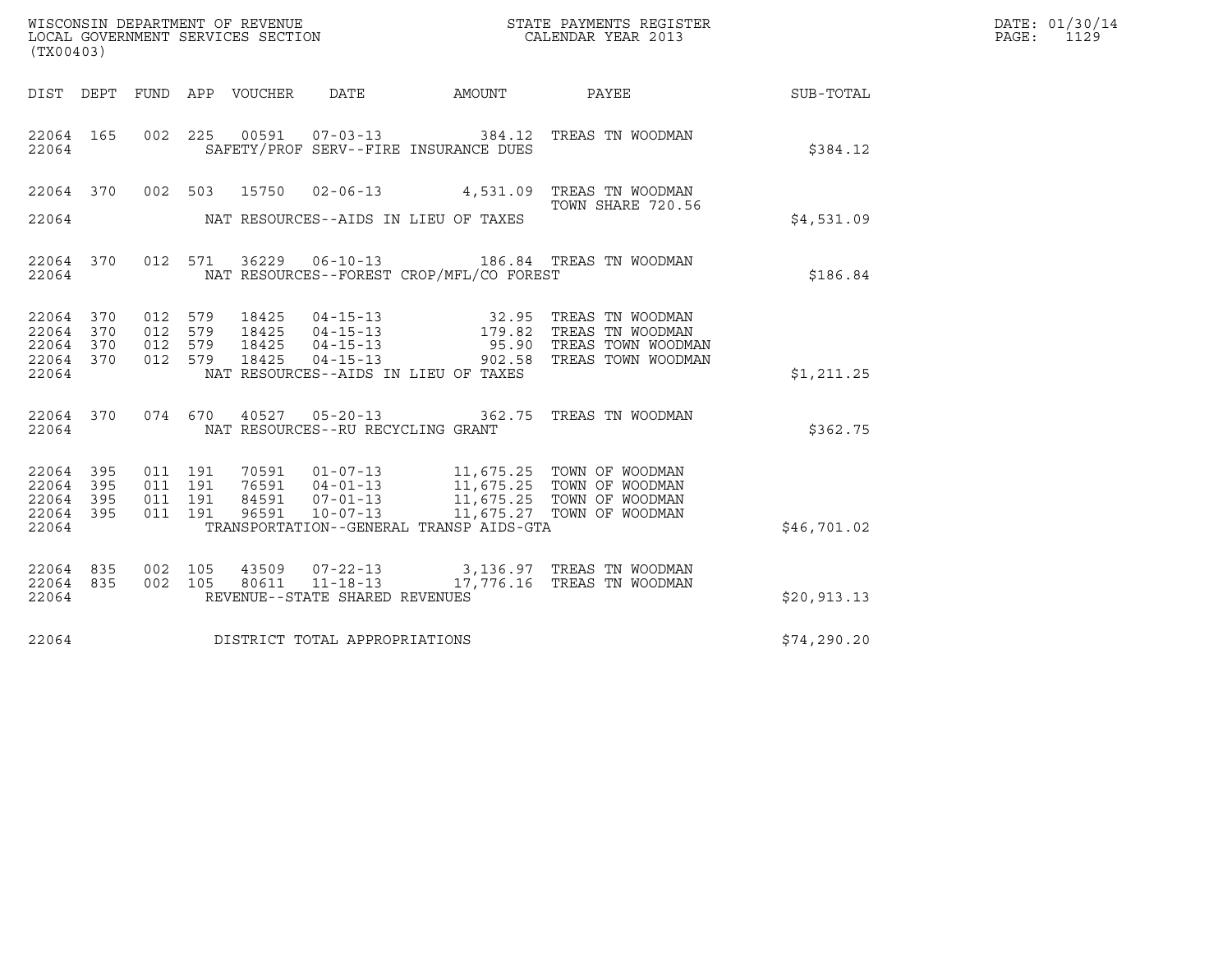| (TX00403)                                     |                   |                                          |         |                                  |                                   |                                          | $\tt WISCONSIM DEPARTMENT OF REVENUE$ $\tt WISCONS IN DEPARTMENT SERVICES SECTION$ $\tt SCALENDAR YEAR$ $2013$                                                                                   |             | DATE: 01/30/14<br>PAGE:<br>1130 |
|-----------------------------------------------|-------------------|------------------------------------------|---------|----------------------------------|-----------------------------------|------------------------------------------|--------------------------------------------------------------------------------------------------------------------------------------------------------------------------------------------------|-------------|---------------------------------|
|                                               |                   |                                          |         | DIST DEPT FUND APP VOUCHER       |                                   |                                          | DATE AMOUNT PAYEE SUB-TOTAL                                                                                                                                                                      |             |                                 |
| 22066 165<br>22066                            |                   |                                          |         |                                  |                                   | SAFETY/PROF SERV--FIRE INSURANCE DUES    | 002 225 00592 07-03-13 850.14 TREAS TN WYALUSING                                                                                                                                                 | \$850.14    |                                 |
| 22066                                         |                   |                                          |         |                                  |                                   | NAT RESOURCES-SEVERANCE/YIELD/WITHDRAWAL | 22066 370 000 001 01DNR 03-13-13 1,053.83 TREAS TOWN WYALUSING                                                                                                                                   | \$1,053.83  |                                 |
| 22066 370                                     | 22066 370 002 503 | 002 503                                  |         |                                  |                                   | NAT RESOURCES--AIDS IN LIEU OF TAXES     | 15751  02-06-13  815.89  TREAS TN WYALUSING<br>15751  02-06-13  3,674.90  TREAS TN WYALUSING<br>TOWN SHARE 651.47                                                                                |             |                                 |
| 22066                                         |                   |                                          |         |                                  |                                   |                                          |                                                                                                                                                                                                  | \$4,490.79  |                                 |
| 22066                                         | 22066 370         |                                          |         |                                  |                                   | NAT RESOURCES--FOREST CROP/MFL/CO FOREST | 012 571 36230 06-10-13 450.22 TREAS TN WYALUSING                                                                                                                                                 | \$450.22    |                                 |
| 22066 370<br>22066<br>22066<br>22066<br>22066 | 370<br>370<br>370 | 012 579<br>012 579<br>012 579<br>012 579 |         | 18426<br>18426<br>18426<br>18426 |                                   | NAT RESOURCES--AIDS IN LIEU OF TAXES     | 04-15-13 1,006.05 TREAS TN WYALUSING<br>04-15-13 132.17 TREAS TN WYALUSING<br>04-15-13 839.16 TREAS TOWN WYALUSING<br>04-15-13 _________ 623.39 TREAS TOWN WYALUSING                             | \$2,600.77  |                                 |
| 22066                                         | 22066 370         |                                          |         |                                  | NAT RESOURCES--RU RECYCLING GRANT | 074 670 40528 05-20-13 468.88            | TREAS TN WYALUSING                                                                                                                                                                               | \$468.88    |                                 |
| 22066<br>22066<br>22066<br>22066 395<br>22066 | 395<br>395<br>395 | 011 191<br>011 191<br>011 191<br>011 191 |         |                                  |                                   | TRANSPORTATION--GENERAL TRANSP AIDS-GTA  | 70592  01-07-13  15,660.50  TOWN OF WYALUSING<br>76592  04-01-13  15,660.50  TOWN OF WYALUSING<br>84592  07-01-13  15,660.50  TOWN OF WYALUSING<br>96592  10-07-13  15,660.53  TOWN OF WYALUSING | \$62,642.03 |                                 |
| 22066 835<br>22066<br>22066                   | 835               | 002 105<br>002 105                       |         |                                  | REVENUE--STATE SHARED REVENUES    |                                          | 43510  07-22-13  3,114.63  TREAS TN WYALUSING<br>80612  11-18-13  17,649.55  TREAS TN WYALUSING                                                                                                  | \$20,764.18 |                                 |
| 22066 835<br>22066                            |                   |                                          | 002 109 |                                  | REVENUE--EXEMPT COMPUTER AID      |                                          | 02532  07-22-13  2.00 TREAS TN WYALUSING                                                                                                                                                         | \$2.00      |                                 |
| 22066 835<br>22066                            |                   |                                          | 002 501 | 00002                            | $02 - 01 - 13$                    | DOA-PAYMENT FOR MUNICIPAL SERVICES AID   | 664.40 TREAS TN WYALUSING                                                                                                                                                                        | \$664.40    |                                 |
| 22066                                         |                   |                                          |         |                                  | DISTRICT TOTAL APPROPRIATIONS     |                                          |                                                                                                                                                                                                  | \$93,987.24 |                                 |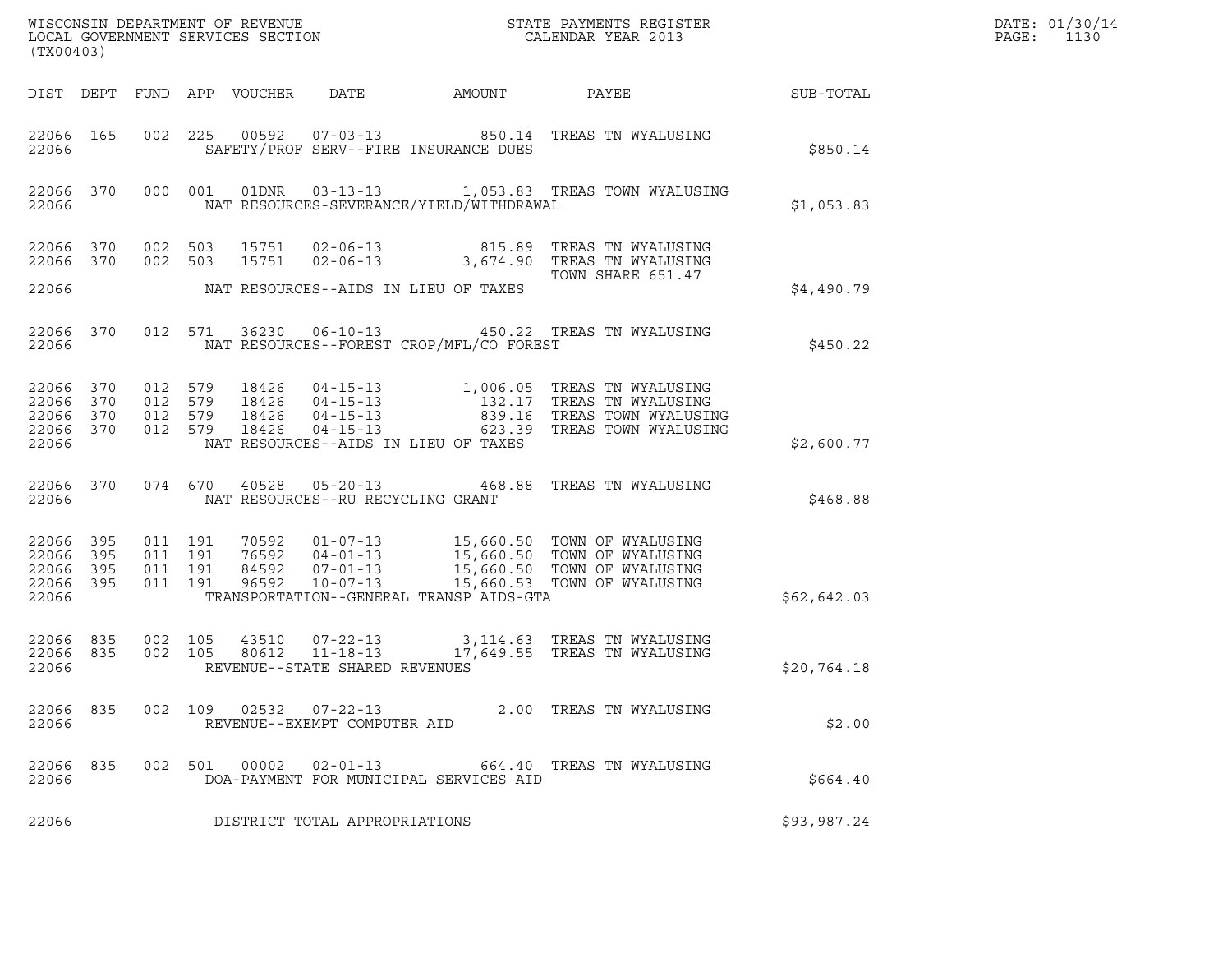| (TX00403)                                         |                   |                                          |                                 |                                   |                                          |                                                                                                                                                                            |              | DATE: 01/30/14<br>PAGE:<br>1131 |
|---------------------------------------------------|-------------------|------------------------------------------|---------------------------------|-----------------------------------|------------------------------------------|----------------------------------------------------------------------------------------------------------------------------------------------------------------------------|--------------|---------------------------------|
|                                                   |                   |                                          | DIST DEPT FUND APP VOUCHER DATE |                                   | AMOUNT                                   | PAYEE                                                                                                                                                                      | SUB-TOTAL    |                                 |
| 22106 165<br>22106                                |                   |                                          |                                 |                                   | SAFETY/PROF SERV--FIRE INSURANCE DUES    | 002 225 00593 07-03-13 816.88 TREAS VIL BAGLEY                                                                                                                             | \$816.88     |                                 |
| 22106                                             | 22106 370         |                                          |                                 | NAT RESOURCES--RU RECYCLING GRANT |                                          | 074 670 40529 05-20-13 514.82 TREAS VIL BAGLEY                                                                                                                             | \$514.82     |                                 |
| 22106 395<br>22106 395<br>22106<br>22106<br>22106 | 395<br>395        | 011 191<br>011 191<br>011 191<br>011 191 | 96593                           | $10 - 07 - 13$                    | TRANSPORTATION--GENERAL TRANSP AIDS-GTA  | 70593  01-07-13  4,374.66  VILLAGE OF BAGLEY<br>76593  04-01-13  4,374.66  VILLAGE OF BAGLEY<br>84593  07-01-13  4,374.66  VILLAGE OF BAGLEY<br>4,374.67 VILLAGE OF BAGLEY | \$17,498.65  |                                 |
| 22106 465<br>22106<br>22106<br>22106<br>22106     | 465<br>465<br>465 | 002 305<br>002 305<br>002 305<br>002 305 | 00821                           | $11 - 07 - 13$                    | MILITARY AFFAIRS-EMER MGMT-DISASTER RECO | 00821  11-07-13  3,472.43  TREAS VIL BAGLEY<br>20,834.57 TREAS VIL BAGLEY                                                                                                  | \$25,513.06  |                                 |
| 22106 465<br>22106                                | 22106 465         | 002 342<br>002 342                       |                                 |                                   | MILITARY AFFAIRS-EMERGENCY MGMT-FED FUND | 00542  02-20-13  1,023.75  TREAS VIL BAGLEY<br>00801  09-06-13  6,212.57 TREAS VIL BAGLEY                                                                                  | \$7,236.32   |                                 |
| 22106 835<br>22106 835<br>22106                   |                   | 002 105<br>002 105                       |                                 | REVENUE--STATE SHARED REVENUES    |                                          | 43511  07-22-13   11,988.61   TREAS VIL BAGLEY<br>80613  11-18-13   67,935.43  TREAS VIL BAGLEY                                                                            | \$79,924.04  |                                 |
| 22106                                             |                   |                                          |                                 | DISTRICT TOTAL APPROPRIATIONS     |                                          |                                                                                                                                                                            | \$131,503.77 |                                 |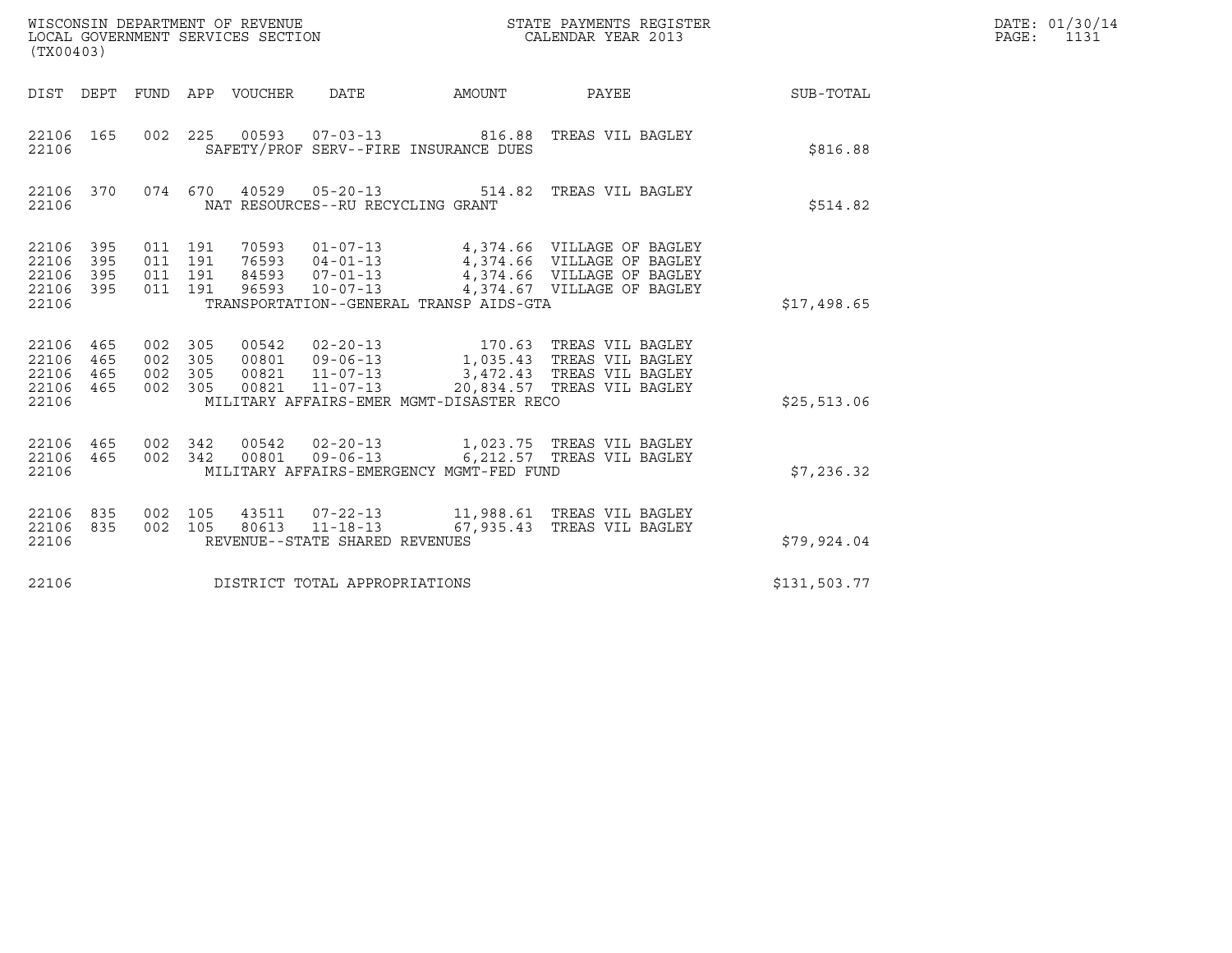| (TX00403)                                     |                   |                                          |         | WISCONSIN DEPARTMENT OF REVENUE<br>LOCAL GOVERNMENT SERVICES SECTION |                                   |                                         | STATE PAYMENTS REGISTER<br>CALENDAR YEAR 2013                                                              |              | DATE: 01/30/14<br>PAGE:<br>1132 |
|-----------------------------------------------|-------------------|------------------------------------------|---------|----------------------------------------------------------------------|-----------------------------------|-----------------------------------------|------------------------------------------------------------------------------------------------------------|--------------|---------------------------------|
|                                               |                   |                                          |         | DIST DEPT FUND APP VOUCHER DATE                                      |                                   | AMOUNT                                  | PAYEE                                                                                                      | SUB-TOTAL    |                                 |
| 22107 165<br>22107                            |                   |                                          |         |                                                                      |                                   | SAFETY/PROF SERV--FIRE INSURANCE DUES   | 002  225  00594  07-03-13  1,124.30  TREAS VIL BLOOMINGTON                                                 | \$1,124.30   |                                 |
| 22107 370<br>22107                            |                   |                                          |         |                                                                      | NAT RESOURCES--RU RECYCLING GRANT |                                         | 074 670 40530 05-20-13 879.15 TREAS VIL BLOOMINGTON                                                        | \$879.15     |                                 |
| 22107 395<br>22107<br>22107<br>22107<br>22107 | 395<br>395<br>395 | 011 191<br>011 191<br>011 191<br>011 191 |         |                                                                      |                                   | TRANSPORTATION--GENERAL TRANSP AIDS-GTA | 70594  01-07-13  10,437.23  VILLAGE OF BLOOMINGTON<br>76594  04-01-13   10,437.23   VILLAGE OF BLOOMINGTON | \$41,748.93  |                                 |
| 22107 395<br>22107                            |                   | 011 278                                  |         |                                                                      |                                   | TRANSPORTATION--LRIP/TRIP/MSIP GRANTS   |                                                                                                            | \$11,909.05  |                                 |
| 22107 835<br>22107 835<br>22107               |                   | 002 105                                  | 002 105 |                                                                      | REVENUE--STATE SHARED REVENUES    |                                         | 43512  07-22-13  35,733.93  TREAS VIL BLOOMINGTON<br>80614  11-18-13  170,886.32  TREAS VIL BLOOMINGTON    | \$206,620.25 |                                 |
| 22107 835<br>22107                            |                   |                                          |         |                                                                      | REVENUE--LOTTERY CREDIT -         |                                         | 021  363  35635  03-25-13  444.96  TREAS VIL BLOOMINGTON                                                   | \$444.96     |                                 |
| 22107                                         |                   |                                          |         |                                                                      | DISTRICT TOTAL APPROPRIATIONS     |                                         |                                                                                                            | \$262,726.64 |                                 |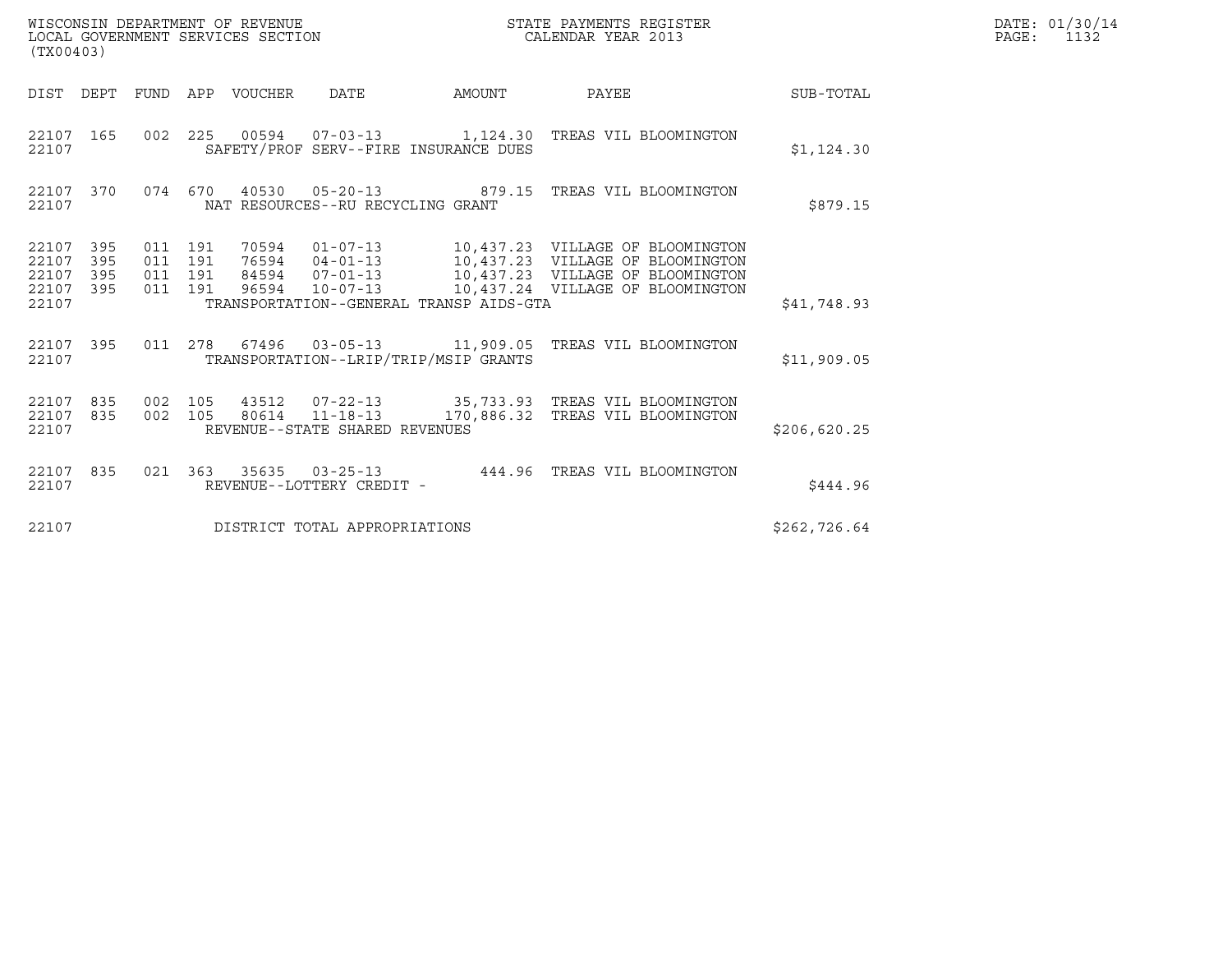| WISCONSIN DEPARTMENT OF REVENUE<br>LOCAL GOVERNMENT SERVICES SECTION | STATE PAYMENTS REGISTER<br>CALENDAR YEAR 2013 | DATE: 01/30/14<br>PAGE: |
|----------------------------------------------------------------------|-----------------------------------------------|-------------------------|

| (TX00403)                                             |                    |  |  |  |                                   |                                         |                                                                                                                                                                                                                                                                             | $\mathbb{R}^n$ , where $\mathbb{R}^n$ is the set of $\mathbb{R}^n$ . | DATE: 01/30/14<br>$\mathtt{PAGE}$ :<br>1133 |
|-------------------------------------------------------|--------------------|--|--|--|-----------------------------------|-----------------------------------------|-----------------------------------------------------------------------------------------------------------------------------------------------------------------------------------------------------------------------------------------------------------------------------|----------------------------------------------------------------------|---------------------------------------------|
|                                                       |                    |  |  |  |                                   |                                         | DIST DEPT FUND APP VOUCHER DATE AMOUNT PAYEE                                                                                                                                                                                                                                | SUB-TOTAL                                                            |                                             |
| 22108                                                 |                    |  |  |  |                                   | SAFETY/PROF SERV--FIRE INSURANCE DUES   | 22108 165 002 225 00595 07-03-13 614.68 TREAS VIL BLUE RIVER                                                                                                                                                                                                                | \$614.68                                                             |                                             |
| 22108                                                 |                    |  |  |  |                                   | NAT RESOURCES--AIDS IN LIEU OF TAXES    | 22108 370 012 579 18427 04-15-13 3.68 TREAS VIL BLUE RIVER                                                                                                                                                                                                                  | \$3.68                                                               |                                             |
|                                                       | 22108 370<br>22108 |  |  |  | NAT RESOURCES--RU RECYCLING GRANT |                                         | 074  670  40531  05-20-13   1,203.09  TREAS VIL BLUE RIVER                                                                                                                                                                                                                  | \$1,203.09                                                           |                                             |
| 22108 395<br>22108<br>22108 395<br>22108 395<br>22108 | 395                |  |  |  |                                   |                                         | 011 191 70595 01-07-13 6,291.64 VILLAGE OF BLUE RIVER<br>011 191 76595 04-01-13 6,291.64 VILLAGE OF BLUE RIVER<br>011 191 84595 07-01-13 6,291.64 VILLAGE OF BLUE RIVER<br>011 191 96595 10-07-13 6,291.65 VILLAGE OF BLUE RIVER<br>TRANSPORTATION--GENERAL TRANSP AIDS-GTA | \$25, 166.57                                                         |                                             |
| 22108                                                 |                    |  |  |  |                                   | HS--PREPAID MEDICAL TRANSPORT REIMBURSE | 22108 435 005 163 01LGS 11-18-13 2,000.00 BLUE RIVER RESCUE SQUAD                                                                                                                                                                                                           | \$2,000.00                                                           |                                             |
| 22108 835<br>22108 835<br>22108                       |                    |  |  |  | REVENUE--STATE SHARED REVENUES    |                                         | 002 105 43513 07-22-13 28,196.68 TREAS VIL BLUE RIVER<br>002 105 80615 11-18-13 124,462.88 TREAS VIL BLUE RIVER                                                                                                                                                             | \$152,659.56                                                         |                                             |
| 22108                                                 |                    |  |  |  | DISTRICT TOTAL APPROPRIATIONS     |                                         |                                                                                                                                                                                                                                                                             | \$181,647.58                                                         |                                             |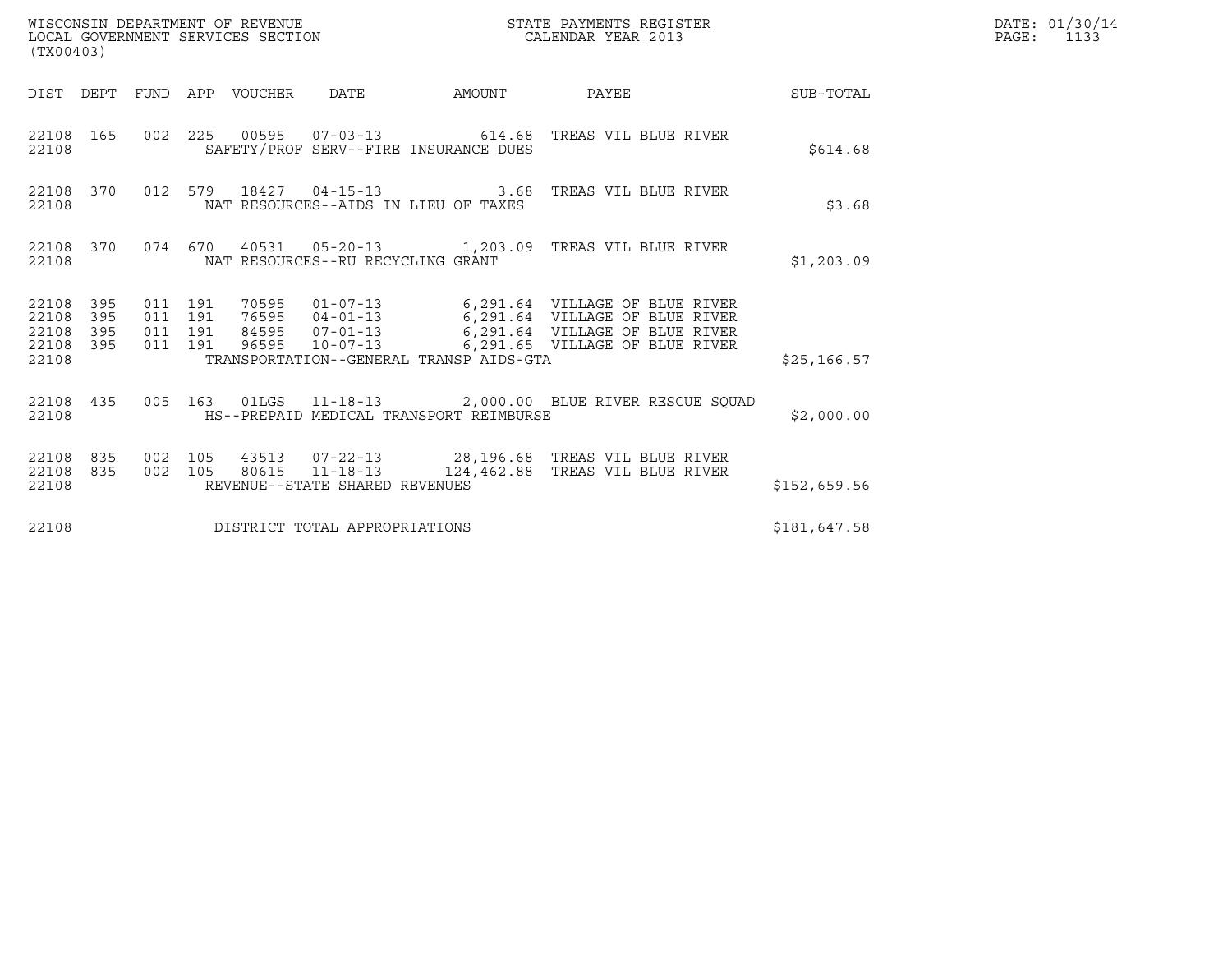| (TX00403)                                                 |                                          |               |                                   |                                         |                                                                                                                                                                                                              |              | DATE: 01/30/14<br>PAGE: 1134 |
|-----------------------------------------------------------|------------------------------------------|---------------|-----------------------------------|-----------------------------------------|--------------------------------------------------------------------------------------------------------------------------------------------------------------------------------------------------------------|--------------|------------------------------|
|                                                           |                                          |               |                                   |                                         | DIST DEPT FUND APP VOUCHER DATE AMOUNT PAYEE THE SUB-TOTAL                                                                                                                                                   |              |                              |
| 22111 165<br>22111                                        |                                          |               |                                   | SAFETY/PROF SERV--FIRE INSURANCE DUES   | 002 225 00596 07-03-13 1,710.89 TREAS VIL CASSVILLE                                                                                                                                                          | \$1,710.89   |                              |
| 22111                                                     |                                          |               | NAT RESOURCES--RU RECYCLING GRANT |                                         | 22111 370 074 670 40532 05-20-13 5,004.81 TREAS VIL CASSVILLE                                                                                                                                                | \$5,004.81   |                              |
| 22111 395<br>22111 395<br>22111 395<br>22111 395<br>22111 | 011 191<br>011 191<br>011 191<br>011 191 |               |                                   | TRANSPORTATION--GENERAL TRANSP AIDS-GTA | 70596  01-07-13  12,057.23  VILLAGE OF CASSVILLE<br>76596  04-01-13  12,057.23  VILLAGE OF CASSVILLE<br>84596  07-01-13  12,057.23  VILLAGE OF CASSVILLE<br>96596  10-07-13  12,057.24  VILLAGE OF CASSVILLE | \$48,228.93  |                              |
| 22111 435<br>22111                                        |                                          | 005 163 01LGS |                                   | HS--PREPAID MEDICAL TRANSPORT REIMBURSE | 11-18-13 2,100.00 CASSVILLE RESCUE SQUAD                                                                                                                                                                     | \$2,100.00   |                              |
| 22111                                                     |                                          |               | JUSTICE--LAW ENFORCEMENT TRAINING |                                         | 22111 455 002 231 00198 02-07-13 160.00 TREAS VIL CASSVILLE                                                                                                                                                  | \$160.00     |                              |
| 22111                                                     |                                          |               | REVENUE--STATE SHARED REVENUES    |                                         | 22111 835 002 105 43514 07-22-13 117,248.98 TREAS VIL CASSVILLE<br>22111 835 002 105 80616 11-18-13 638,808.74 TREAS VIL CASSVILLE                                                                           | \$756,057.72 |                              |
| 22111                                                     |                                          |               | REVENUE--EXEMPT COMPUTER AID      |                                         | 22111 835 002 109 02533 07-22-13 324.00 TREAS VIL CASSVILLE                                                                                                                                                  | \$324.00     |                              |
| 22111 835<br>22111                                        |                                          | 002 501 00002 |                                   | DOA-PAYMENT FOR MUNICIPAL SERVICES AID  | 02-01-13 1,681.90 TREAS VIL CASSVILLE                                                                                                                                                                        | \$1,681.90   |                              |
| 22111 835<br>22111                                        |                                          |               | REVENUE--LOTTERY CREDIT -         |                                         | 021 363 35636 03-25-13 254.16 TREAS VIL CASSVILLE                                                                                                                                                            | \$254.16     |                              |
| 22111                                                     |                                          |               | DISTRICT TOTAL APPROPRIATIONS     |                                         |                                                                                                                                                                                                              | \$815,522.41 |                              |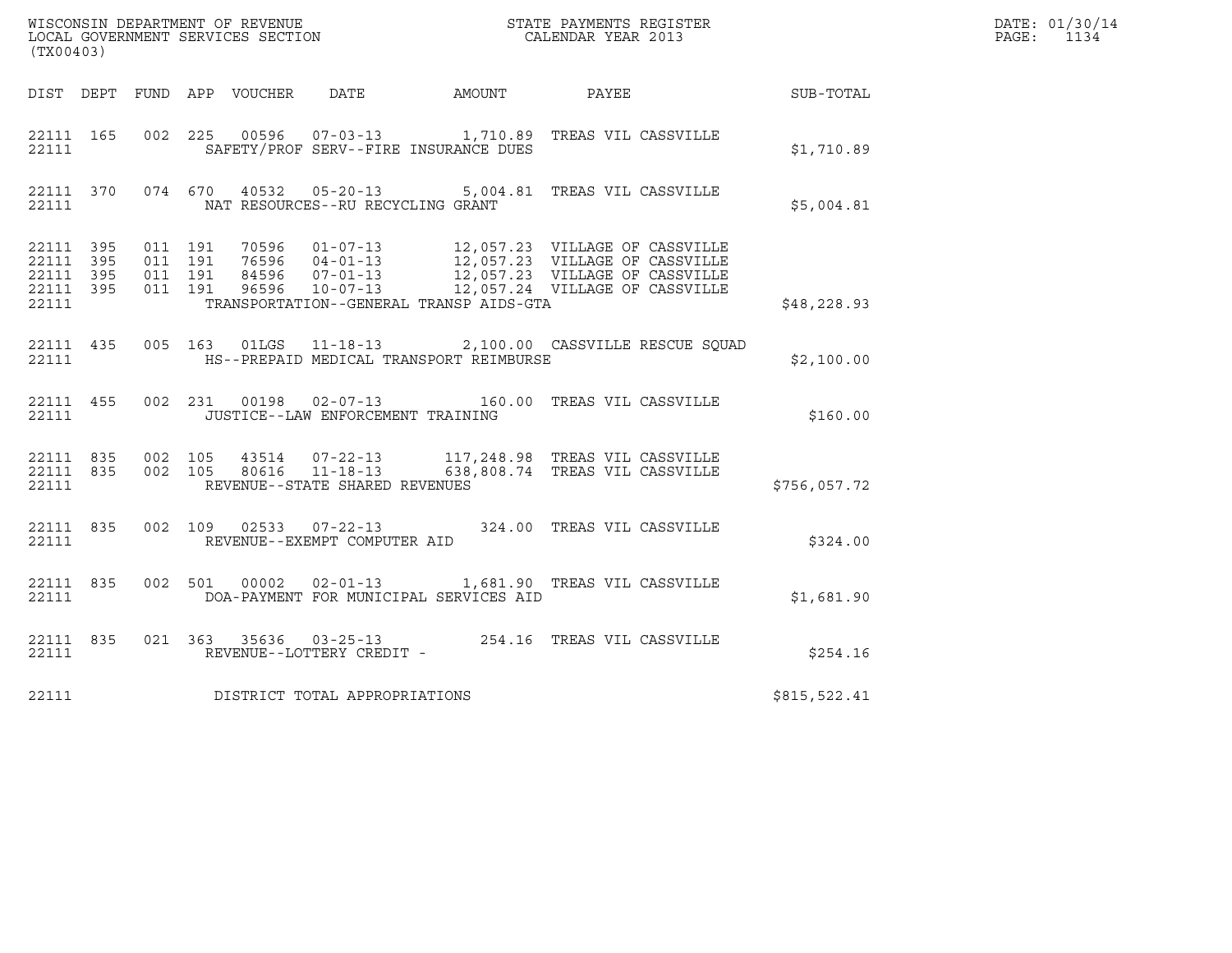| WISCONSIN DEPARTMENT OF REVENUE   | STATE PAYMENTS REGISTER | DATE: 01/30/14 |
|-----------------------------------|-------------------------|----------------|
| LOCAL GOVERNMENT SERVICES SECTION | CALENDAR YEAR 2013      | PAGE:          |

| (TX00403)                                                             |                          |                                                                                                                                                                          |        |                                                                                                                                                            |               |
|-----------------------------------------------------------------------|--------------------------|--------------------------------------------------------------------------------------------------------------------------------------------------------------------------|--------|------------------------------------------------------------------------------------------------------------------------------------------------------------|---------------|
| DIST<br>DEPT                                                          | FUND                     | APP<br>VOUCHER DATE                                                                                                                                                      | AMOUNT | PAYEE                                                                                                                                                      | SUB-TOTAL     |
| 22116<br>165<br>22116                                                 | 002                      | 225<br>SAFETY/PROF SERV--FIRE INSURANCE DUES                                                                                                                             |        | 00597  07-03-13  2,017.96  TREAS VIL DICKEYVILLE                                                                                                           | \$2,017.96    |
| 370<br>22116<br>22116                                                 | 074 670                  | NAT RESOURCES--RU RECYCLING GRANT                                                                                                                                        |        |                                                                                                                                                            | \$1,893.73    |
| 395<br>22116<br>395<br>22116<br>22116<br>395<br>22116<br>395<br>22116 | 011<br>011<br>011<br>011 | 191<br>70597        01-07-13<br>191<br>$76597$ $04-01-13$<br>191<br>$07 - 01 - 13$<br>84597<br>191<br>96597<br>$10 - 07 - 13$<br>TRANSPORTATION--GENERAL TRANSP AIDS-GTA |        | 11,816.76 VILLAGE OF DICKEYVILLE<br>11,816.76 VILLAGE OF DICKEYVILLE<br>11,816.76 VILLAGE OF DICKEYVILLE<br>11,816.76 VILLAGE OF DICKEYVILLE               | \$47,267.04   |
| 22116<br>455<br>22116                                                 | 002                      | $02 - 07 - 13$ 160.00<br>231<br>00236<br>JUSTICE--LAW ENFORCEMENT TRAINING                                                                                               |        | TREAS VIL DICKEYVILLE                                                                                                                                      | \$160.00      |
| 22116<br>835<br>22116<br>835<br>22116                                 | 002<br>002               | 105<br>105<br>REVENUE--STATE SHARED REVENUES                                                                                                                             |        | 43515       07-22-13                       28,684.39    TREAS  VIL  DICKEYVILLE<br>80617      11-18-13               125,922.48    TREAS  VIL  DICKEYVILLE | \$154,606.87  |
| 835<br>22116<br>22116                                                 | 002                      | 109<br>REVENUE--EXEMPT COMPUTER AID                                                                                                                                      |        | 02534  07-22-13  2,180.00 TREAS VIL DICKEYVILLE                                                                                                            | \$2,180.00    |
| 22116                                                                 |                          | DISTRICT TOTAL APPROPRIATIONS                                                                                                                                            |        |                                                                                                                                                            | \$208, 125.60 |

(TX00403)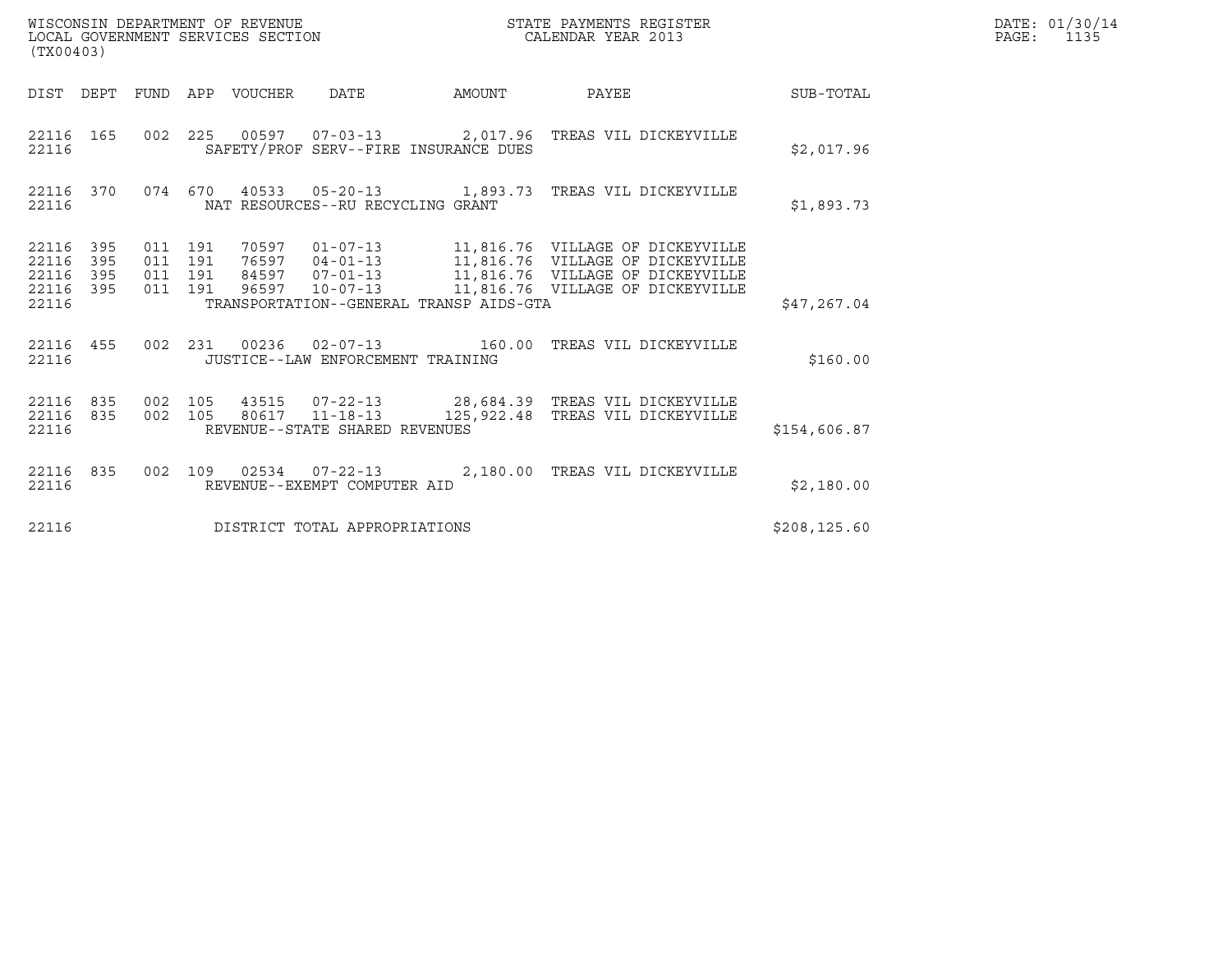| (TX00403)                                         |            |                                          |                                 |                                                          | DATE: 01/30/14<br>PAGE:<br>1136         |                                                                                                                                                                                                      |                  |  |
|---------------------------------------------------|------------|------------------------------------------|---------------------------------|----------------------------------------------------------|-----------------------------------------|------------------------------------------------------------------------------------------------------------------------------------------------------------------------------------------------------|------------------|--|
|                                                   |            |                                          | DIST DEPT FUND APP VOUCHER DATE |                                                          | AMOUNT PAYEE                            |                                                                                                                                                                                                      | <b>SUB-TOTAL</b> |  |
| 22136                                             |            |                                          |                                 |                                                          | SAFETY/PROF SERV--FIRE INSURANCE DUES   | 22136 165 002 225 00598 07-03-13 1,924.23 TREAS VIL HAZEL GREEN                                                                                                                                      | \$1,924.23       |  |
| 22136                                             |            |                                          |                                 | NAT RESOURCES--RU RECYCLING GRANT                        |                                         | 22136 370 074 670 40534 05-20-13 4,278.53 TREAS VIL HAZEL GREEN                                                                                                                                      | \$4,278.53       |  |
| 22136 395<br>22136<br>22136<br>22136 395<br>22136 | 395<br>395 | 011 191<br>011 191<br>011 191<br>011 191 |                                 |                                                          | TRANSPORTATION--GENERAL TRANSP AIDS-GTA | 01-07-13<br>14,896.41 TREAS VIL HAZEL GREEN<br>76598 04-01-13<br>14,896.41 TREAS VIL HAZEL GREEN<br>96598 10-07-13 14,896.41 TREAS VIL HAZEL GREEN<br>96598 10-07-13 14,896.41 TREAS VIL HAZEL GREEN | \$59,585.64      |  |
| 22136                                             |            |                                          |                                 |                                                          | HS--AMBULANCE FUNDING ASSISTANCE GRANTS | 22136 435 005 162 01HSD 09-03-13 4,683.49 TREAS VIL HAZEL GREEN                                                                                                                                      | \$4,683.49       |  |
| 22136 455<br>22136                                |            |                                          |                                 | JUSTICE--LAW ENFORCEMENT TRAINING                        |                                         | 002 231 00318 02-08-13 320.00 TREAS VIL HAZEL GREEN                                                                                                                                                  | \$320.00         |  |
| 22136 835 002 105<br>22136 835<br>22136           |            |                                          |                                 | 002 105 80618 11-18-13<br>REVENUE--STATE SHARED REVENUES |                                         | 43516  07-22-13   64,903.86   TREAS VIL HAZEL GREEN<br>367,788.54 TREAS VIL HAZEL GREEN                                                                                                              | \$432,692.40     |  |
| 22136 835<br>22136 835<br>22136                   |            | 002 109<br>002 109                       |                                 | REVENUE--EXEMPT COMPUTER AID                             |                                         |                                                                                                                                                                                                      | \$288.00         |  |
| 22136                                             |            |                                          |                                 | REVENUE--LOTTERY CREDIT -                                |                                         | 22136 835 021 363 35637 03-25-13 371.65 TREAS VIL HAZEL GREEN                                                                                                                                        | \$371.65         |  |
| 22136                                             |            |                                          |                                 | DISTRICT TOTAL APPROPRIATIONS                            |                                         |                                                                                                                                                                                                      | \$504,143.94     |  |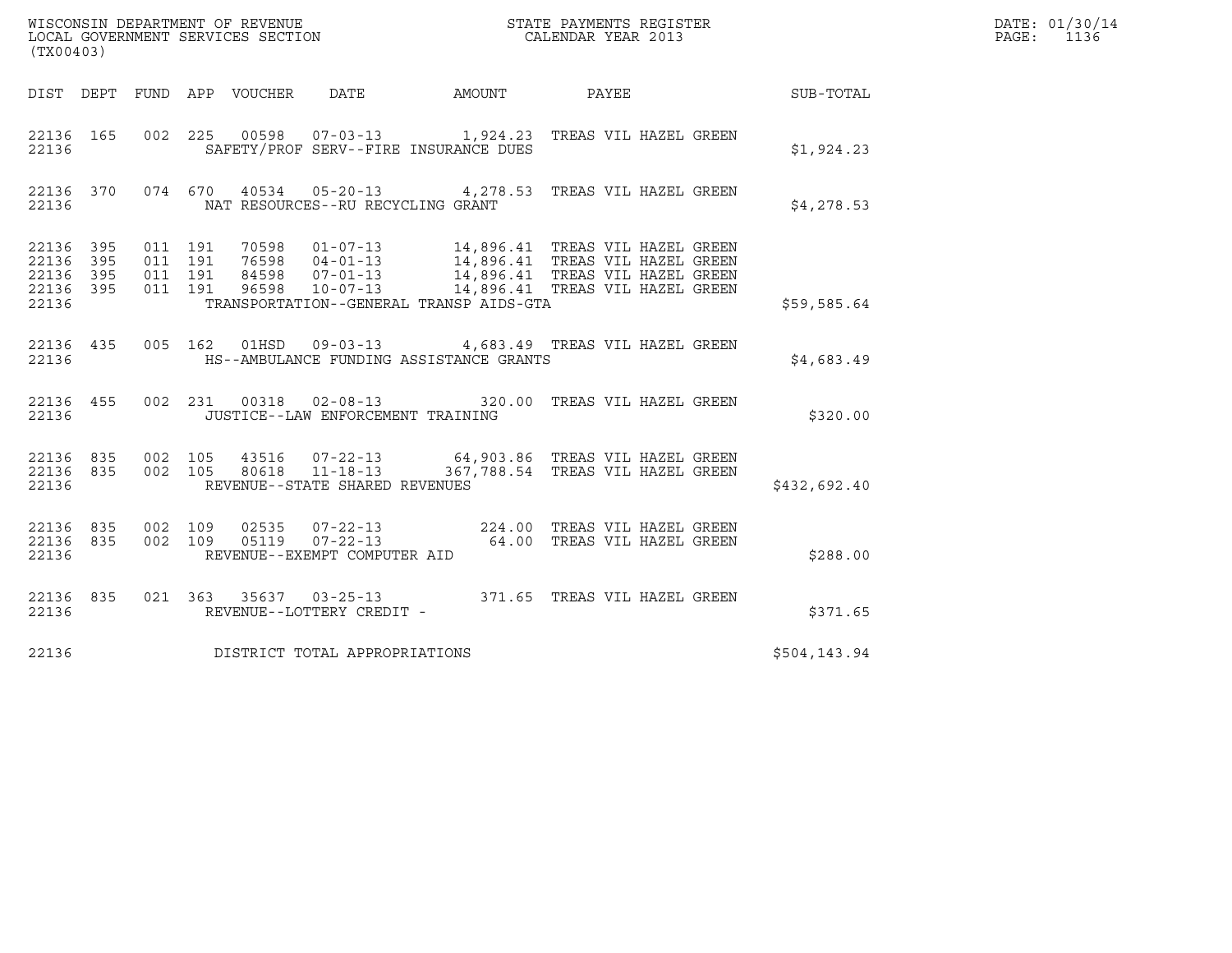| DATE: | 01/30/14 |
|-------|----------|
| PAGE: | 1137     |

| WISCONSIN DEPARTMENT OF REVENUE<br>LOCAL GOVERNMENT SERVICES SECTION<br>(TX00403) |                                  |                   |                                  |                                                                                                                                         |                                 | STATE PAYMENTS REGISTER<br>CALENDAR YEAR 2013                                                   |                      |              | DATE: 01/30/14<br>PAGE:<br>1137 |
|-----------------------------------------------------------------------------------|----------------------------------|-------------------|----------------------------------|-----------------------------------------------------------------------------------------------------------------------------------------|---------------------------------|-------------------------------------------------------------------------------------------------|----------------------|--------------|---------------------------------|
| DIST DEPT                                                                         | FUND                             |                   | APP VOUCHER                      | DATE                                                                                                                                    | AMOUNT                          | PAYEE                                                                                           |                      | SUB-TOTAL    |                                 |
| 22147 165<br>22147                                                                | 002 225                          |                   |                                  | SAFETY/PROF SERV--FIRE INSURANCE DUES                                                                                                   |                                 |                                                                                                 |                      | \$1,120.89   |                                 |
| 22147 370<br>22147                                                                | 074 670                          |                   |                                  | 40535 05-20-13<br>NAT RESOURCES--RU RECYCLING GRANT                                                                                     |                                 | 2,067.19 TREAS VIL LIVINGSTON                                                                   |                      | \$2,067.19   |                                 |
| 395<br>22147<br>395<br>22147<br>395<br>22147<br>22147<br>395<br>22147             | 011 191<br>011<br>011<br>011 191 | 191<br>191        | 70599<br>76599<br>84599<br>96599 | 01-07-13 7,693.06 TREAS VIL LIVINGSTON<br>$04 - 01 - 13$<br>$07 - 01 - 13$<br>$10 - 07 - 13$<br>TRANSPORTATION--GENERAL TRANSP AIDS-GTA |                                 | 7,693.06 TREAS VIL LIVINGSTON<br>7,693.06 TREAS VIL LIVINGSTON<br>7,693.08 TREAS VIL LIVINGSTON |                      | \$30,772.26  |                                 |
| 835<br>22147<br>22147<br>835<br>22147                                             | 002<br>002 105                   | 105               | 43517<br>80619                   | 07-22-13 27,551.85 TREAS VIL LIVINGSTON<br>$11 - 18 - 13$<br>REVENUE--STATE SHARED REVENUES                                             | 139,331.99 TREAS VIL LIVINGSTON |                                                                                                 |                      | \$166,883.84 |                                 |
| 835<br>22147<br>22147<br>835<br>22147<br>835<br>22147                             | 002<br>002<br>002                | 109<br>109<br>109 | 02536<br>02603<br>05139          | $07 - 22 - 13$<br>$07 - 22 - 13$<br>$07 - 22 - 13$<br>REVENUE--EXEMPT COMPUTER AID                                                      | 999.00<br>24.00<br>67.00        | TREAS VIL LIVINGSTON<br>TREAS VIL LIVINGSTON                                                    | TREAS VIL LIVINGSTON | \$1,090.00   |                                 |
| 22147                                                                             |                                  |                   |                                  | DISTRICT TOTAL APPROPRIATIONS                                                                                                           |                                 |                                                                                                 |                      | \$201,934.18 |                                 |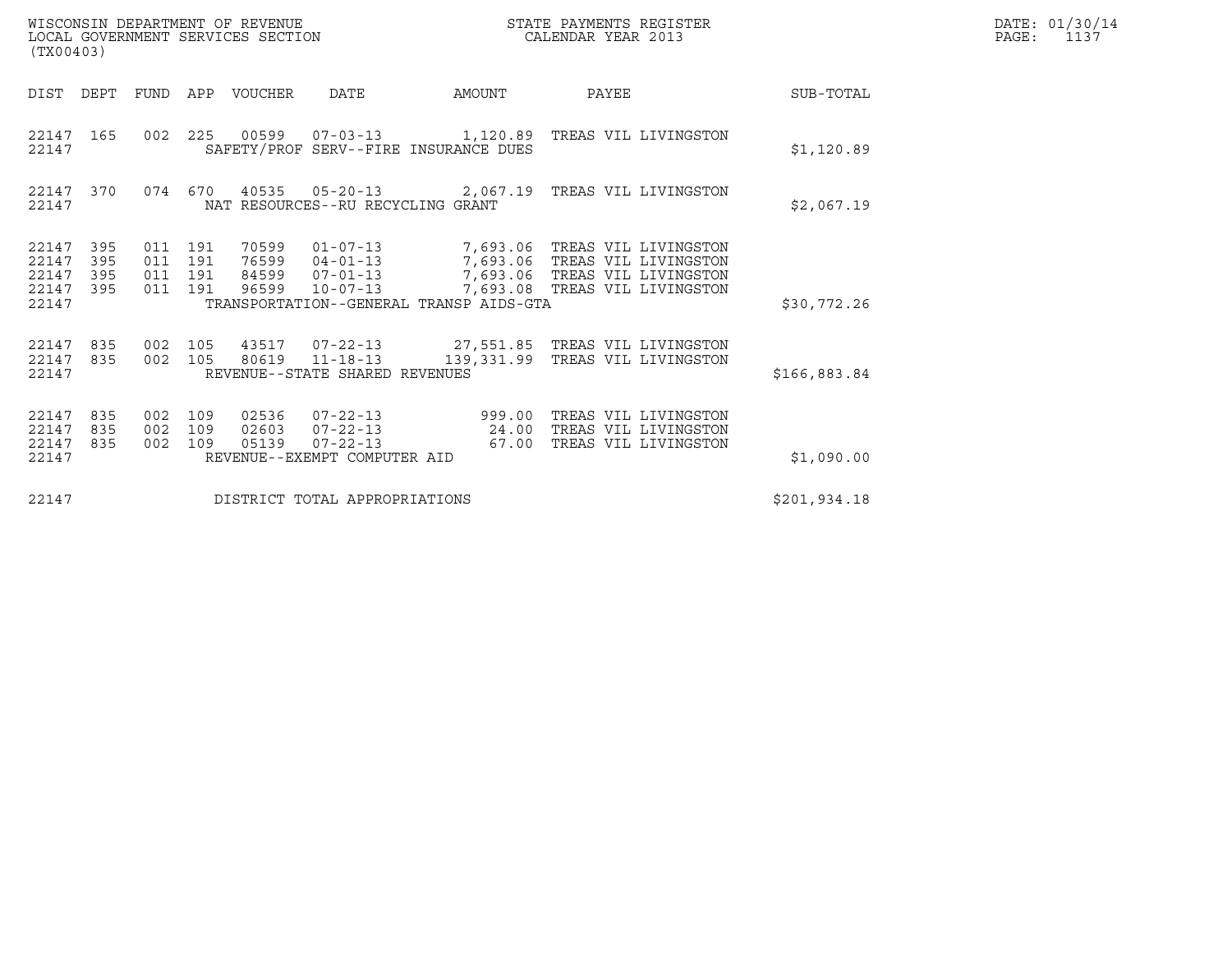| (TX00403)                                         |            |                    |                    |                                 |                                |                                         | STATE PAYMENTS REGISTER                                                                                                                                                                         |                 | DATE: 01/30/14<br>PAGE: 1138 |
|---------------------------------------------------|------------|--------------------|--------------------|---------------------------------|--------------------------------|-----------------------------------------|-------------------------------------------------------------------------------------------------------------------------------------------------------------------------------------------------|-----------------|------------------------------|
|                                                   |            |                    |                    | DIST DEPT FUND APP VOUCHER DATE |                                | AMOUNT                                  |                                                                                                                                                                                                 | PAYEE SUB-TOTAL |                              |
| 22151 165<br>22151                                |            |                    |                    |                                 |                                | SAFETY/PROF SERV--FIRE INSURANCE DUES   | 002 225 00600 07-03-13 1,217.98 TREAS VIL MONTFORT                                                                                                                                              | \$1,217.98      |                              |
| 22151 370<br>22151                                |            |                    |                    |                                 |                                | NAT RESOURCES--RU RECYCLING GRANT       | 074 670 40536 05-20-13 953.60 TREAS VIL MONTFORT                                                                                                                                                | \$953.60        |                              |
| 22151 395<br>22151<br>22151<br>22151 395<br>22151 | 395<br>395 | 011 191<br>011 191 | 011 191<br>011 191 |                                 |                                | TRANSPORTATION--GENERAL TRANSP AIDS-GTA | 70600  01-07-13  8,845.83  TREAS VIL MONTFORT<br>76600  04-01-13  8,845.83  TREAS VIL MONTFORT<br>84600  07-01-13  8,845.83  TREAS VIL MONTFORT<br>96600  10-07-13  8,845.84 TREAS VIL MONTFORT | \$35,383.33     |                              |
| 22151 395<br>22151                                |            |                    |                    |                                 |                                | TRANSPORTATION--LRIP/TRIP/MSIP GRANTS   | 011  278  67500  03-05-13   11,819.82  TREAS VIL MONTFORT                                                                                                                                       | \$11,819.82     |                              |
| 22151 835<br>22151 835<br>22151                   |            | 002 105<br>002 105 |                    |                                 | REVENUE--STATE SHARED REVENUES |                                         | 43518  07-22-13  25,096.87  TREAS VIL MONTFORT<br>80620  11-18-13  142, 215.62  TREAS VIL MONTFORT                                                                                              | \$167,312.49    |                              |
| 22151 835<br>22151 835<br>22151                   |            | 002 109<br>002 109 |                    |                                 | REVENUE--EXEMPT COMPUTER AID   |                                         | 02537  07-22-13  106.00  TREAS VIL MONTFORT<br>02604  07-22-13  33.00 TREAS VIL MONTFORT                                                                                                        | \$139.00        |                              |
| 22151                                             |            |                    |                    |                                 | DISTRICT TOTAL APPROPRIATIONS  |                                         |                                                                                                                                                                                                 | \$216,826.22    |                              |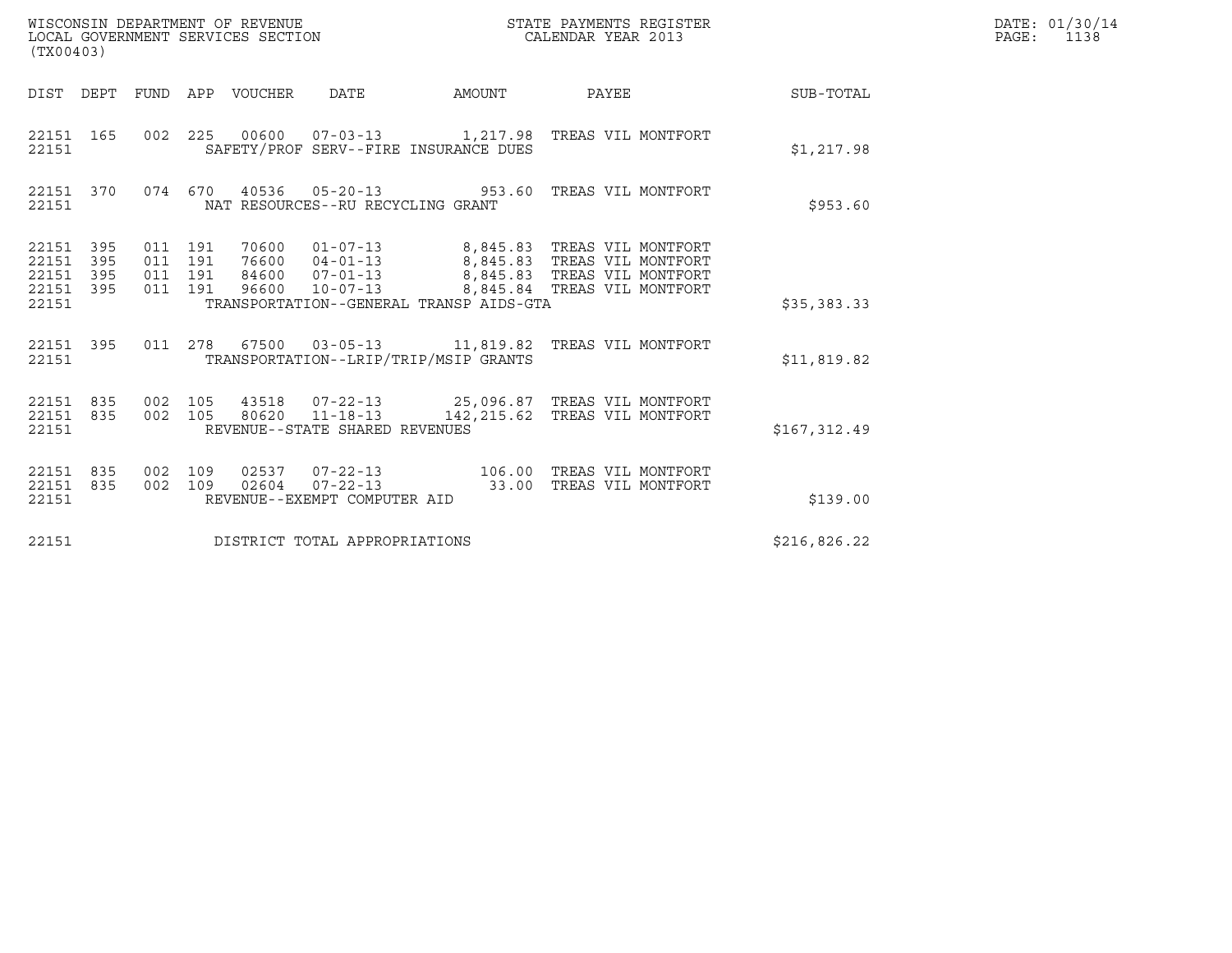| (TX00403)                                 |                          |                               |         |                         | WISCONSIN DEPARTMENT OF REVENUE<br>LOCAL GOVERNMENT SERVICES SECTION |                                                   | STATE PAYMENTS REGISTER<br>CALENDAR YEAR 2013                                         | DATE: 01/30/14<br>$\mathtt{PAGE}$ :<br>1139 |  |
|-------------------------------------------|--------------------------|-------------------------------|---------|-------------------------|----------------------------------------------------------------------|---------------------------------------------------|---------------------------------------------------------------------------------------|---------------------------------------------|--|
| DIST DEPT                                 |                          | FUND                          |         | APP VOUCHER             | DATE                                                                 | AMOUNT                                            | PAYEE                                                                                 | SUB-TOTAL                                   |  |
| 22152                                     | 22152 165                |                               |         |                         |                                                                      | SAFETY/PROF SERV--FIRE INSURANCE DUES             | 002  225  00601  07-03-13  273.54  TREAS VIL MOUNT HOPE                               | \$273.54                                    |  |
| 22152                                     | 22152 370                |                               | 074 670 |                         | NAT RESOURCES--RU RECYCLING GRANT                                    |                                                   | 40537  05-20-13  980.64  TREAS VIL MOUNT HOPE                                         | \$980.64                                    |  |
| 22152<br>22152<br>22152<br>22152<br>22152 | 395<br>395<br>395<br>395 | 011 191<br>011 191<br>011 191 | 011 191 | 70601<br>76601<br>96601 | $04 - 01 - 13$<br>84601 07-01-13<br>$10 - 07 - 13$                   | 719.78<br>TRANSPORTATION--GENERAL TRANSP AIDS-GTA | VILLAGE OF MOUNT HOPE<br>719.78 VILLAGE OF MOUNT HOPE<br>719.78 VILLAGE OF MOUNT HOPE | \$2,879.12                                  |  |
| 22152 835<br>22152<br>22152               | 835                      | 002 105                       | 002 105 |                         | 80621 11-18-13<br>REVENUE--STATE SHARED REVENUES                     |                                                   | 43519  07-22-13  7,089.30 TREAS VIL MOUNT HOPE<br>40,172.73 TREAS VIL MOUNT HOPE      | \$47,262.03                                 |  |
| 22152 835<br>22152                        |                          |                               | 002 109 |                         | REVENUE--EXEMPT COMPUTER AID                                         | 2.00                                              | TREAS VIL MOUNT HOPE                                                                  | \$2.00                                      |  |
| 22152                                     |                          |                               |         |                         | DISTRICT TOTAL APPROPRIATIONS                                        |                                                   |                                                                                       | \$51,397.33                                 |  |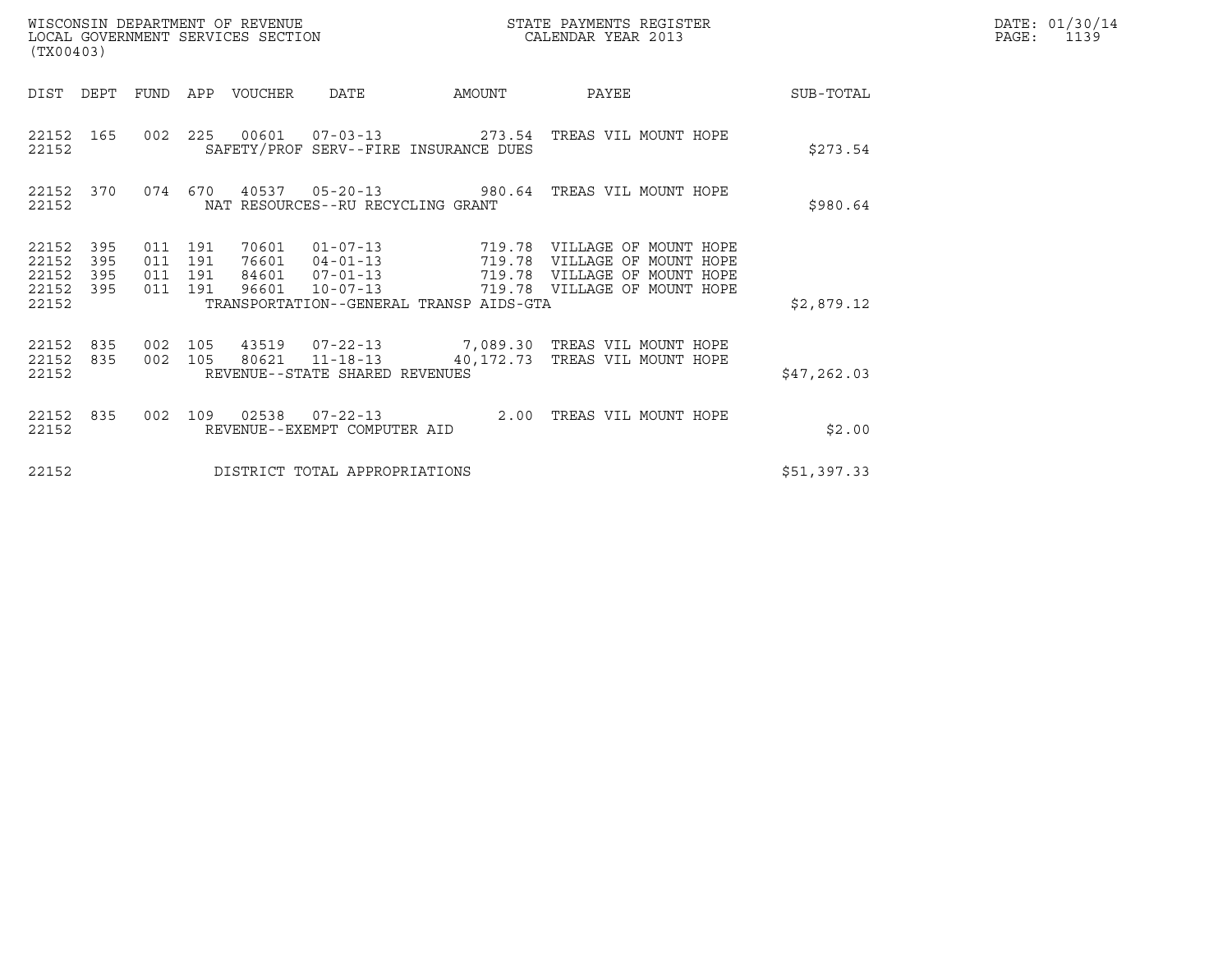| (TX00403)                            |                                     |                   |                   |                         |                                                                                    |                                         |                                                                                                                                                                                                                      |              | DATE: 01/30/14<br>PAGE:<br>1140 |
|--------------------------------------|-------------------------------------|-------------------|-------------------|-------------------------|------------------------------------------------------------------------------------|-----------------------------------------|----------------------------------------------------------------------------------------------------------------------------------------------------------------------------------------------------------------------|--------------|---------------------------------|
|                                      |                                     |                   |                   |                         |                                                                                    |                                         |                                                                                                                                                                                                                      |              |                                 |
| 22153                                |                                     |                   |                   |                         |                                                                                    | SAFETY/PROF SERV--FIRE INSURANCE DUES   | 22153 165 002 225 00602 07-03-13 2,746.42 TREAS VIL MUSCODA                                                                                                                                                          | \$2,746.42   |                                 |
|                                      | 22153                               |                   |                   |                         |                                                                                    | NAT RESOURCES--AIDS IN LIEU OF TAXES    | 22153 370 012 579 18428 04-15-13 6.10 TREAS VIL MUSCODA                                                                                                                                                              | \$6.10       |                                 |
| 22153                                |                                     |                   |                   |                         | NAT RESOURCES--RU RECYCLING GRANT                                                  |                                         | 22153 370 074 670 40538 05-20-13 5,219.45 TREAS VIL MUSCODA                                                                                                                                                          | \$5,219.45   |                                 |
|                                      | 22153                               |                   |                   |                         |                                                                                    | TRANSPORTATION--HIGHWAY SAFETY-FEDERAL  | 22153 395 011 185 66215 02-25-13 4,000.00 TREAS VIL MUSCODA                                                                                                                                                          | \$4,000.00   |                                 |
| 22153 395<br>22153                   | 22153 395<br>22153 395<br>22153 395 |                   |                   |                         |                                                                                    | TRANSPORTATION--GENERAL TRANSP AIDS-GTA | 011 191 70602 01-07-13 22,500.49 TREAS VIL MUSCODA<br>011 191 76602 04-01-13 22,500.49 TREAS VIL MUSCODA<br>011 191 84602 07-01-13 22,500.49 TREAS VIL MUSCODA<br>011 191 96602 10-07-13 22,500.51 TREAS VIL MUSCODA | \$90,001.98  |                                 |
| 22153                                |                                     |                   |                   |                         |                                                                                    | HS--AMBULANCE FUNDING ASSISTANCE GRANTS | 22153 435 005 162 01HSD 09-03-13 4,647.21 TREAS VIL MUSCODA                                                                                                                                                          | \$4,647.21   |                                 |
| 22153                                | 22153 435                           |                   |                   |                         |                                                                                    | HS--PREPAID MEDICAL TRANSPORT REIMBURSE | 005 163 01LGS 11-18-13 6,100.00 MUSCODA JOINT FIRE DISTRICT                                                                                                                                                          | \$6,100.00   |                                 |
| 22153                                | 22153 455                           |                   |                   |                         | JUSTICE--LAW ENFORCEMENT TRAINING                                                  |                                         | 002 231 00435 02-12-13 640.00 TREAS VIL MUSCODA                                                                                                                                                                      | \$640.00     |                                 |
| 22153                                | 22153 835<br>22153 835              |                   |                   |                         | REVENUE--STATE SHARED REVENUES                                                     |                                         | 002 105 43520 07-22-13 93,516.12 TREAS VIL MUSCODA<br>002 105 80622 11-18-13 353,981.93 TREAS VIL MUSCODA                                                                                                            | \$447,498.05 |                                 |
| 22153<br>22153<br>22153 835<br>22153 | 835<br>835                          | 002<br>002<br>002 | 109<br>109<br>109 | 02539<br>02605<br>05120 | $07 - 22 - 13$<br>$07 - 22 - 13$<br>$07 - 22 - 13$<br>REVENUE--EXEMPT COMPUTER AID | 1,008.00<br>1.00<br>536.00              | TREAS VIL MUSCODA<br>TREAS VIL MUSCODA<br>TREAS VIL MUSCODA                                                                                                                                                          | \$1,545.00   |                                 |
| 22153<br>22153<br>22153              | 835<br>835                          | 021<br>021 363    | 363               | 35638<br>35660          | $03 - 25 - 13$<br>$03 - 25 - 13$<br>REVENUE--LOTTERY CREDIT -                      |                                         | 1,294.44 TREAS VIL MUSCODA<br>1,492.23 TREAS VIL MUSCODA                                                                                                                                                             | \$2,786.67   |                                 |
| 22153                                |                                     |                   |                   |                         | DISTRICT TOTAL APPROPRIATIONS                                                      |                                         |                                                                                                                                                                                                                      | \$565,190.88 |                                 |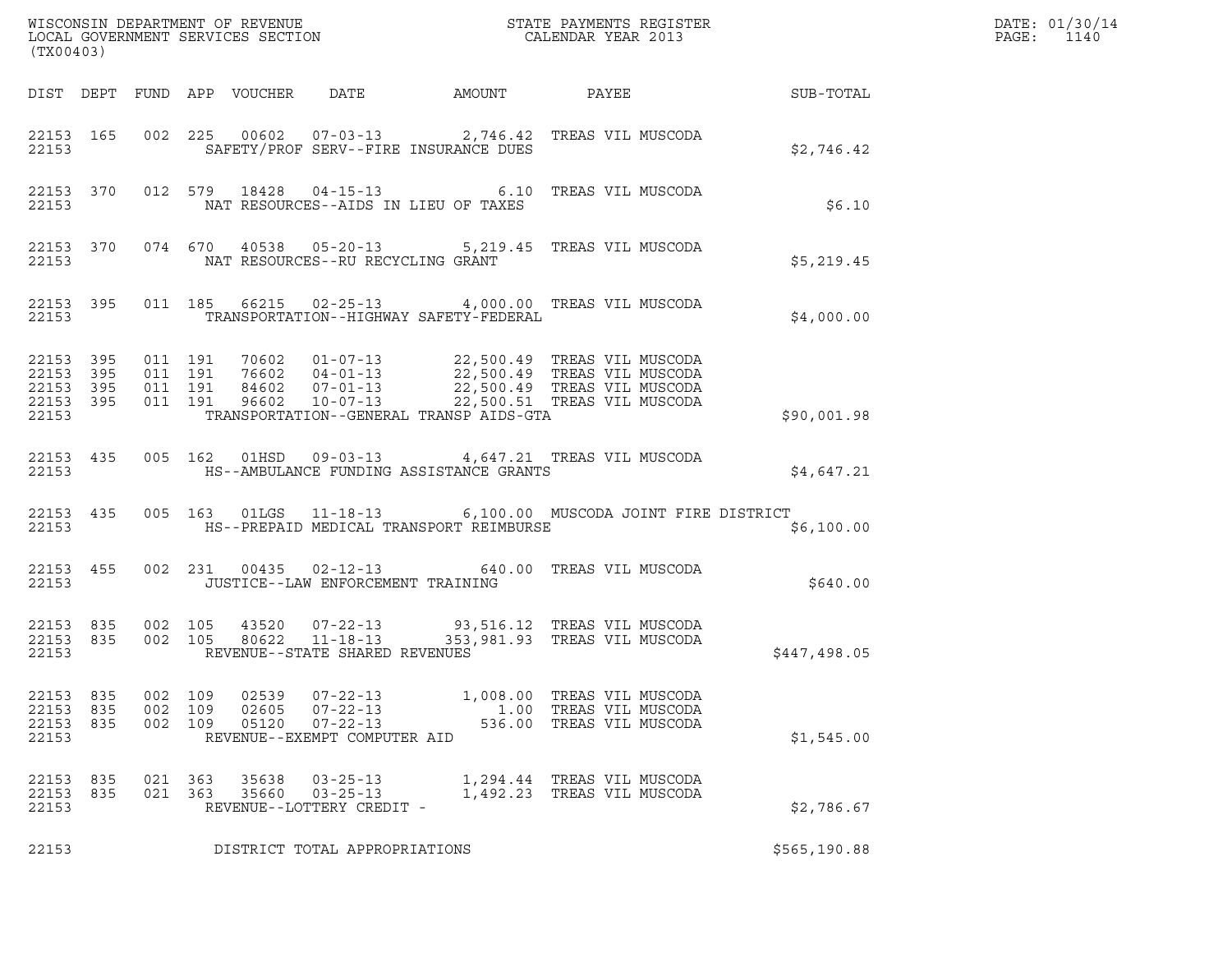| WISCONSIN DEPARTMENT OF REVENUE   | STATE PAYMENTS REGISTER | DATE: 01/30/14 |
|-----------------------------------|-------------------------|----------------|
| LOCAL GOVERNMENT SERVICES SECTION | CALENDAR YEAR 2013      | PAGE:          |

| (TX00403)                                                          |                              |                                                      |                                  |                                         |                                                                                                                                                                     |             | DATE: 01/30/14<br>PAGE:<br>1141 |
|--------------------------------------------------------------------|------------------------------|------------------------------------------------------|----------------------------------|-----------------------------------------|---------------------------------------------------------------------------------------------------------------------------------------------------------------------|-------------|---------------------------------|
| DIST DEPT                                                          |                              | FUND APP VOUCHER  DATE                               |                                  | <b>AMOUNT</b>                           | <b>PAYEE</b>                                                                                                                                                        | SUB-TOTAL   |                                 |
| 22171 165<br>22171                                                 |                              |                                                      |                                  | SAFETY/PROF SERV--FIRE INSURANCE DUES   | 002  225  00603  07-03-13  343.76  TREAS  VIL PATCH GROVE                                                                                                           | \$343.76    |                                 |
| 22171<br>395<br>22171<br>395<br>22171<br>395<br>22171 395<br>22171 | 011 191<br>011<br>011<br>011 | 70603<br>191<br>76603<br>191<br>191                  | 84603 07-01-13<br>96603 10-07-13 | TRANSPORTATION--GENERAL TRANSP AIDS-GTA | 01-07-13 1,690.33 VILLAGE OF PATCH GROVE<br>04-01-13 1,690.33 VILLAGE OF PATCH GROVE<br>07-01-13 1,690.33 VILLAGE OF PATCH GROVE<br>1,690.33 VILLAGE OF PATCH GROVE | \$6,761.32  |                                 |
| 22171 835<br>22171 835<br>22171                                    | 002                          | 105 80623 11-18-13<br>REVENUE--STATE SHARED REVENUES |                                  |                                         | 002  105  43521  07-22-13  11,044.07  TREAS VIL PATCH GROVE<br>62,583.08 TREAS VIL PATCH GROVE                                                                      | \$73,627.15 |                                 |
| 22171 835<br>22171                                                 |                              | REVENUE--EXEMPT COMPUTER AID                         |                                  |                                         | 002 109 02540 07-22-13 4.00 TREAS VIL PATCH GROVE                                                                                                                   | \$4.00      |                                 |
| 22171 835<br>22171                                                 |                              | REVENUE--LOTTERY CREDIT -                            |                                  |                                         | 021  363  35639  03-25-13  816.48  TREAS VIL PATCH GROVE                                                                                                            | \$816.48    |                                 |
| 22171                                                              |                              |                                                      | DISTRICT TOTAL APPROPRIATIONS    |                                         |                                                                                                                                                                     | \$81,552.71 |                                 |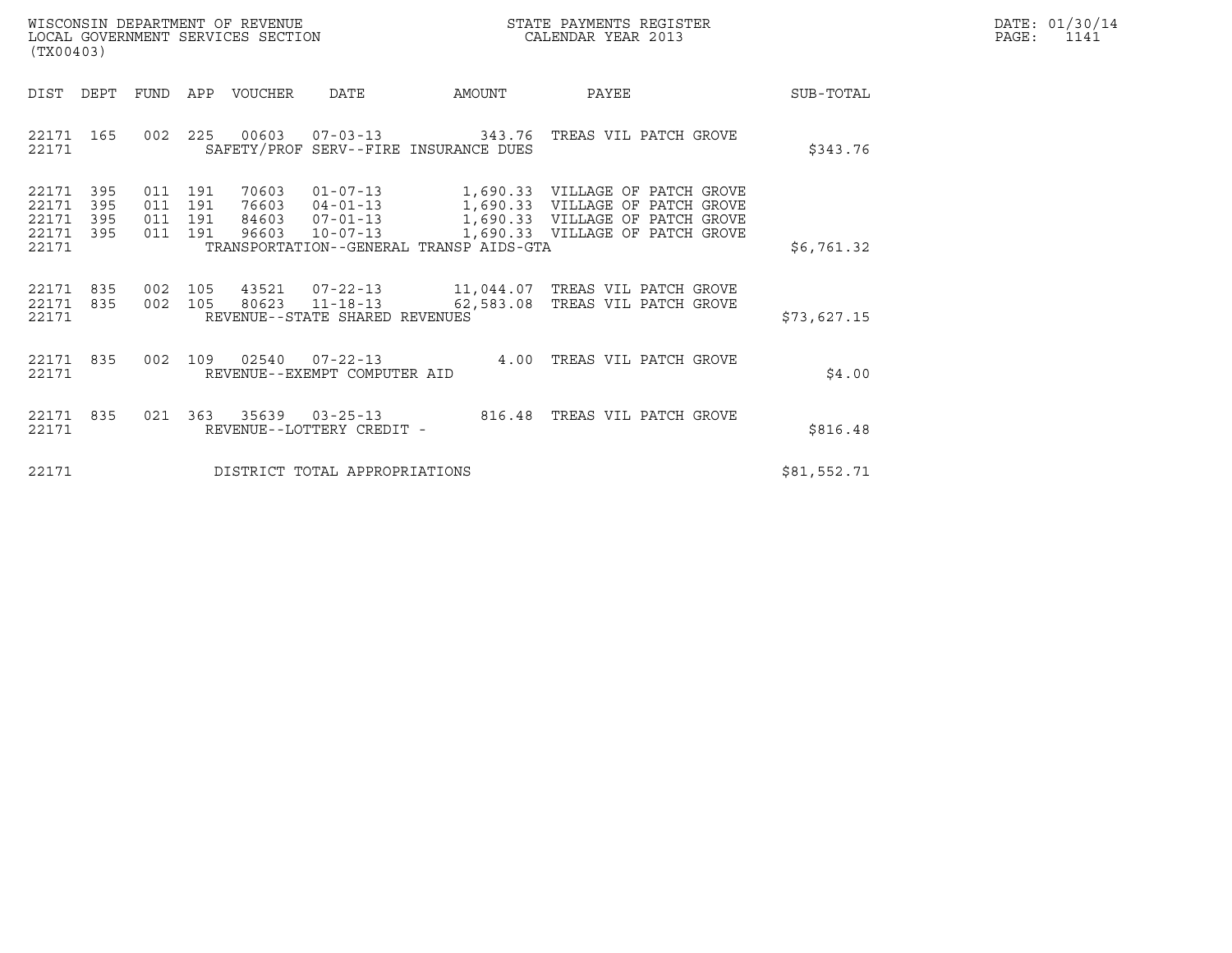| (TX00403)                       |  |               |                                                     |                                             |                                                                                                                                                                                                                                                                                                                    |              | DATE: 01/30/14<br>PAGE:<br>1142 |
|---------------------------------|--|---------------|-----------------------------------------------------|---------------------------------------------|--------------------------------------------------------------------------------------------------------------------------------------------------------------------------------------------------------------------------------------------------------------------------------------------------------------------|--------------|---------------------------------|
|                                 |  |               |                                                     |                                             |                                                                                                                                                                                                                                                                                                                    |              |                                 |
| 22172                           |  |               |                                                     | SAFETY/PROF SERV--FIRE INSURANCE DUES       | 22172 165 002 225 00604 07-03-13 1,283.64 TREAS VIL POTOSI                                                                                                                                                                                                                                                         | \$1,283.64   |                                 |
| 22172                           |  |               |                                                     | NAT RESOURCES--FOREST CROP/MFL/CO FOREST    | 22172 370 012 571 36231 06-10-13 14.10 TREAS VIL POTOSI                                                                                                                                                                                                                                                            | \$14.10      |                                 |
|                                 |  |               | 22172 NAT RESOURCES--RU RECYCLING GRANT             |                                             | 22172 370 074 670 40539 05-20-13 1,416.14 TREAS VIL POTOSI                                                                                                                                                                                                                                                         | \$1,416.14   |                                 |
| 22172                           |  |               |                                                     | TRANSPORTATION--GENERAL TRANSP AIDS-GTA     | $\begin{array}{cccccccc} 22172 & 395 & 011 & 191 & 70604 & 01-07-13 & & 4,615.65 & \text{VILLAGE OF POTOSI} \\ 22172 & 395 & 011 & 191 & 76604 & 04-01-13 & & 4,615.65 & \text{VILLAGE OF POTOSI} \\ 22172 & 395 & 011 & 191 & 84604 & 07-01-13 & & 4,615.65 & \text{VILLAGE OF POTOSI} \\ 22172 & 395 & 011 & 19$ | \$18,462.62  |                                 |
| 22172                           |  |               |                                                     | TRANSPORTATION -- ENHANCEMENT GRANTS -- FED | 22172 395 011 286 75034 05-15-13 7,788.40 TREAS VIL POTOSI                                                                                                                                                                                                                                                         | \$7,788.40   |                                 |
| 22172                           |  |               | JUSTICE--LAW ENFORCEMENT TRAINING                   |                                             | 22172 455 002 231 00496 02-13-13 320.00 TREAS VIL POTOSI                                                                                                                                                                                                                                                           | \$320.00     |                                 |
| 22172                           |  |               |                                                     | MILITARY AFFAIRS-EMER MGMT-DISASTER RECO    | 22172 465 002 305 00627 04-11-13 2,042.25 TREAS VIL POTOSI                                                                                                                                                                                                                                                         | \$2,042.25   |                                 |
| 22172                           |  |               |                                                     | MILITARY AFFAIRS-EMERGENCY MGMT-FED FUND    | 22172 465 002 342 00627 04-11-13 12,253.45 TREAS VIL POTOSI                                                                                                                                                                                                                                                        | \$12, 253.45 |                                 |
| 22172 835<br>22172 835<br>22172 |  |               | REVENUE--STATE SHARED REVENUES                      |                                             | 002 105 43522 07-22-13 30,609.02 TREAS VIL POTOSI<br>002 105 80624 11-18-13 173,451.12 TREAS VIL POTOSI                                                                                                                                                                                                            | \$204,060.14 |                                 |
| 22172 835<br>22172              |  | 002 109 02541 | 07-22-13<br>REVENUE--EXEMPT COMPUTER AID            |                                             | 4.00 TREAS VIL POTOSI                                                                                                                                                                                                                                                                                              | \$4.00       |                                 |
| 22172 835<br>22172              |  |               | 021 363 35640 03-25-13<br>REVENUE--LOTTERY CREDIT - |                                             | 154.24 TREAS VIL POTOSI                                                                                                                                                                                                                                                                                            | \$154.24     |                                 |
| 22172                           |  |               | DISTRICT TOTAL APPROPRIATIONS                       |                                             |                                                                                                                                                                                                                                                                                                                    | \$247,798.98 |                                 |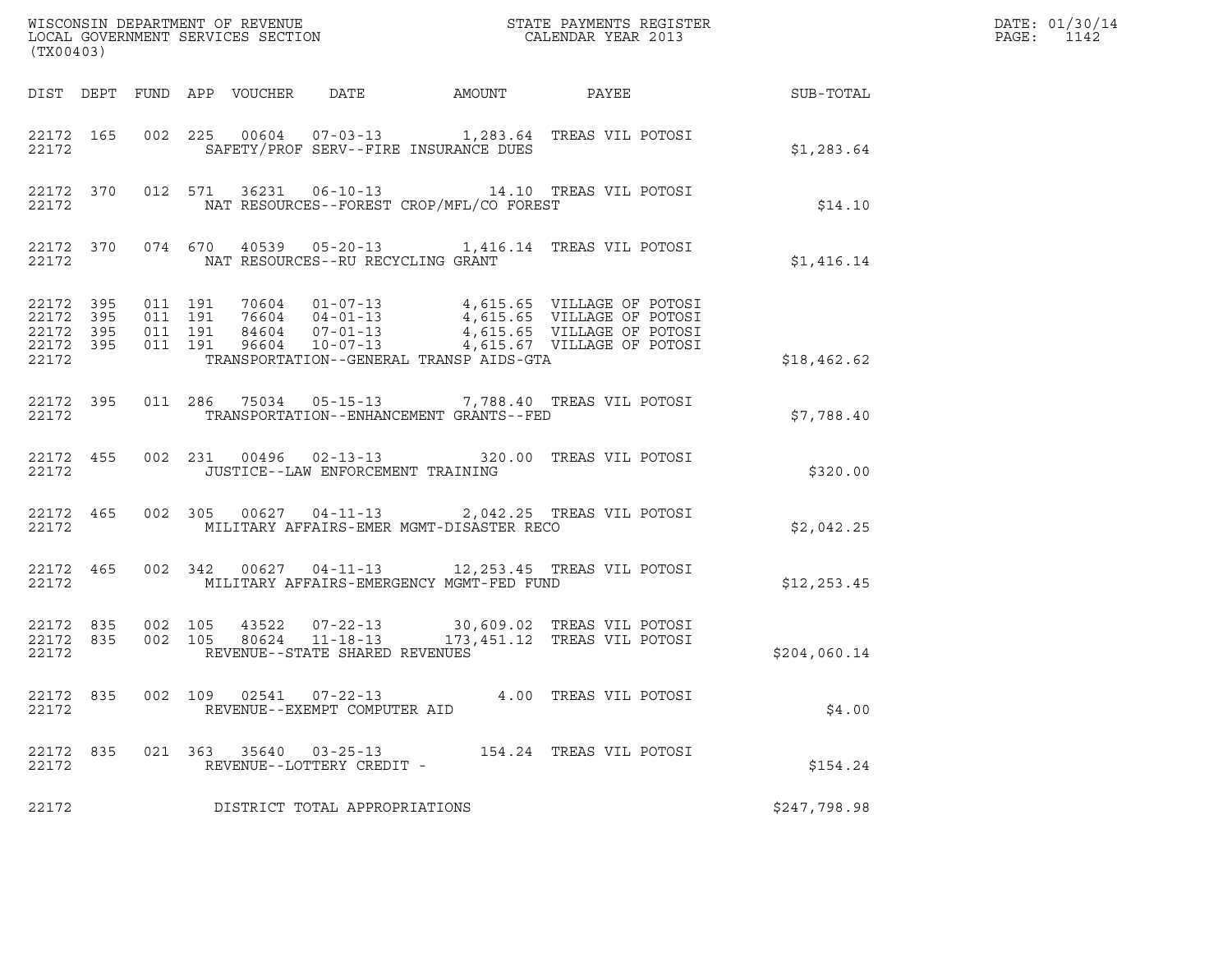| (TX00403)                                 |                          |                                          |     | WISCONSIN DEPARTMENT OF REVENUE<br>LOCAL GOVERNMENT SERVICES SECTION |                                                  |                                         | STATE PAYMENTS REGISTER<br>CALENDAR YEAR 2013                                                                                                           | DATE: 01/30/14<br>PAGE:<br>1143 |  |
|-------------------------------------------|--------------------------|------------------------------------------|-----|----------------------------------------------------------------------|--------------------------------------------------|-----------------------------------------|---------------------------------------------------------------------------------------------------------------------------------------------------------|---------------------------------|--|
| DIST DEPT                                 |                          | FUND                                     |     | APP VOUCHER                                                          | <b>DATE</b>                                      | AMOUNT                                  | PAYEE                                                                                                                                                   | SUB-TOTAL                       |  |
| 22186 165<br>22186                        |                          |                                          |     |                                                                      |                                                  | SAFETY/PROF SERV--FIRE INSURANCE DUES   | 002 225 00605 07-03-13 572.02 TREAS VIL TENNYSON                                                                                                        | \$572.02                        |  |
| 22186 370<br>22186                        |                          | 074 670                                  |     |                                                                      | NAT RESOURCES--RU RECYCLING GRANT                |                                         | 40540  05-20-13  708.86  TREAS VIL TENNYSON                                                                                                             | \$708.86                        |  |
| 22186<br>22186<br>22186<br>22186<br>22186 | 395<br>395<br>395<br>395 | 011 191<br>011 191<br>011 191<br>011 191 |     | 70605<br>76605<br>84605<br>96605                                     | $10 - 07 - 13$                                   | TRANSPORTATION--GENERAL TRANSP AIDS-GTA | 01-07-13 1,178.93 VILLAGE OF TENNYSON<br>04-01-13 1,178.93 VILLAGE OF TENNYSON<br>07-01-13 1,178.93 VILLAGE OF TENNYSON<br>1,178.93 VILLAGE OF TENNYSON | \$4,715.72                      |  |
| 22186<br>22186<br>22186                   | 835<br>835               | 002 105<br>002 105                       |     | 80625                                                                | $11 - 18 - 13$<br>REVENUE--STATE SHARED REVENUES |                                         | 43523  07-22-13  9,670.72  TREAS VIL TENNYSON<br>54,800.74 TREAS VIL TENNYSON                                                                           | \$64,471.46                     |  |
| 22186<br>22186                            | 835                      | 002                                      | 109 |                                                                      | REVENUE--EXEMPT COMPUTER AID                     |                                         | 02542  07-22-13  33.00 TREAS VIL TENNYSON                                                                                                               | \$33.00                         |  |
| 22186                                     |                          |                                          |     |                                                                      | DISTRICT TOTAL APPROPRIATIONS                    |                                         |                                                                                                                                                         | \$70,501.06                     |  |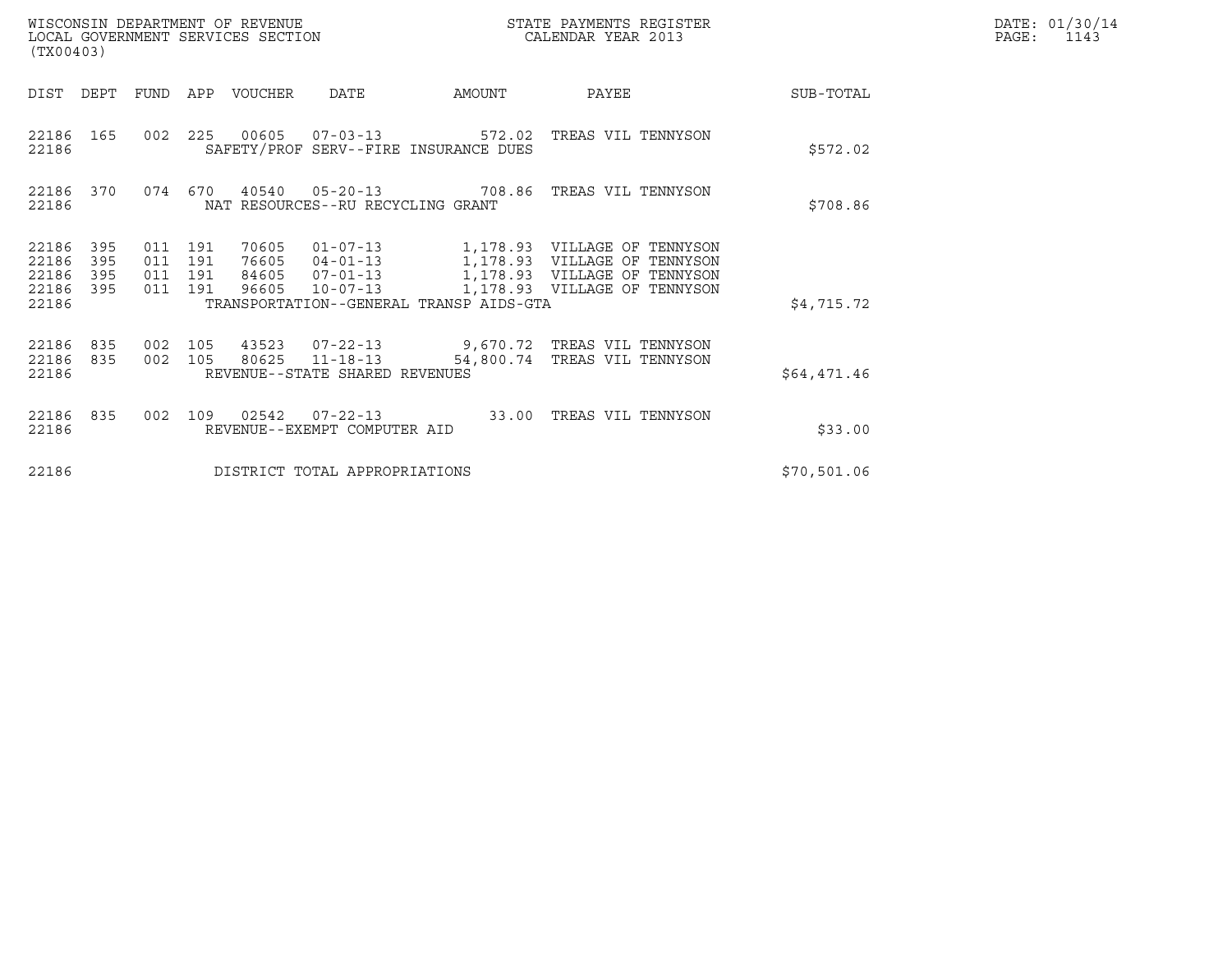| WISCONSIN DEPARTMENT OF REVENUE<br>LOCAL GOVERNMENT SERVICES SECTION | STATE PAYMENTS REGISTER<br>CALENDAR YEAR 2013 | DATE: 01/30/14<br>PAGE: |
|----------------------------------------------------------------------|-----------------------------------------------|-------------------------|

|                                           | WISCONSIN DEPARTMENT OF REVENUE<br>STATE PAYMENTS REGISTER<br>LOCAL GOVERNMENT SERVICES SECTION<br>CALENDAR YEAR 2013<br>(TX00403) |                          |                          |                |                                   |                                         |                                                                                                                                                     |             |  |
|-------------------------------------------|------------------------------------------------------------------------------------------------------------------------------------|--------------------------|--------------------------|----------------|-----------------------------------|-----------------------------------------|-----------------------------------------------------------------------------------------------------------------------------------------------------|-------------|--|
| DIST                                      | DEPT                                                                                                                               | FUND                     | APP                      | VOUCHER        | DATE                              | AMOUNT                                  | PAYEE                                                                                                                                               | SUB-TOTAL   |  |
| 22191<br>22191                            | 165                                                                                                                                | 002                      | 225                      |                |                                   | SAFETY/PROF SERV--FIRE INSURANCE DUES   |                                                                                                                                                     | \$169.25    |  |
| 22191<br>22191<br>22191                   | 370<br>370                                                                                                                         | 012<br>012               | 579<br>579               |                |                                   | NAT RESOURCES--AIDS IN LIEU OF TAXES    | 18429  04-15-13  2.11  TREAS VIL WOODMAN<br>18429  04-15-13  21.10  TREAS VIL WOODMANING                                                            | \$23.21     |  |
| 22191<br>22191                            | 370                                                                                                                                |                          | 074 670                  |                | NAT RESOURCES--RU RECYCLING GRANT |                                         |                                                                                                                                                     | \$114.05    |  |
| 22191<br>22191<br>22191<br>22191<br>22191 | 395<br>395<br>395<br>395                                                                                                           | 011<br>011<br>011<br>011 | 191<br>191<br>191<br>191 | 70606<br>96606 | 84606 07-01-13<br>$10 - 07 - 13$  | TRANSPORTATION--GENERAL TRANSP AIDS-GTA | 01-07-13 1,069.08 VILLAGE OF WOODMAN<br>76606  04-01-13  1,069.08  VILLAGE OF WOODMAN<br>1,069.08 VILLAGE OF WOODMAN<br>1,069.10 VILLAGE OF WOODMAN | \$4,276.34  |  |
|                                           |                                                                                                                                    |                          |                          |                |                                   |                                         |                                                                                                                                                     |             |  |
| 22191<br>22191<br>22191                   | 835<br>835                                                                                                                         | 002<br>002               | 105<br>105               |                | REVENUE--STATE SHARED REVENUES    |                                         | 43524  07-22-13  5,613.06  TREAS VIL WOODMAN<br>80626  11-18-13  31,807.33  TREAS VIL WOODMAN                                                       | \$37,420.39 |  |
| 22191                                     |                                                                                                                                    |                          |                          |                | DISTRICT TOTAL APPROPRIATIONS     |                                         |                                                                                                                                                     | \$42,003.24 |  |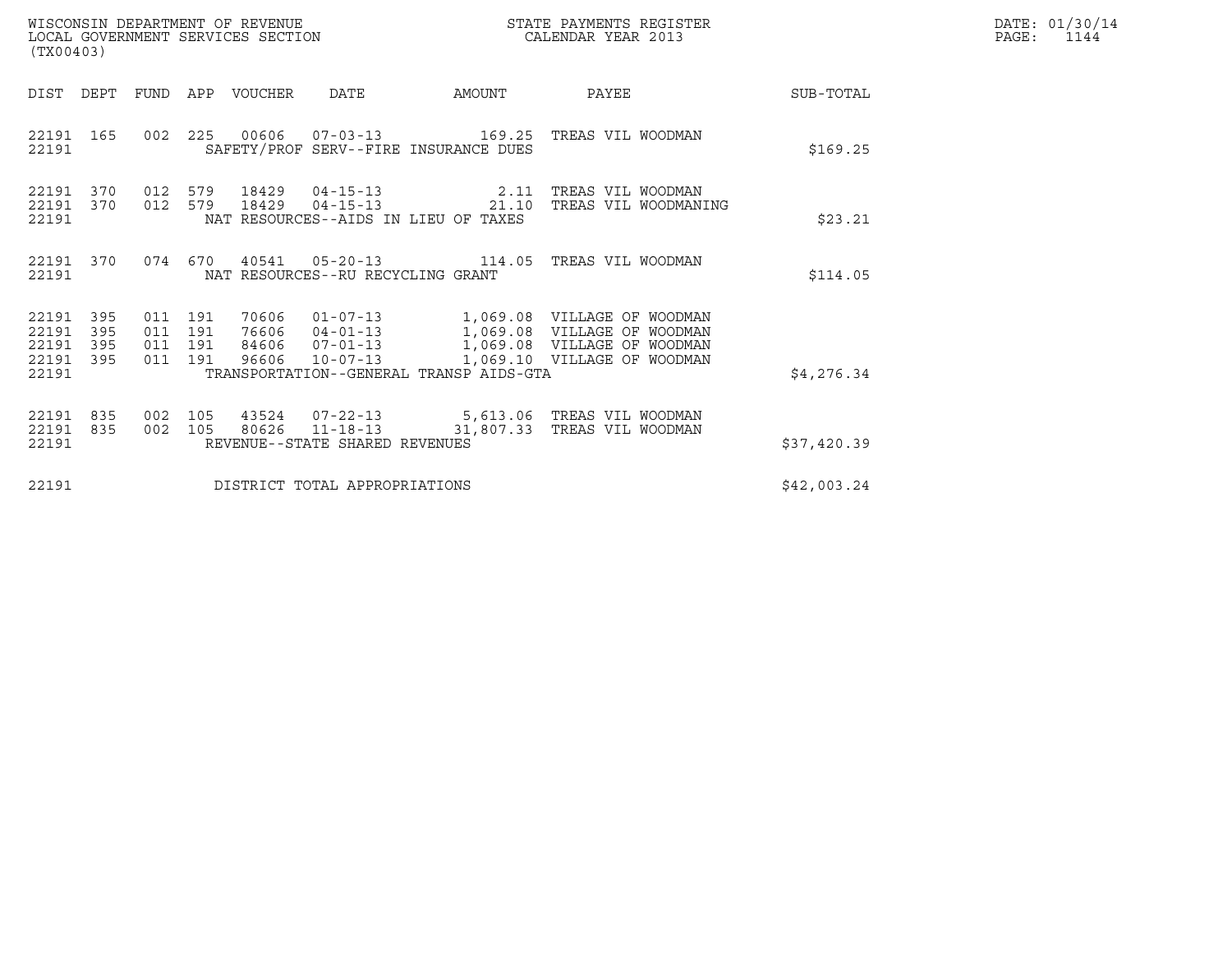| (TX00403)                                     |                            | WISCONSIN DEPARTMENT OF REVENUE<br>LOCAL GOVERNMENT SERVICES SECTION |                                   |                                         | STATE PAYMENTS REGISTER<br>CALENDAR YEAR 2013                                                                                                                                         |                | DATE: 01/30/14<br>PAGE: 1145 |
|-----------------------------------------------|----------------------------|----------------------------------------------------------------------|-----------------------------------|-----------------------------------------|---------------------------------------------------------------------------------------------------------------------------------------------------------------------------------------|----------------|------------------------------|
|                                               |                            | DIST DEPT FUND APP VOUCHER  DATE                                     |                                   | <b>AMOUNT</b>                           | PAYEE                                                                                                                                                                                 | SUB-TOTAL      |                              |
| 22206 165<br>22206                            |                            |                                                                      |                                   | SAFETY/PROF SERV--FIRE INSURANCE DUES   | 002  225  00607  07-03-13  4,294.33  TREAS CITY BOSCOBEL                                                                                                                              | \$4,294.33     |                              |
| 22206                                         |                            |                                                                      |                                   | NAT RESOURCES--AIDS IN LIEU OF TAXES    | 22206 370 002 503 15752 02-06-13 5,937.54 TREAS CITY BOSCOBEL<br><b>TOWN SHARE 2038.56</b>                                                                                            | \$5,937.54     |                              |
| 22206                                         |                            |                                                                      |                                   | NAT RESOURCES--AIDS IN LIEU OF TAXES    | 22206 370 012 579 18430 04-15-13 38.40 TREAS CITY BOSCOBEL                                                                                                                            | \$38.40        |                              |
| 22206                                         |                            |                                                                      | NAT RESOURCES--RU RECYCLING GRANT |                                         | 22206 370 074 670 40542 05-20-13 9,901.12 TREAS CITY BOSCOBEL                                                                                                                         | \$9,901.12     |                              |
| 22206<br>22206<br>22206<br>22206<br>22206     | - 395<br>395<br>395<br>395 | 011 162 98026                                                        | 78026  04-01-13<br>$10 - 07 - 13$ | TRANSPORTATION--CONNECTING HIGHWAY AIDS | 011 162 72026 01-07-13 3,032.88 CITY OF BOSCOBEL<br>011 162 78026 04-01-13 3,032.88 CITY OF BOSCOBEL<br>011 162 86026 07-01-13 3,032.88 CITY OF BOSCOBEL<br>3,032.88 CITY OF BOSCOBEL | \$12,131.52    |                              |
| 22206 395<br>22206<br>22206<br>22206<br>22206 | 395<br>395<br>395          | 011 191<br>011 191<br>011 191<br>011 191                             | 96607 10-07-13                    | TRANSPORTATION--GENERAL TRANSP AIDS-GTA | 70607  01-07-13  35,883.68  CITY OF BOSCOBEL<br>76607  04-01-13  35,883.68  CITY OF BOSCOBEL<br>84607  07-01-13  35,883.68  CITY OF BOSCOBEL<br>35,883.68 CITY OF BOSCOBEL            | \$143,534.72   |                              |
| 22206 455<br>22206                            |                            |                                                                      | JUSTICE--LAW ENFORCEMENT TRAINING |                                         | 002 231 00172 02-06-13 1,120.00 TREAS CITY BOSCOBEL                                                                                                                                   | \$1,120.00     |                              |
| 22206 835<br>22206 835<br>22206               |                            |                                                                      | REVENUE--STATE SHARED REVENUES    |                                         | 002 105 43525 07-22-13 176,975.17 TREAS CITY BOSCOBEL<br>002 105 80627 11-18-13 816,736.57 TREAS CITY BOSCOBEL<br>816,736.57 TREAS CITY BOSCOBEL                                      | \$993,711.74   |                              |
| 22206 835<br>22206 835<br>22206               |                            | 002 109 02543 07-22-13                                               | REVENUE--EXEMPT COMPUTER AID      |                                         | 3,904.00 TREAS CITY BOSCOBEL<br>002  109  05121  07-22-13   1,004.00  TREAS CITY BOSCOBEL                                                                                             | \$4,908.00     |                              |
| 22206 835<br>22206                            |                            | 002 501 00002                                                        | 02-01-13                          | DOA-PAYMENT FOR MUNICIPAL SERVICES AID  | 28,180.10 TREAS CITY BOSCOBEL                                                                                                                                                         | \$28,180.10    |                              |
| 22206 835<br>22206                            |                            | 021 363 35641 03-25-13                                               | REVENUE--LOTTERY CREDIT -         |                                         | 651.49 TREAS CITY BOSCOBEL                                                                                                                                                            | \$651.49       |                              |
| 22206                                         |                            |                                                                      | DISTRICT TOTAL APPROPRIATIONS     |                                         |                                                                                                                                                                                       | \$1,204,408.96 |                              |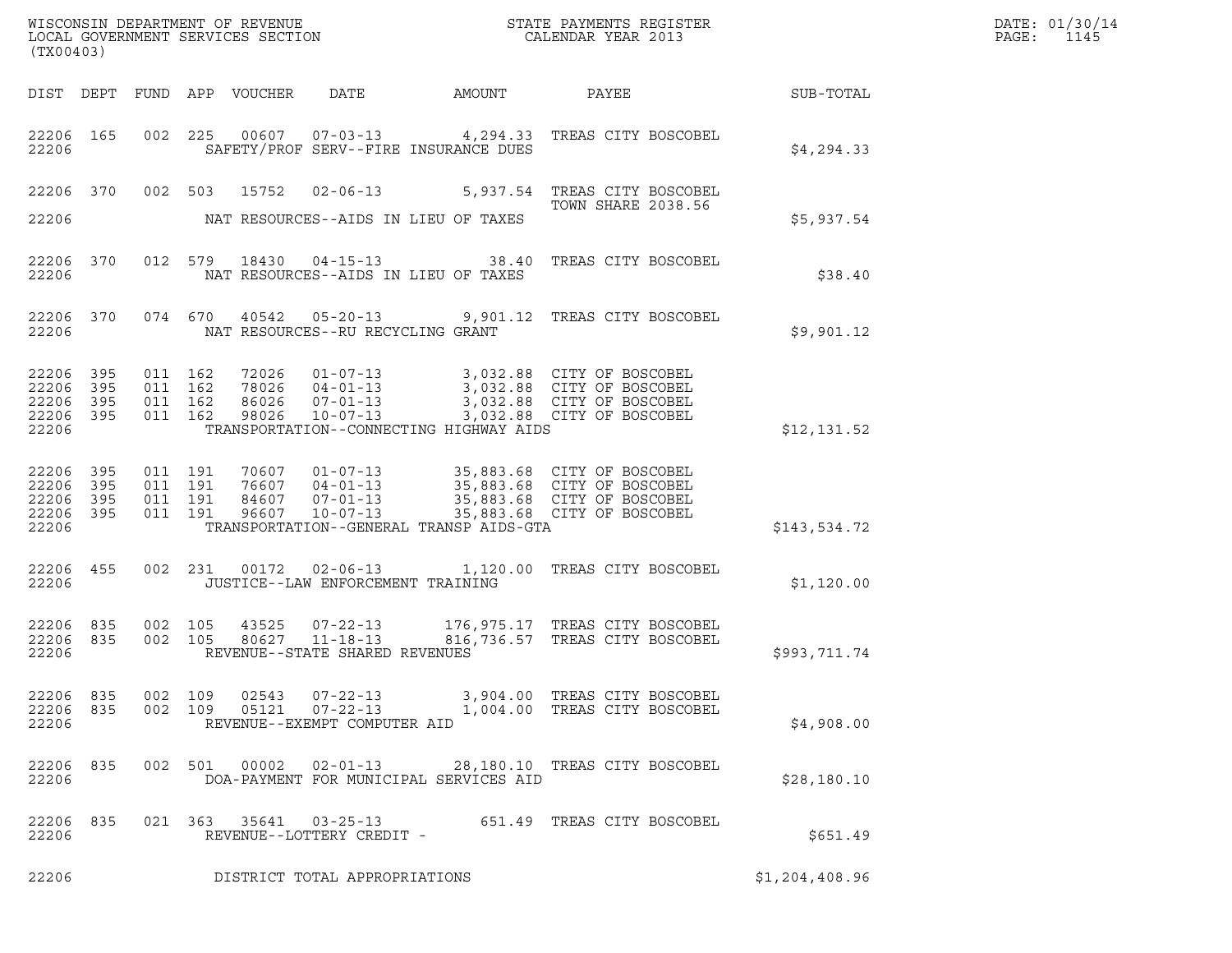| DATE: | 01/30/14 |
|-------|----------|
| PAGE: | 1146     |

| (TX00403)                                                                                                      |                   |                                                                                                 |            |                            |                                                                  |                                         |                                                                                                                                                                                                                                            |                  | DATE: 01/30/14<br>PAGE:<br>1146 |
|----------------------------------------------------------------------------------------------------------------|-------------------|-------------------------------------------------------------------------------------------------|------------|----------------------------|------------------------------------------------------------------|-----------------------------------------|--------------------------------------------------------------------------------------------------------------------------------------------------------------------------------------------------------------------------------------------|------------------|---------------------------------|
|                                                                                                                |                   |                                                                                                 |            | DIST DEPT FUND APP VOUCHER | DATE                                                             | AMOUNT                                  | PAYEE                                                                                                                                                                                                                                      | <b>SUB-TOTAL</b> |                                 |
| 22211                                                                                                          | 22211 165         |                                                                                                 |            |                            |                                                                  | SAFETY/PROF SERV--FIRE INSURANCE DUES   | 002 225 00608 07-03-13 4,095.27 TREAS CITY CUBA CITY                                                                                                                                                                                       | \$4,095.27       |                                 |
| 22211                                                                                                          | 22211 370         |                                                                                                 |            |                            | NAT RESOURCES--RU RECYCLING GRANT                                |                                         | 074 670 40543 05-20-13 5,845.15 TREAS CITY CUBA CITY                                                                                                                                                                                       | \$5,845.15       |                                 |
| 22211 395<br>22211<br>22211 395<br>22211<br>22211 395<br>22211<br>22211 395<br>22211 395<br>22211 395<br>22211 | 395<br>395<br>395 | 011 185<br>011 185<br>011 185<br>011 185<br>011 185<br>011 185<br>011 185<br>011 185<br>011 185 |            |                            |                                                                  | TRANSPORTATION--HIGHWAY SAFETY-FEDERAL  | 63787 02-04-13 1,254.04 TREAS CITY CUBA CITY<br>66995 03-04-13 1,241.40 TREAS CITY CUBA CITY<br>67659 03-11-13 913.72 TREAS CITY CUBA CITY<br>68442 03-18-13 1,297.92 TREAS CITY CUBA CITY<br>70209 04-01-13 4,000.00 TREAS CITY CUBA CITY | \$13,856.92      |                                 |
| 22211 395<br>22211<br>22211 395<br>22211 395<br>22211                                                          | 395               | 011 191<br>011 191<br>011 191<br>011 191                                                        |            |                            |                                                                  | TRANSPORTATION--GENERAL TRANSP AIDS-GTA | 70608  01-07-13  27,654.27 TREAS CITY CUBA CITY<br>76608  04-01-13  27,654.27 TREAS CITY CUBA CITY<br>84608  07-01-13  27,654.27 TREAS CITY CUBA CITY<br>96608  10-07-13  27,654.30 TREAS CITY CUBA CITY                                   | \$110,617.11     |                                 |
| 22211 435<br>22211                                                                                             |                   | 005 163                                                                                         |            | 01LGS                      |                                                                  | HS--PREPAID MEDICAL TRANSPORT REIMBURSE | 11-18-13 3,000.00 CUBA CITY RESCUE SQUAD                                                                                                                                                                                                   | \$3,000.00       |                                 |
| 22211 455<br>22211 455<br>22211                                                                                |                   | 002 231                                                                                         | 002 231    |                            | JUSTICE--LAW ENFORCEMENT TRAINING                                |                                         | 00061  01-09-13  320.00 TREAS CITY CUBA CITY<br>00223  02-07-13  960.00 TREAS CITY CUBA CITY                                                                                                                                               | \$1,280.00       |                                 |
| 22211 835<br>22211 835<br>22211                                                                                |                   | 002 105<br>002 105                                                                              |            | 80628                      | $11 - 18 - 13$<br>REVENUE--STATE SHARED REVENUES                 |                                         | 43526  07-22-13  82,678.78  TREAS CITY CUBA CITY<br>354,250.28 TREAS CITY CUBA CITY                                                                                                                                                        | \$436,929.06     |                                 |
| 22211<br>22211<br>22211                                                                                        | 835<br>835        | 002<br>002                                                                                      | 109<br>109 | 02544<br>05122             | $07 - 22 - 13$<br>$07 - 22 - 13$<br>REVENUE--EXEMPT COMPUTER AID |                                         | 2,298.00 TREAS CITY CUBA CITY<br>150.00 TREAS CITY CUBA CITY                                                                                                                                                                               | \$2,448.00       |                                 |
| 22211                                                                                                          |                   |                                                                                                 |            |                            | DISTRICT TOTAL APPROPRIATIONS                                    | \$578,071.51                            |                                                                                                                                                                                                                                            |                  |                                 |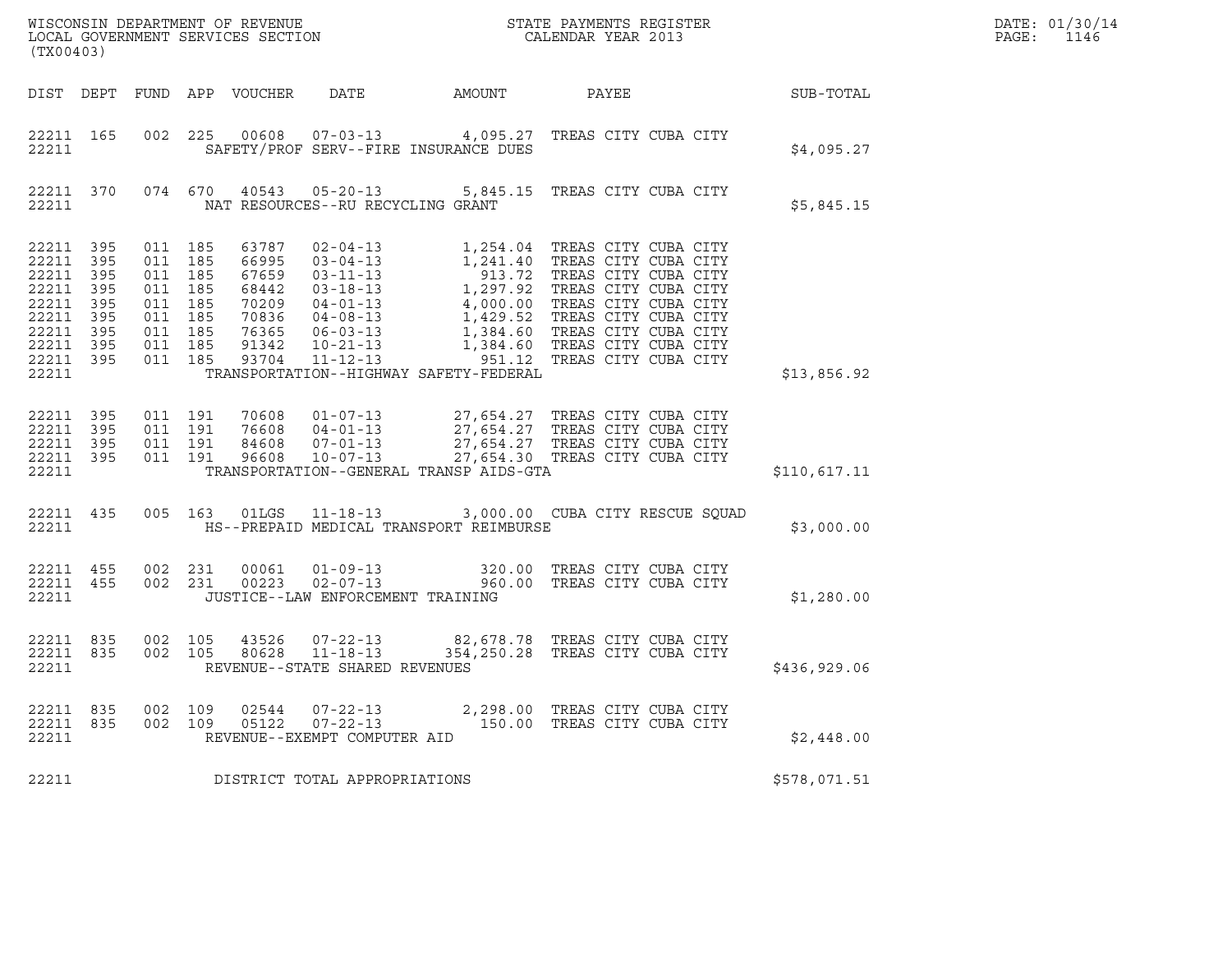| (TX00403)                                     |                   |                                          |         | WISCONSIN DEPARTMENT OF REVENUE<br>LOCAL GOVERNMENT SERVICES SECTION |                                                                                               |               | STATE PAYMENTS REGISTER<br>CALENDAR YEAR 2013                                                                                     |               | DATE: 01/30/14<br>PAGE:<br>1147 |
|-----------------------------------------------|-------------------|------------------------------------------|---------|----------------------------------------------------------------------|-----------------------------------------------------------------------------------------------|---------------|-----------------------------------------------------------------------------------------------------------------------------------|---------------|---------------------------------|
| DIST DEPT                                     |                   |                                          |         | FUND APP VOUCHER                                                     | <b>DATE</b>                                                                                   | <b>AMOUNT</b> | PAYEE                                                                                                                             | SUB-TOTAL     |                                 |
| 22226 165<br>22226                            |                   | 002 225                                  |         |                                                                      | SAFETY/PROF SERV--FIRE INSURANCE DUES                                                         |               | 00609  07-03-13  3,935.25  TREAS CITY FENNIMORE                                                                                   | \$3,935.25    |                                 |
| 22226 370<br>22226                            |                   |                                          |         |                                                                      | NAT RESOURCES--RU RECYCLING GRANT                                                             |               | 074 670 40544 05-20-13 10,886.40 TREAS CITY FENNIMORE                                                                             | \$10,886.40   |                                 |
| 22226 395<br>22226<br>22226<br>22226<br>22226 | 395<br>395<br>395 | 011 191<br>011 191<br>011 191<br>011 191 |         | 70609<br>76609<br>84609<br>96609                                     | $01 - 07 - 13$<br>$04 - 01 - 13$<br>$07 - 01 - 13$<br>TRANSPORTATION--GENERAL TRANSP AIDS-GTA |               | 36,565.52 CITY OF FENNIMORE<br>36,565.52 CITY OF FENNIMORE<br>36,565.52 CITY OF FENNIMORE<br>10-07-13 36,565.55 CITY OF FENNIMORE | \$146, 262.11 |                                 |
| 22226 455<br>22226                            |                   |                                          | 002 231 |                                                                      | $00267$ $02-08-13$<br>JUSTICE--LAW ENFORCEMENT TRAINING                                       |               | 800.00 TREAS CITY FENNIMORE                                                                                                       | \$800.00      |                                 |
| 22226 835<br>22226<br>22226                   | 835               | 002 105<br>002 105                       |         | 43527<br>80629                                                       | $07 - 22 - 13$<br>$11 - 18 - 13$<br>REVENUE--STATE SHARED REVENUES                            |               | 117,045.22 TREAS CITY FENNIMORE<br>596,978.09 TREAS CITY FENNIMORE                                                                | \$714,023.31  |                                 |
| 22226 835<br>22226<br>22226                   | 835               | 002 109<br>002 109                       |         | 02545<br>05123                                                       | $07 - 22 - 13$<br>$07 - 22 - 13$<br>REVENUE--EXEMPT COMPUTER AID                              |               | 836.00 TREAS CITY FENNIMORE<br>1,184.00 TREAS CITY FENNIMORE                                                                      | \$2,020.00    |                                 |
| 22226 835<br>22226                            |                   |                                          |         |                                                                      | 021 363 35642 03-25-13<br>REVENUE--LOTTERY CREDIT -                                           |               | 2,565.96 TREAS CITY FENNIMORE                                                                                                     | \$2,565.96    |                                 |
| 22226                                         |                   |                                          |         |                                                                      | DISTRICT TOTAL APPROPRIATIONS                                                                 |               |                                                                                                                                   | \$880,493.03  |                                 |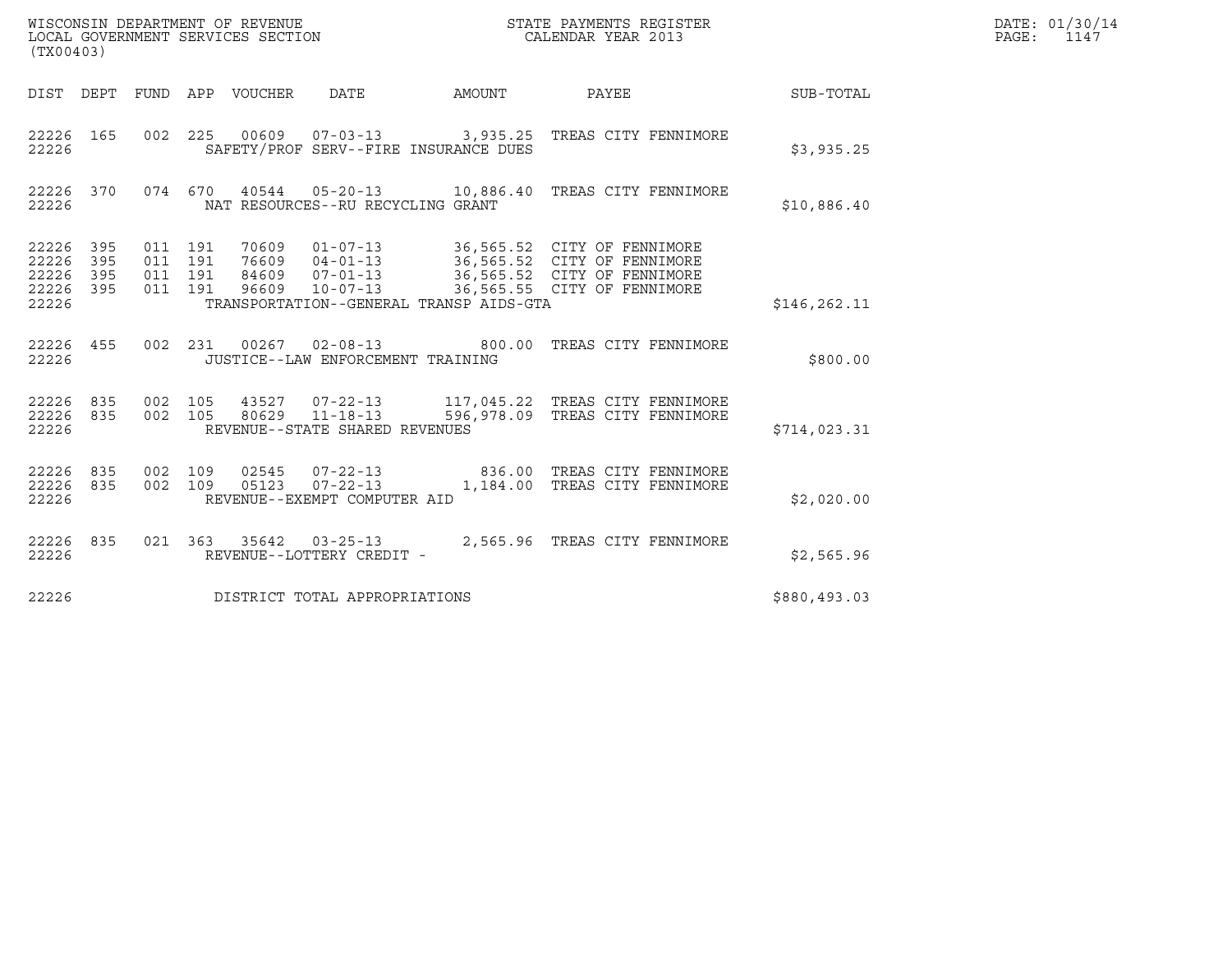| WISCONSIN DEPARTMENT OF REVENUE<br>LOCAL GOVERNMENT SERVICES SECTION<br>(TX00403) |           |                                          |         |       |                                                           | STATE PAYMENTS REGISTER<br>CALENDAR YEAR 2013                                                                                                                                                    |                | DATE: 01/30/14<br>$\mathtt{PAGE:}$<br>1148 |
|-----------------------------------------------------------------------------------|-----------|------------------------------------------|---------|-------|-----------------------------------------------------------|--------------------------------------------------------------------------------------------------------------------------------------------------------------------------------------------------|----------------|--------------------------------------------|
|                                                                                   |           |                                          |         |       |                                                           | DIST DEPT FUND APP VOUCHER DATE AMOUNT PAYEE                                                                                                                                                     | SUB-TOTAL      |                                            |
| 22246 165<br>22246                                                                |           | 002 225                                  |         |       | SAFETY/PROF SERV--FIRE INSURANCE DUES                     | 00610  07-03-13  7,806.54  TREAS CITY LANCASTER                                                                                                                                                  | \$7,806.54     |                                            |
| 22246                                                                             | 22246 370 |                                          |         |       | NAT RESOURCES--RECREATION RESOURCE-FED                    | 012 583 02807 04-23-13 1,685.00 LANCASTER FIRE DEPT                                                                                                                                              | \$1,685.00     |                                            |
| 22246                                                                             |           |                                          |         |       | NAT RESOURCES--RU RECYCLING GRANT                         | 22246 370 074 670 40545 05-20-13 15,206.11 TREAS CITY LANCASTER                                                                                                                                  | \$15, 206.11   |                                            |
| 22246 395<br>22246 395<br>22246 395<br>22246 395<br>22246                         |           | 011 162<br>011 162<br>011 162<br>011 162 |         |       | 86027 07-01-13<br>TRANSPORTATION--CONNECTING HIGHWAY AIDS | 72027  01-07-13  8,300.93  CITY OF LANCASTER<br>78027  04-01-13  8,300.93  CITY OF LANCASTER<br>8,300.93 CITY OF LANCASTER<br>98027 10-07-13 8,300.94 CITY OF LANCASTER                          | \$33, 203.73   |                                            |
| 22246 395<br>22246<br>22246 395<br>22246 395<br>22246                             | 395       | 011 191<br>011 191<br>011 191            | 011 191 |       | TRANSPORTATION--GENERAL TRANSP AIDS-GTA                   | 70610  01-07-13  42,438.52  CITY OF LANCASTER<br>76610  04-01-13  42,438.52  CITY OF LANCASTER<br>84610  07-01-13  42,438.52  CITY OF LANCASTER<br>96610  10-07-13  42,438.54  CITY OF LANCASTER | \$169,754.10   |                                            |
| 22246 455<br>22246 455<br>22246                                                   |           | 002 231                                  | 002 231 |       | JUSTICE--LAW ENFORCEMENT TRAINING                         | $\begin{array}{cccc} 00080 & 01\texttt{-}10\texttt{-}13 & 160.00 & \texttt{TERS CITY LANCASTER} \\ 00365 & 02\texttt{-}11\texttt{-}13 & 1,440.00 & \texttt{TERS CITY LANCASTER} \end{array}$     | \$1,600.00     |                                            |
| 22246 835 002 105<br>22246 835<br>22246                                           |           |                                          | 002 105 | 43528 | REVENUE--STATE SHARED REVENUES                            | $\begin{array}{cccc} 43528 & 07\text{-}22\text{-}13 & 181,587.24 & \text{TREAS CITY LANCASTER} \\ 80630 & 11\text{-}18\text{-}13 & 952,809.60 & \text{TREAS CITY LANCASTER} \end{array}$         | \$1,134,396.84 |                                            |
| 22246 835<br>22246 835<br>22246                                                   |           | 002 109                                  |         |       | REVENUE--EXEMPT COMPUTER AID                              | 002 109 02546 07-22-13 20,723.00 TREAS CITY LANCASTER<br>002 109 05124 07-22-13 272.00 TREAS CITY LANCASTER                                                                                      | \$20,995.00    |                                            |
| 22246                                                                             |           |                                          |         |       | REVENUE--LOTTERY CREDIT -                                 | 22246 835 021 363 35643 03-25-13 1,704.23 TREAS CITY LANCASTER                                                                                                                                   | \$1,704.23     |                                            |
| 22246                                                                             |           |                                          |         |       | DISTRICT TOTAL APPROPRIATIONS                             |                                                                                                                                                                                                  | \$1,386,351.55 |                                            |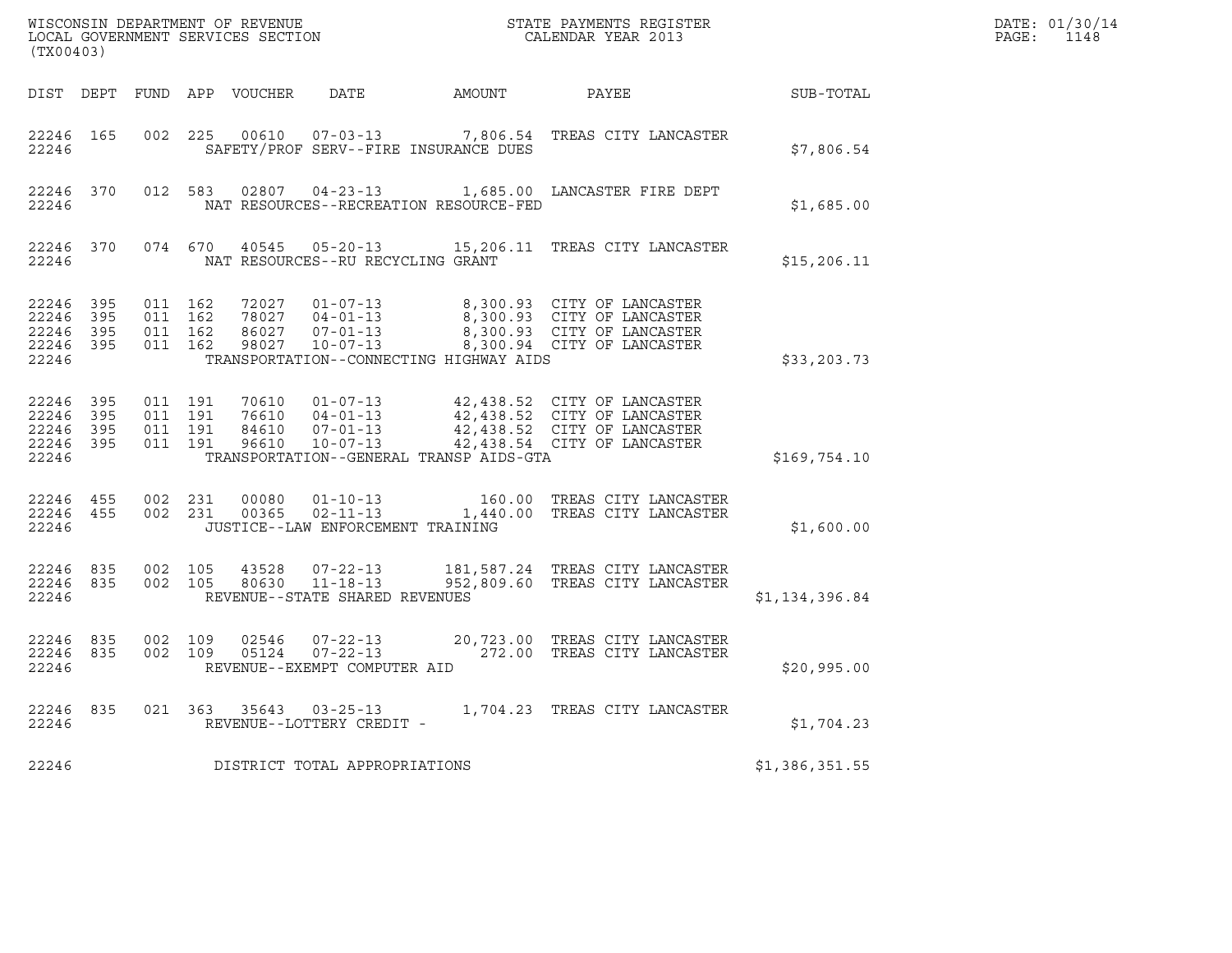| $\tt WISCONSIM DEPARTMENT OF REVENUE$ $\tt WISCONSIM EN THE RISTERLOCAL GOVERNMENT SERVICES SECTION CALENDAR YEAR 2013$<br>(TX00403) |                                               |                                                                             |                                 |                                                                               |                                                                                                                            |                                                                                                                |                                                                                                                                                                                                                                                                                                                                                                                 |              | DATE: 01/30/14<br>PAGE:<br>1149 |
|--------------------------------------------------------------------------------------------------------------------------------------|-----------------------------------------------|-----------------------------------------------------------------------------|---------------------------------|-------------------------------------------------------------------------------|----------------------------------------------------------------------------------------------------------------------------|----------------------------------------------------------------------------------------------------------------|---------------------------------------------------------------------------------------------------------------------------------------------------------------------------------------------------------------------------------------------------------------------------------------------------------------------------------------------------------------------------------|--------------|---------------------------------|
|                                                                                                                                      |                                               |                                                                             |                                 | DIST DEPT FUND APP VOUCHER                                                    | DATE                                                                                                                       | AMOUNT                                                                                                         | PAYEE                                                                                                                                                                                                                                                                                                                                                                           | SUB-TOTAL    |                                 |
| 22271 165<br>22271                                                                                                                   |                                               |                                                                             | 002 225                         |                                                                               |                                                                                                                            | SAFETY/PROF SERV--FIRE INSURANCE DUES                                                                          | 00611  07-03-13  21,709.97  TREAS CITY PLATTEVILLE                                                                                                                                                                                                                                                                                                                              | \$21,709.97  |                                 |
| 22271 370<br>22271                                                                                                                   |                                               |                                                                             |                                 |                                                                               |                                                                                                                            | NAT RESOURCES--AIDS IN LIEU OF TAXES                                                                           | 012 579 18431 04-15-13 39.11 TREAS CITY PLATTEVILLE                                                                                                                                                                                                                                                                                                                             | \$39.11      |                                 |
| 22271 370<br>22271                                                                                                                   |                                               |                                                                             | 012 587                         | 02721                                                                         |                                                                                                                            | NAT RESOURCES--URBAN FORESTRY GRANTS                                                                           |                                                                                                                                                                                                                                                                                                                                                                                 | \$16,752.66  |                                 |
| 22271 370<br>22271                                                                                                                   |                                               |                                                                             |                                 |                                                                               | NAT RESOURCES--RU RECYCLING GRANT                                                                                          |                                                                                                                | 074 670 40546 05-20-13 43,977.03 TREAS CITY PLATTEVILLE                                                                                                                                                                                                                                                                                                                         | \$43,977.03  |                                 |
| 22271 395<br>22271<br>22271 395<br>22271 395<br>22271                                                                                | 395                                           | 011 162<br>011 162<br>011 162<br>011 162                                    |                                 | 72028<br>78028<br>86028<br>98028                                              | $04 - 01 - 13$<br>$07 - 01 - 13$<br>$10 - 07 - 13$                                                                         | TRANSPORTATION--CONNECTING HIGHWAY AIDS                                                                        | 01-07-13 11,261.64 CITY OF PLATTEVILLE<br>11,261.64 CITY OF PLATTEVILLE<br>11,261.64 CITY OF PLATTEVILLE<br>11,261.66 CITY OF PLATTEVILLE                                                                                                                                                                                                                                       | \$45,046.58  |                                 |
| 22271 395<br>22271 395<br>22271<br>22271 395<br>22271                                                                                | 395                                           | 011 177<br>011 177<br>011 177<br>011 177                                    |                                 | 00020<br>80020<br>88020<br>92020                                              | $12 - 30 - 13$<br>$06 - 14 - 13$<br>$07 - 08 - 13$<br>$09 - 30 - 13$<br>TRANSPORTATION--TRANSIT AID                        |                                                                                                                | 8,120.00 CITY OF PLATTEVILLE<br>13,534.00 CITY OF PLATTEVILLE<br>13,534.00 CITY OF PLATTEVILLE<br>13,534.00 CITY OF PLATTEVILLE                                                                                                                                                                                                                                                 | \$48,722.00  |                                 |
| 22271 395<br>22271<br>22271 395<br>22271                                                                                             | 395                                           | 011 182<br>011 182<br>011 182                                               |                                 | 65987<br>84926<br>91279                                                       | $02 - 22 - 13$<br>$08 - 21 - 13$<br>$10 - 21 - 13$                                                                         | TRANSPORTATION--TRANSIT AIDS-FEDERAL                                                                           | 15,763.00 TREAS CITY PLATTEVILLE<br>50,756.00 TREAS CITY PLATTEVILLE<br>26,532.00 TREAS CITY PLATTEVILLE                                                                                                                                                                                                                                                                        | \$93,051.00  |                                 |
| 22271 395<br>22271<br>22271 395<br>22271<br>22271<br>22271<br>22271<br>22271<br>22271<br>22271                                       | 395<br>395<br>395<br>395<br>395<br>395<br>395 | 011 185<br>011 185<br>011 185<br>011<br>011<br>011<br>011<br>011<br>011 185 | 185<br>185<br>185<br>185<br>185 | 63066<br>63066<br>63066<br>67660<br>69345<br>74395<br>77647<br>86153<br>94587 | $01 - 28 - 13$<br>$03 - 11 - 13$<br>$03 - 25 - 13$<br>$05 - 13 - 13$<br>$06 - 17 - 13$<br>$09 - 03 - 13$<br>$11 - 18 - 13$ | 1,058.88<br>1,067.84<br>1,067.84<br>1,065.48<br>6,244.76<br>1,680.36<br>TRANSPORTATION--HIGHWAY SAFETY-FEDERAL | $\begin{array}{cccc} \texttt{01-28-13} & \texttt{495.24} & \texttt{TREAS CITY PLATTEVILLE} \\ \texttt{01-28-13} & \texttt{495.24} & \texttt{TREAS CITY PLATTEVILLE} \end{array}$<br>1,506.56 TREAS CITY PLATTEVILLE<br>TREAS CITY PLATTEVILLE<br>TREAS CITY PLATTEVILLE<br>TREAS CITY PLATTEVILLE<br>TREAS CITY PLATTEVILLE<br>TREAS CITY PLATTEVILLE<br>TREAS CITY PLATTEVILLE | \$14,682.20  |                                 |
| 22271 395<br>22271<br>22271<br>22271<br>22271                                                                                        | 395<br>- 395<br>395                           | 011 191<br>011<br>011 191<br>011 191                                        | 191                             | 70611<br>76611<br>84611<br>96611                                              | $01 - 07 - 13$<br>$04 - 01 - 13$<br>$07 - 01 - 13$<br>$10 - 07 - 13$                                                       | 169,604.38<br>169,604.38<br>TRANSPORTATION--GENERAL TRANSP AIDS-GTA                                            | CITY OF PLATTEVILLE<br>CITY OF PLATTEVILLE<br>169,604.38 CITY OF PLATTEVILLE<br>169,604.41 CITY OF PLATTEVILLE                                                                                                                                                                                                                                                                  | \$678,417.55 |                                 |